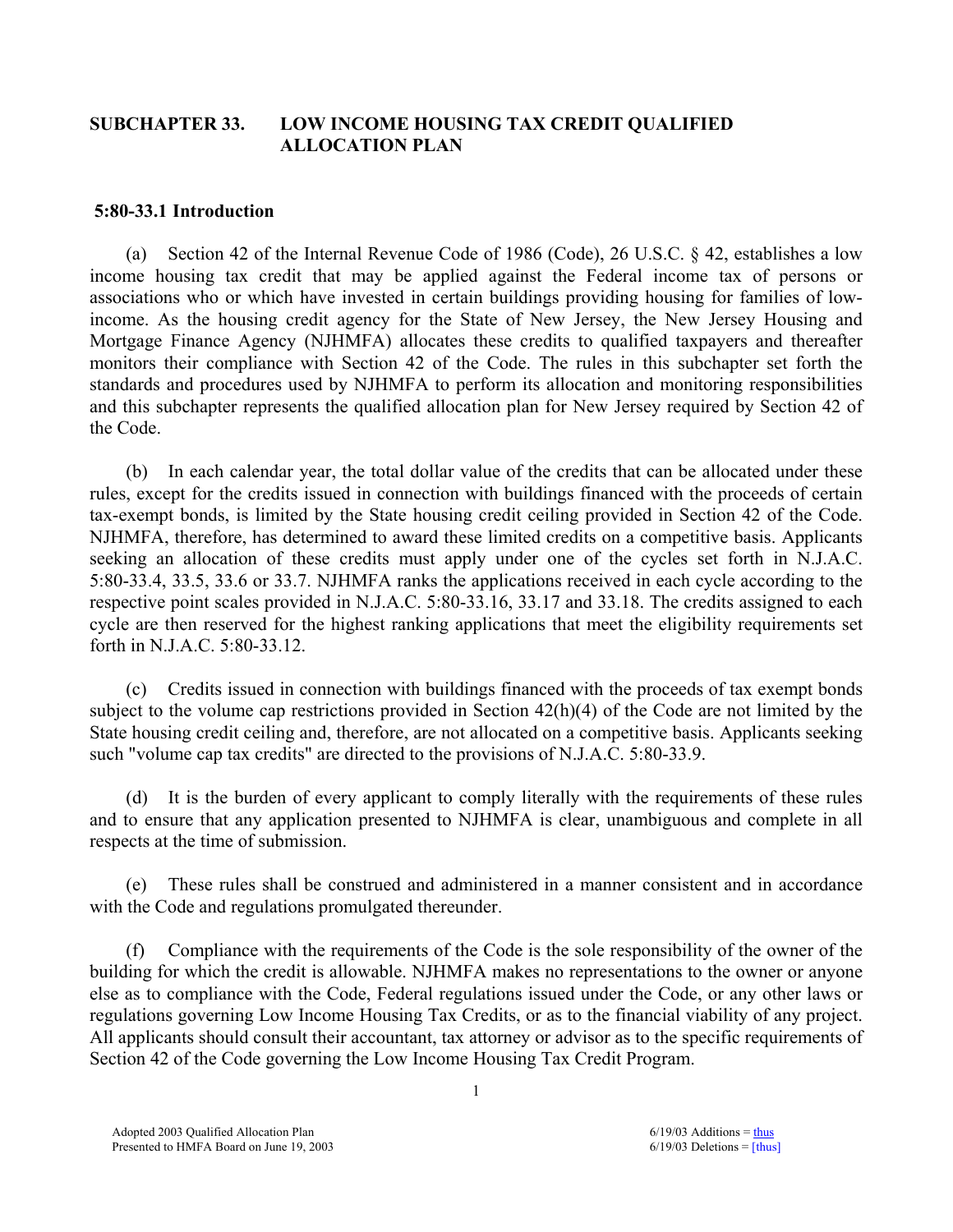(g) These rules have been promulgated in a manner consistent with the smart growth initiatives required under Executive Order No. 4 (2002).

## **5:80-33.2 Definitions**

 The following words and terms, as used in this subchapter, shall have the following meanings, unless the context clearly indicates otherwise.

"Brownfields site" means, pursuant to the Brownfield and Contaminated Site Remediation Act, N.J.S.A. 58:10B-1 et seq., "any former or current commercial or industrial site that is currently vacant or underutilized and on which there has been, or there is suspected to have been, a discharge of contamination." For the purposes of this subchapter, the proposed redevelopment for the site under consideration must also have an approved New Jersey Department of Environmental Protection Remedial Action Work Plan.

"COAH" means the New Jersey State Council on Affordable Housing.

 "COAH obligation" means a low or moderate-income rental project in a plan that is either COAHcertified or under COAH's jurisdiction as the result of a petition to receive substantive certification or to amend a plan that has previously received substantive certification.

"Code" means the Internal Revenue Code, 26 U.S.C. §§1 et seq.

 "Community Revitalization Plan" means a plan endorsed by the municipality to designate areas in need of redevelopment. This plan is intended to incorporate a vision for future growth that will lead to comprehensive neighborhood revitalization in the target area. For purposes of this subchapter, a Community Revitalization Plan shall include the following criteria:

- 1. A tax map that delineates revitalization area boundaries;
- 2. A description of community revitalization planning process;
- 3. A list of stakeholders that developed the community revitalization plan;
- 4. A land use survey that includes: vacant building and lots, and use of each parcel;
- 5. Demographic, social, and economic profiles of the revitalization area;
- 6. A narrative describing the impact of the community revitalization plan towards achieving long-term viability in the target area; and
- 7. An implementation strategy that contains:
	- i. A list of organizations participating in the implementation phase of the community revitalization plan
	- ii. A strategy for meeting objectives described in the community revitalization plan
	- iii. A list of projects in the revitalization area.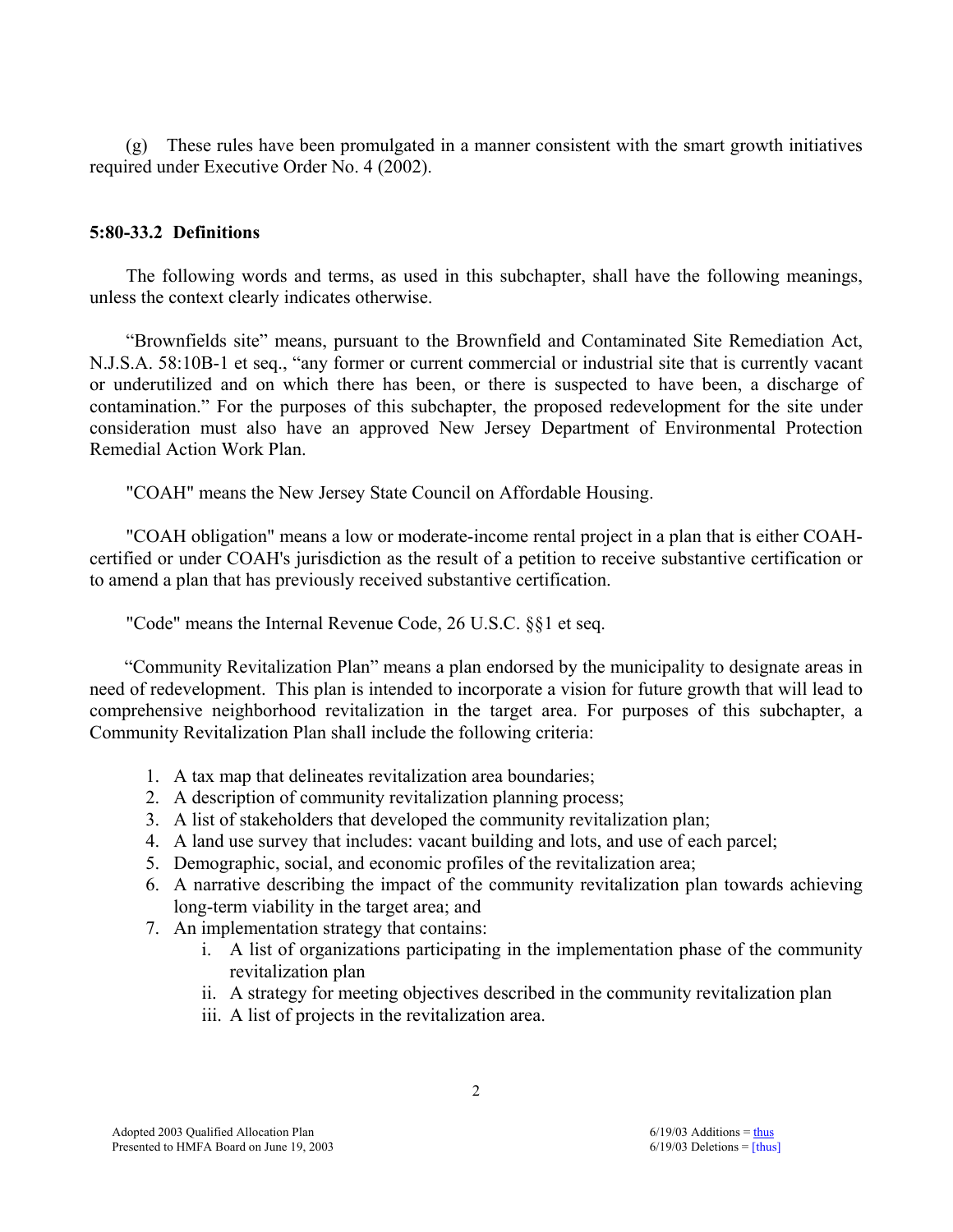"Community Service Facility" means, as established at Section 42(d)(4)(C)(iii) of the Code, "any facility designed to serve primarily individuals whose income is 60 percent or less of area median income within the meaning of 26 U.S.C.  $\S$  42(g)(1)(B)." For example, a community room, club house or recreation center may be a community service facility. Lobbies and laundry facilities are not within the scope of this definition.

 "Complete application" means an application submitted to NJHMFA, including the application fee, completed application forms and certifications, and all eligibility requirements.

 "Core operating expenses" means expenses for administration, salaries, maintenance and repairs, maintenance contracts and insurance.

 "Court-ordered obligation" means a low or moderate-income rental project that is part of a judgment of repose, as defined by COAH at N.J.A.C. 5:93-1.3, or a court settlement resulting from an exclusionary zoning lawsuit. For the purpose of this definition, a project shall be deemed to be part of a judgment of repose or a court settlement if the applicant provides a letter from the Superior Court judge or special master with jurisdiction over the suit stating that the project will be included in a final judgment of repose or court settlement.

 "Density bonus subsidy" means an economic benefit for low and moderate-income housing resulting from a zoning change that increases permitted density.

 "Developer fee" or "development fee" means the fee that covers the overhead and profit of the developer. Certain fees are subsumed within the developer fee—such as acquisition fees, compensation to the general partner, financial consultants, employees of the developer, construction managers/monitors, clerk of the works and syndicator-required consultants. Professional fees not paid out of the developer fee are the fees for the architect, engineer, lawyer, accountant, surveyor, appraiser, soil investigator, professional planner, historical consultant and environmental consultant. (If there are costs listed under the professional planner, the executed contract shall be submitted. Only those costs determined by NJHMFA to be for planning purposes shall be shown as a separate line item.) All other consultant and professional fees shall be included in the developer fee and are not allowed to be shown as separate line items on the tax credit application; otherwise, those fees shown separately will be added to the developer fee line item and may result in a lower point score for the project.

 The developer fee contained in the application shall be the maximum fee (dollar amount) recognized by NJHMFA at the time of cost certification so long as the project scope remains the same. NJHMFA may recalculate the fee at the time of cost certification using the developer fee percentage in the project's application, possibly resulting in a higher or lower dollar amount, if NJHMFA determines that there are significant increases or decreases in the project scope (substantial new additions to or deletions in the number of units, amenities, etc.).

 Any fee paid to the developer in excess of the developer fee, such as an acquisition fee, incentive developer fee, or other pseudonym, shall be treated as a funding source and may not be recognized as a use of funds.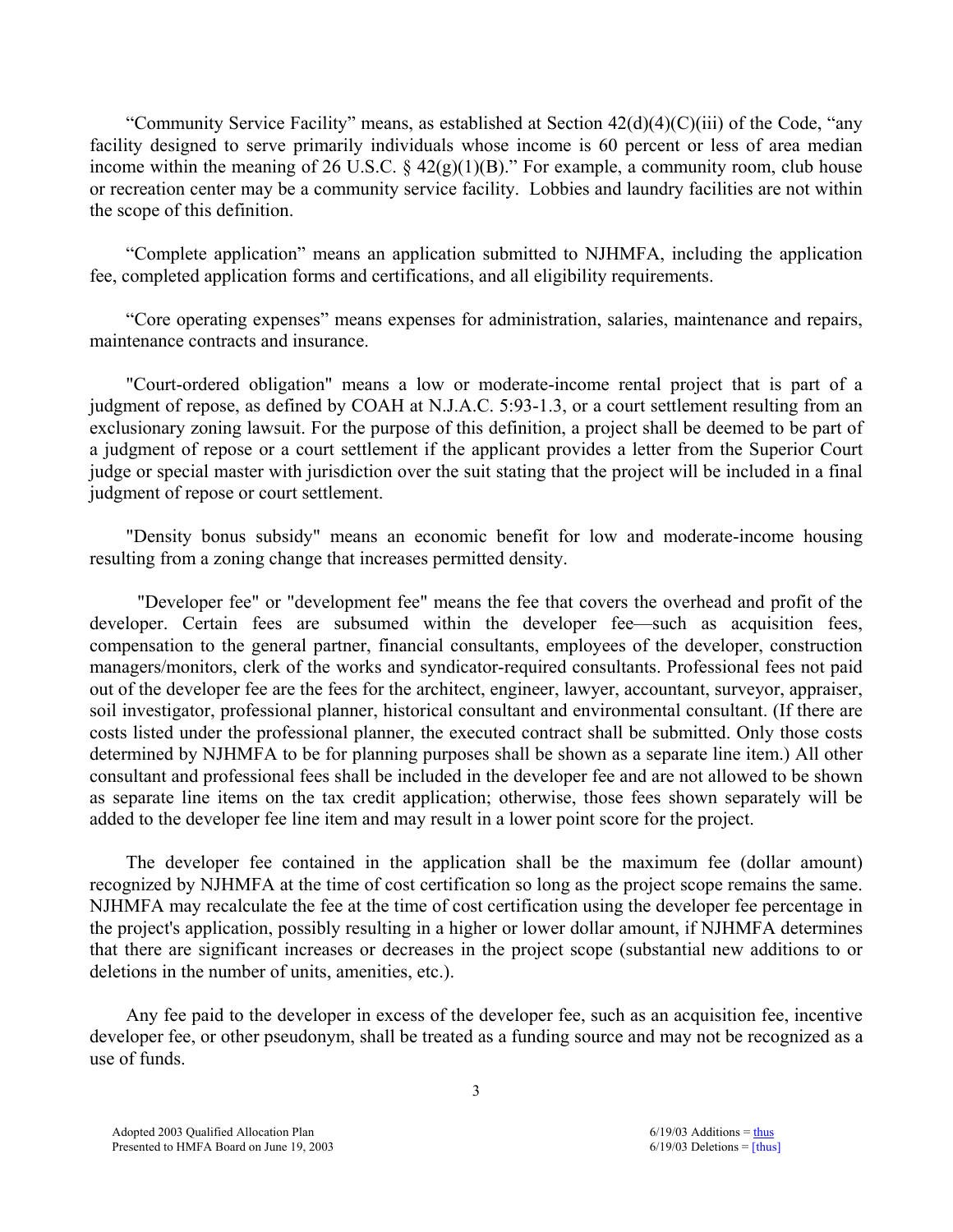One of the scoring criteria is a lower developer fee. For scoring purposes, no additional points will be awarded for developer fees that drop below a "floor" of eight percent.

 The amount of developer fee allowed is limited to 15 percent of total development cost excluding land, working capital, marketing expenses, escrows, operating deficit reserves, step-in-the-shoes costs and costs associated with syndication. However, a developer fee of up to 20 percent (of total development cost excluding land, working capital, marketing expenses, escrows, operating deficit reserves, step-in-the-shoes costs and costs associated with syndication) is allowed for the following types of housing:

i. Scattered site single-family detached or duplex housing;

ii. Projects of 25 units or less; or

iii. Housing for special needs populations.

 The cost of acquiring a building shall not be allowed in the calculation of the developer fee if the acquisition is between related parties.

"Developmentally disabled" means a severe, chronic disability of a person which:

 1. Is attributable to a mental or physical impairment or combination of mental or physical impairments;

2. Is manifested before the person attains age 22;

3. Is likely to continue indefinitely;

 4. Results in substantial functional limitations in three or more of the following areas of major life activity:

i. Self-care;

ii. Receptive and expressive languages;

iii. Learning;

iv. Mobility;

v. Self-direction;

vi. Capacity for independent living; and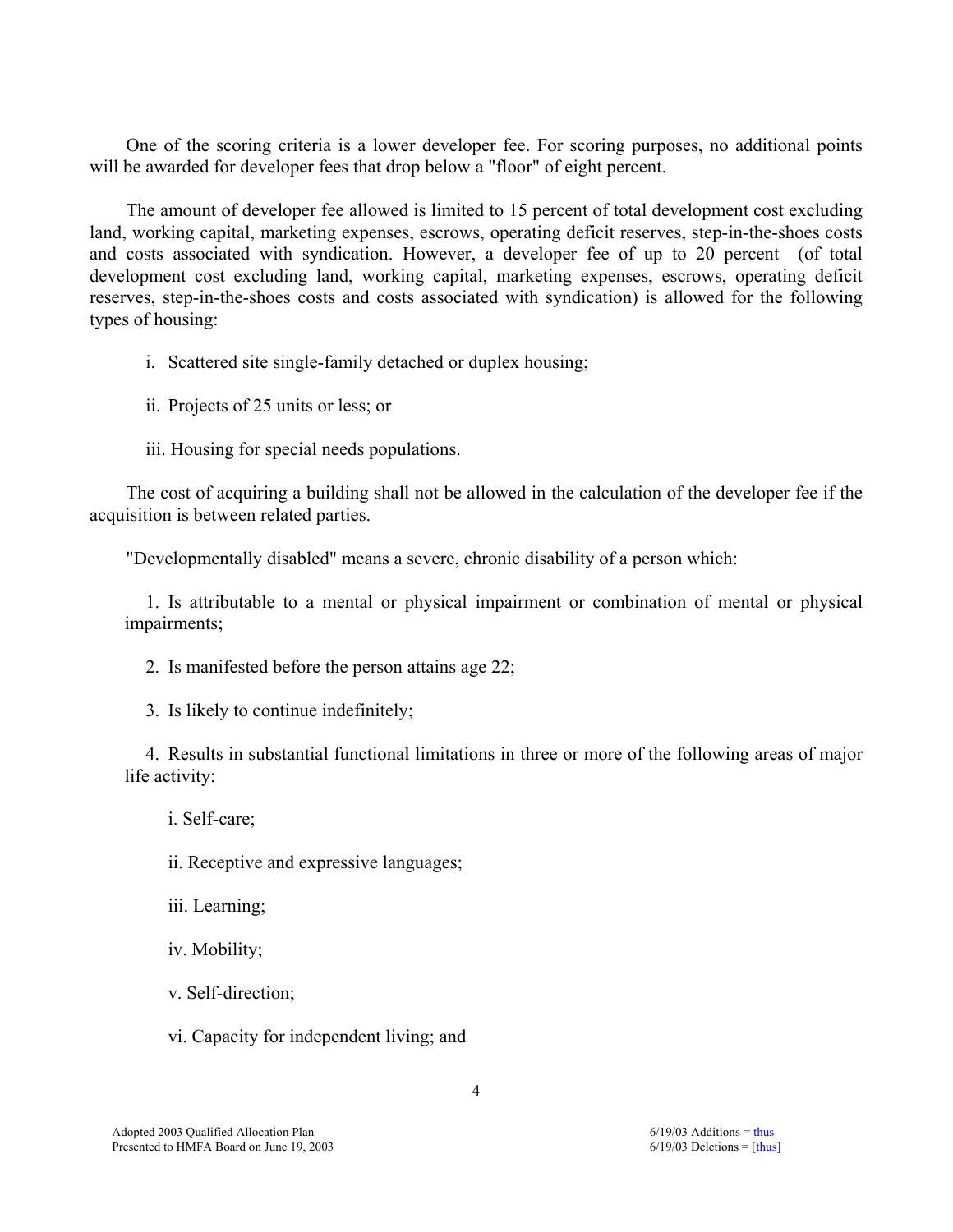vii. Economic sufficiency; and

 5. Reflects the person's need for a combination and sequence of special, interdisciplinary, or generic care, treatment or other services that are of lifelong or extended duration and are individually planned and coordinated.

 "Eligible basis limits" are limitations on total eligible basis (except for projects in the Special Needs Cycle or those projects that receive credits from volume cap) based on whether or not the application is receiving HOPE VI assistance from the U.S. Department of Housing and Urban Development (HUD). The limits are a specified percentage above the Section  $221(d)(3)$  limits published in 24 C.F.R. Part 200 by HUD as of the first of the year. A project whose total eligible basis exceeds its applicable eligible basis limit may participate in the tax credit program; however, the maximum amount of credits allowed to the project will be limited to the amount of the eligible basis limit applicable to the project. The eligible basis limit is not a per se limit on eligible basis as defined in the Code but is a mechanism that facilitates NJHMFA's exercise of its authority to limit tax credits to what is necessary to finance projects. See Code Section 42(m). For all projects receiving credits from the State housing credit ceiling, NJHMFA shall also limit the eligible basis used for calculating the tax credit in the following manner:

 1. A maximum of three percent per annum construction loan interest on unamortized, soft financing (for example, Balanced Housing, FHLB) or up to the Applicable Federal Rate as published by the U.S. Department of the Treasury for unamortized Federal loans shall be recognized in eligible basis; and

 2. Duplicative professional costs shall not be recognized in eligible basis. For example, for HOPE VI applications in which both the public housing authority and the developer retain their own construction managers, architects, engineers, etc., only the fees for services retained by the developer shall be recognized in eligible basis.

 "Equity factor" means the pricing of the tax credit in terms of cents per tax credit dollar. The equity factor is listed in the application and may change as market conditions dictate.

 "Frail elderly" means a person at least 62 years of age who requires assistance in performing at least two activities of daily living or instrumental activities of daily living (that is, eating, dressing, grooming and household management activities). Only special needs projects which also qualify as "housing for older persons" under the Fair Housing Act may reserve units for rental exclusively to the frail elderly.

"High rise" means a building having eight or more residential floors or stories.

 "Historic building(s)" means any building or buildings that meet one or more of the following criteria: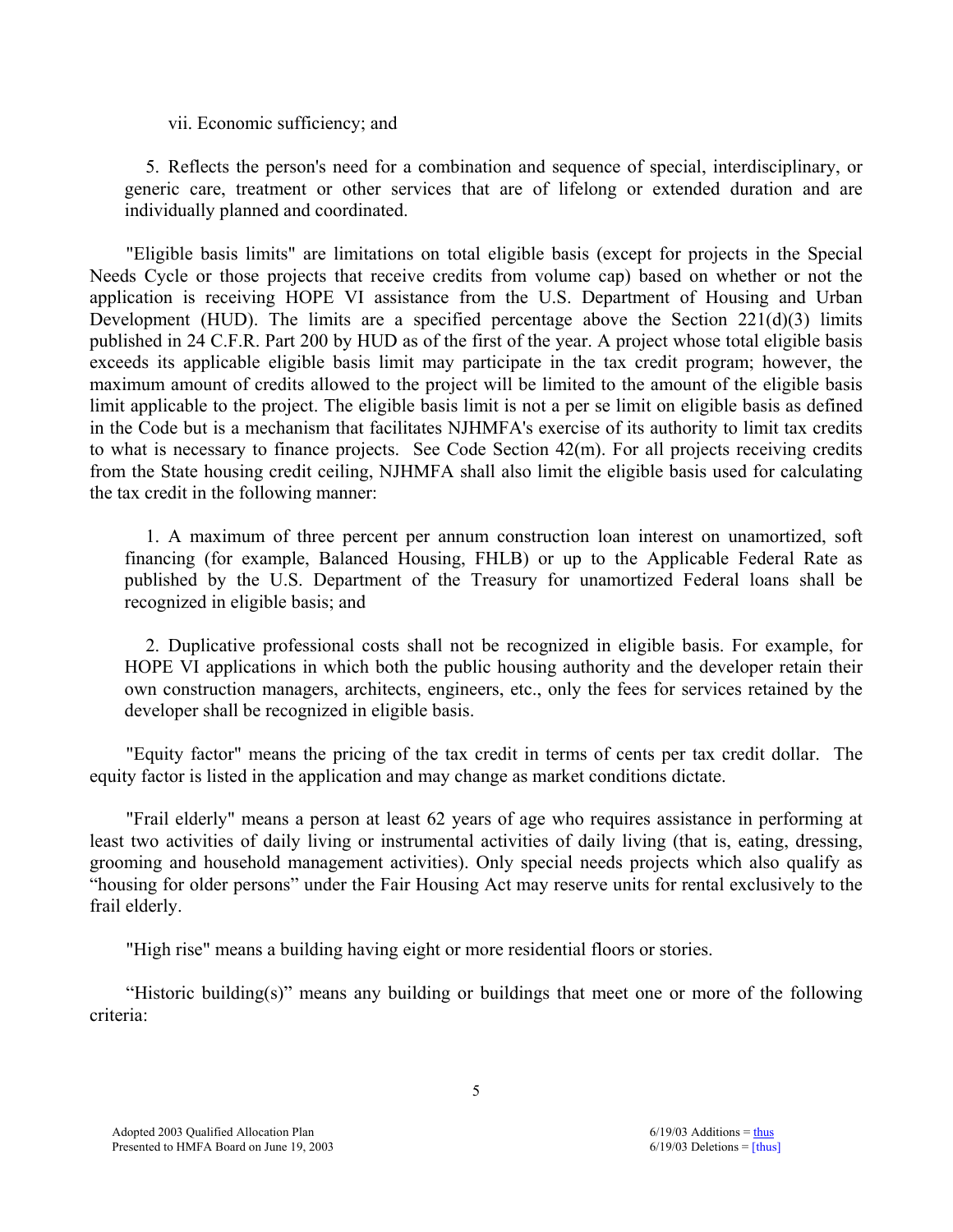- i. Building(s) listed on the New Jersey or National Registers of Historic Places either individually or as a contributing building to a historic district;
- ii. Building(s) that have been issued a Determination of Eligibility by the Keeper of the National Register of Historic Places;
- iii. Building(s) identified as a contributing building to Local Historic Districts which have been Certified by the Keeper of the National Register as substantially meeting the National Register Criteria; or
- iv. Building(s) with a State Historic Preservation Officer Opinion or Certification that the property is eligible to be listed on the National Register of Historic Places either individually or as a contributing building to a historic district."

"HUD" means the United States Department of Housing and Urban Development.

 "Large family unit" means a unit within a non-age-restricted project with three or more bedrooms. For every three bedrooms, there must be at least 1.5 bathrooms. A three-bedroom unit must measure no less than 950 square feet. A four-bedroom unit should measure no less than 1,150 square feet. (Excluded from the calculation are common halls, stairways, unfinished basements and attics, garages, balconies and porches.) Developments must be structured in conjunction with realistic market demands (that is, if a developer's market analysis does not show a need or demand for all three-bedroom units, the developer should not be developing all three-bedroom units).

 "LIHTC project" means a project participating in NJHMFA's Low Income Housing Tax Credit Program.

"Low rise" means a building having one to four residential floors or stories.

"Mid-rise" means a building having five to seven residential floors or stories.

 "Minimum rehab project" means any project undertaking only a minimum amount of rehabilitation. Minimum rehab is defined as construction costs totaling less than 50 percent of the acquisition cost where construction cost equals the total of the lines listed under Construction (less any costs associated with step-in-the-shoes basis) on the breakdown of costs and basis form and acquisition cost equals the total of the lines listed under "Acquisition" plus the land cost. Minimum rehab projects are eligible to apply only in the Special Needs Cycle and Final Cycle. In the Final Cycle, they shall be funded only if there are no other projects left to fund. NJHMFA shall utilize an amount not less than 33.33 percent of developer fee based on building acquisition costs as a funding source in its evaluation required under 26 U.S.C.  $\S$  42(m)(2).

 "Mixed income project" qualifying for the affordability set-aside in the Family and Senior Cycles means a project with an applicable fraction between 50 percent and 80 percent.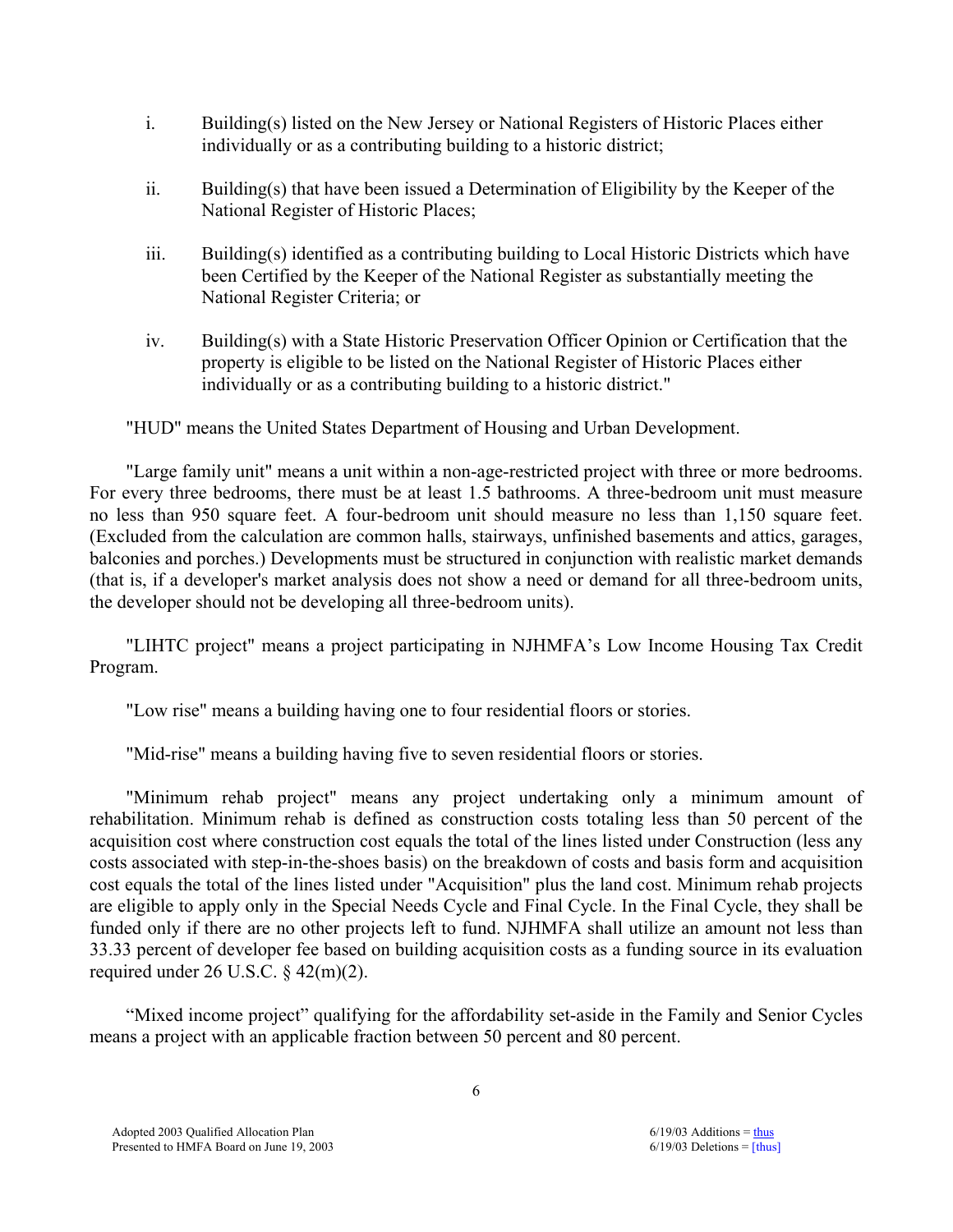"Preservation Project" means an existing, currently occupied affordable housing project at risk of losing its affordability controls. In order to qualify for the preservation set-aside in the Final Cycle, the application shall include the following:

 1. A copy of all deed restrictions on the property to evidence proof of imminent expiration (within two years) of affordability controls;

2. An agreement precluding the involuntary displacement of non-tax credit qualifying tenants;

 3. A maximum applicable fraction of 80 percent in recognition that some tenants will not qualify under the low income housing tax credit program;

 4. A 10 percent vacancy rate on non-tax credit units to account for "Next Available Unit" Rule;

5. An election of 20 percent at 50 percent Federal set-aside;

 6. A capital needs assessment which illustrates that the proposed rehabilitation exceeds the criteria of a minimum rehab project; and

 7. Letters from tax attorney and investor identifying all project funding sources that are considered Federal subsidies (if any).

 For projects that compete in the preservation set-aside, calculation of the developer fee for building acquisition costs shall be limited to five percent.

"Qualified Census Tract," as defined in Section  $42(d)(5)(C)$  of the Code, means a census tract designated by the Secretary of Housing and Urban Development in which 50 percent or more of households have an income less than 60 percent of the area median gross income or in which there exists a poverty rate of 25 percent or greater.

 "Qualified nonprofit organization" means, pursuant to Section 42(h)(5)(B) of the Code, an entity that owns an interest in the project (directly or through a partnership) and materially participates (within the meaning of Section 469(h) of the Code) in the development and operation of the project throughout the compliance period and is not affiliated with or controlled by a for-profit organization.

1. Section  $42(h)(5)(C)$  defines a qualified nonprofit organization as follows:

"(i) Such organization is described in paragraph (3) or (4) of Section 501(c) and is exempt from tax under Section 501(a);

 (ii) Such organization is determined by the State housing credit agency not to be affiliated with or controlled by a for-profit organization; and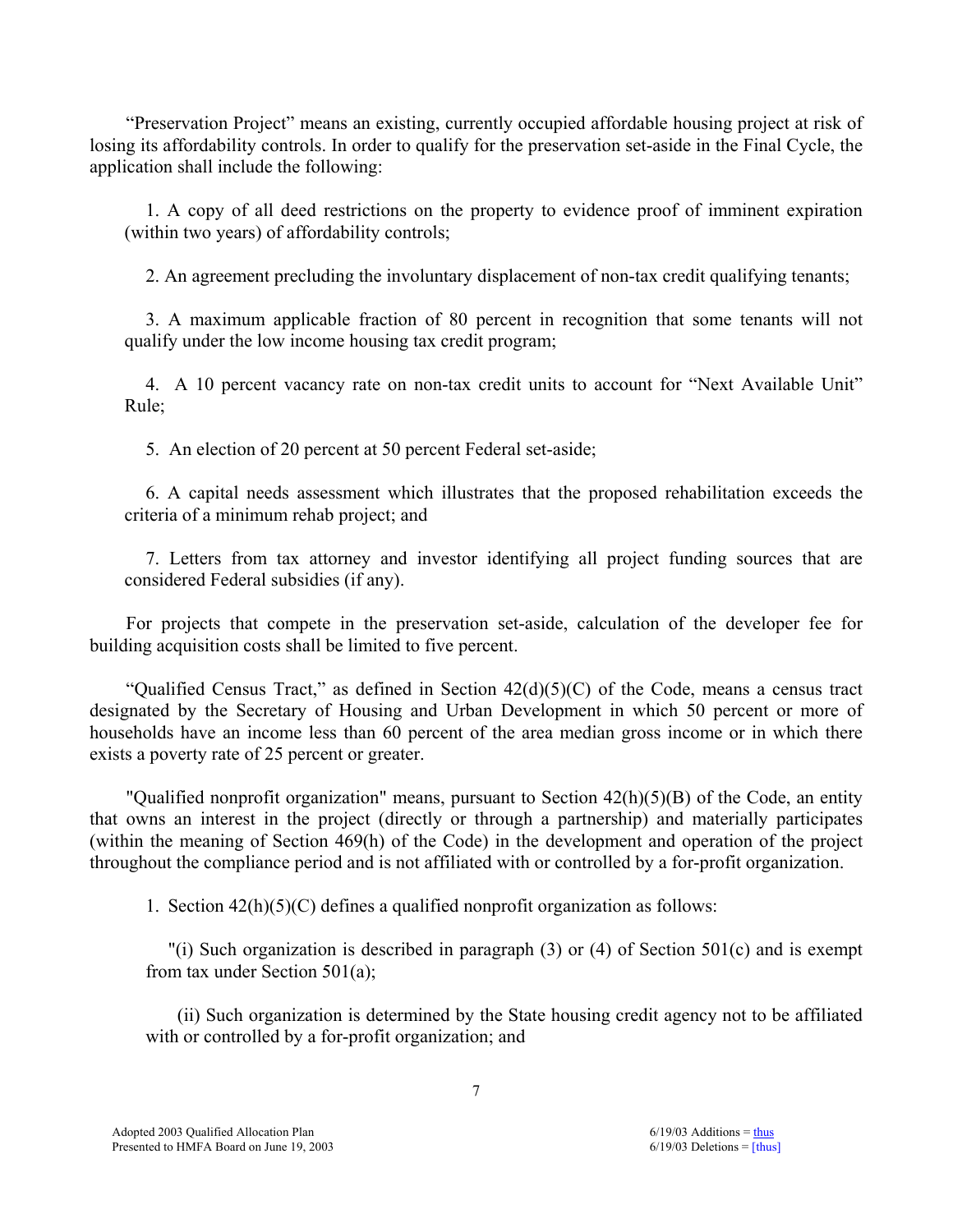(iii) 1 of the exempt purposes of such organization includes the fostering of low-income housing."

2. Section  $42(h)(5)(D)$  describes how certain subsidiaries meet the definition of a qualified nonprofit organization as follows:

"(i) In general. For purposes of this paragraph, a qualified nonprofit organization shall be treated as satisfying the ownership and material participation test of subparagraph (B) if any qualified corporation in which such organization holds stock satisfies such test.

(ii) Qualified corporation. For purposes of clause (i), the term 'qualified corporation' means any corporation if 100 percent of the stock of such corporation is held by 1 or more qualified nonprofit organizations at all times during the period such corporation is in existence."

 The nonprofit set-aside and non-profit points in the Special Needs Cycle are available exclusively to Section 501(c)(3) or (4) housing sponsors who comprise 100 percent of the general partner interest in the final ownership entity (the limited partnership). Limited liability companies and limited liability partnerships are not eligible for the nonprofit set-aside or the non-profit points in the Special Needs Cycle.

 In order to qualify for the nonprofit set-aside or the non-profit points in the Special Needs Cycle, the application shall include:

1. A fully executed Nonprofit Certification;

 2. The IRS determination letter granting tax-exempt status under Code section 501(c)(3) or  $501(c)(4);$ 

 3. The by-laws or articles of incorporation of each general partner, which clearly state that one of the exempt purposes of said organization includes the fostering of low-income housing; and

4. If applicable, the contract establishing a turnkey relationship.

 At the point the project places in service, the owner shall be required to submit an attorney opinion letter which states that neither the for-profit developer with a financial interest in the project nor any member of the investor limited partner is or has been a member of the qualified nonprofit organization's board of directors.

 "Related party" means a relationship between parties when there is a spousal or family relationship, parent-subsidiary relationship or where owners, officers, directors, partners, stockholders, or members of one business entity hold a 10 percent or more interest in the other business entity.

 "Retention factor" means an increase to the equity factor used to calculate the value of the tax credits. NJHMFA will add a retention factor to non-syndicated tax credit projects, or projects where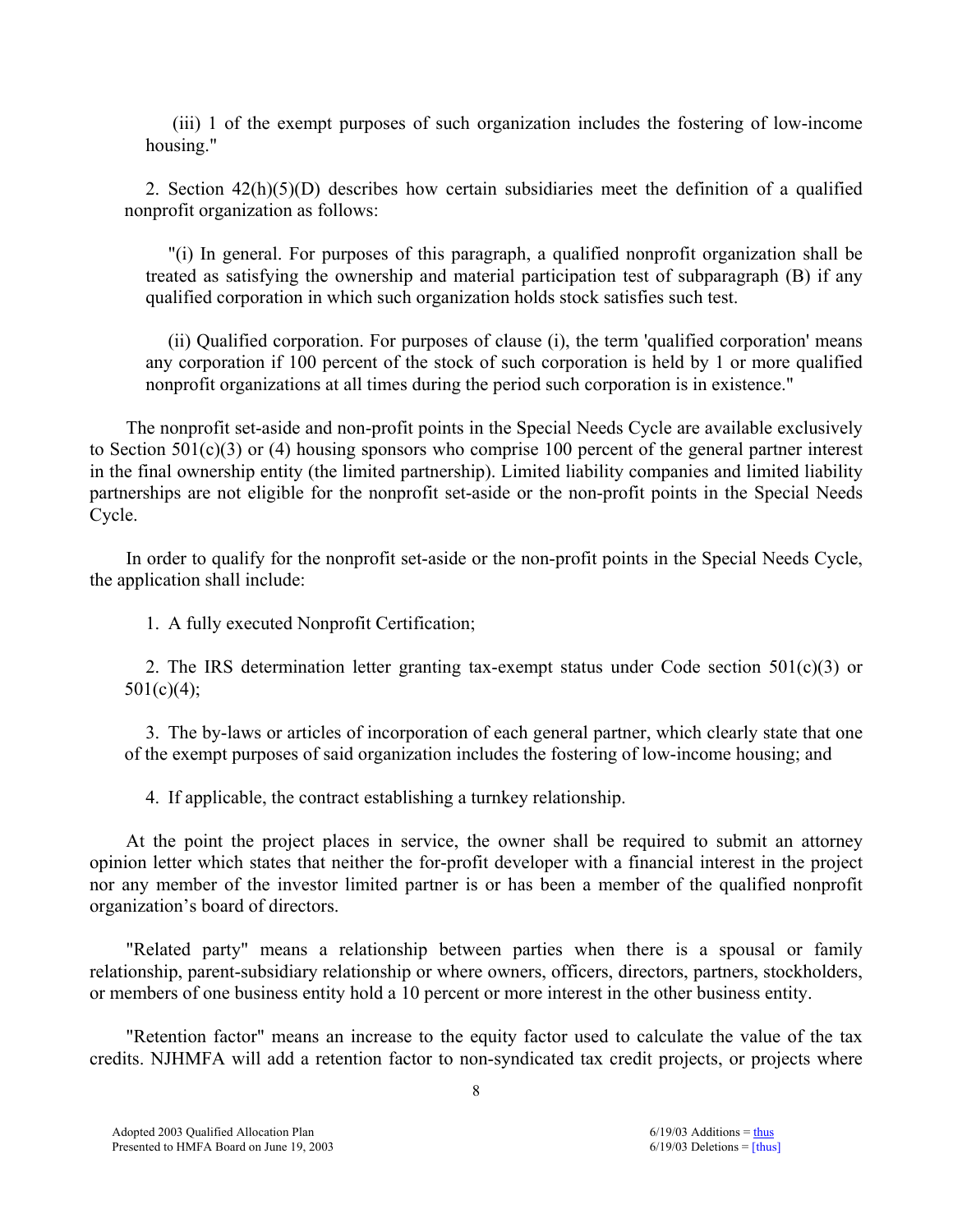the general partner (and/or related entity) will retain at least two percent ownership interest. For projects where the general partner's ownership interest is between two and five percent, \$.05 shall be added to the equity factor. If the general partner's ownership interest is five to 49 percent, \$.10 shall be added to the equity factor. If the general partner's ownership interest is at least 50 percent, \$.20 shall be added to the equity factor.

 "Scattered site project" means a project that consists of buildings which are not all proximate to one another within the same municipality or contiguous municipalities, is financed pursuant to a common financing plan and 100 percent of the residential rental units are occupied by qualified lowincome households.

"School renaissance zone" means an area that surrounds an Abbott school and contains new or restored housing, recreation or community centers, and promotes commercial development. The New Jersey Department of Education is responsible for designating neighborhoods that qualify for the school renaissance zone program.

 "Senior project" means "housing for older persons" as defined in Section 807(b)(2) of the Fair Housing Act, 42 U.S.C. § 3607, as it may be amended. In order to be eligible for the Senior Cycle, the project must meet one of the three categories of exempt "housing for older persons" as defined by the Fair Housing Act:

 1. At least 80 percent of the occupied units in the building are each occupied by at least one person 55 years or older and the property must be clearly intended for older persons as evidenced by policies and procedures that demonstrate the intent that the property be housing for older persons  $(55+)$ ;

- 2. All the residents are 62 or older; or
- 3. Housing that the Secretary of HUD has designated as housing for older persons.

 The familial status provisions of the Fair Housing Act prohibit discrimination against households with children under 18. This protection extends to pregnant women, foster families, legal guardians, and those in the process of obtaining guardianship or of adopting minor children. The only exception to this prohibition against discrimination based on familial status is for property that qualifies under a Fair Housing Act exemption as "housing for older persons."

 Refusing to rent to households with children is allowed under the exemption for housing for older persons as long as the age restrictions are met. Accordingly, in these properties, managers must verify the age of residents. Age verification documentation must be available on site; failure may lead to a loss of the exemption. For questions about whether a property qualifies for the exemption as housing for older persons, a fair housing attorney or other fair housing professional should be consulted.

 "Smart growth areas" means locations that will provide for much of the state's future development and redevelopment. Smart growth areas promote growth in compact forms and protect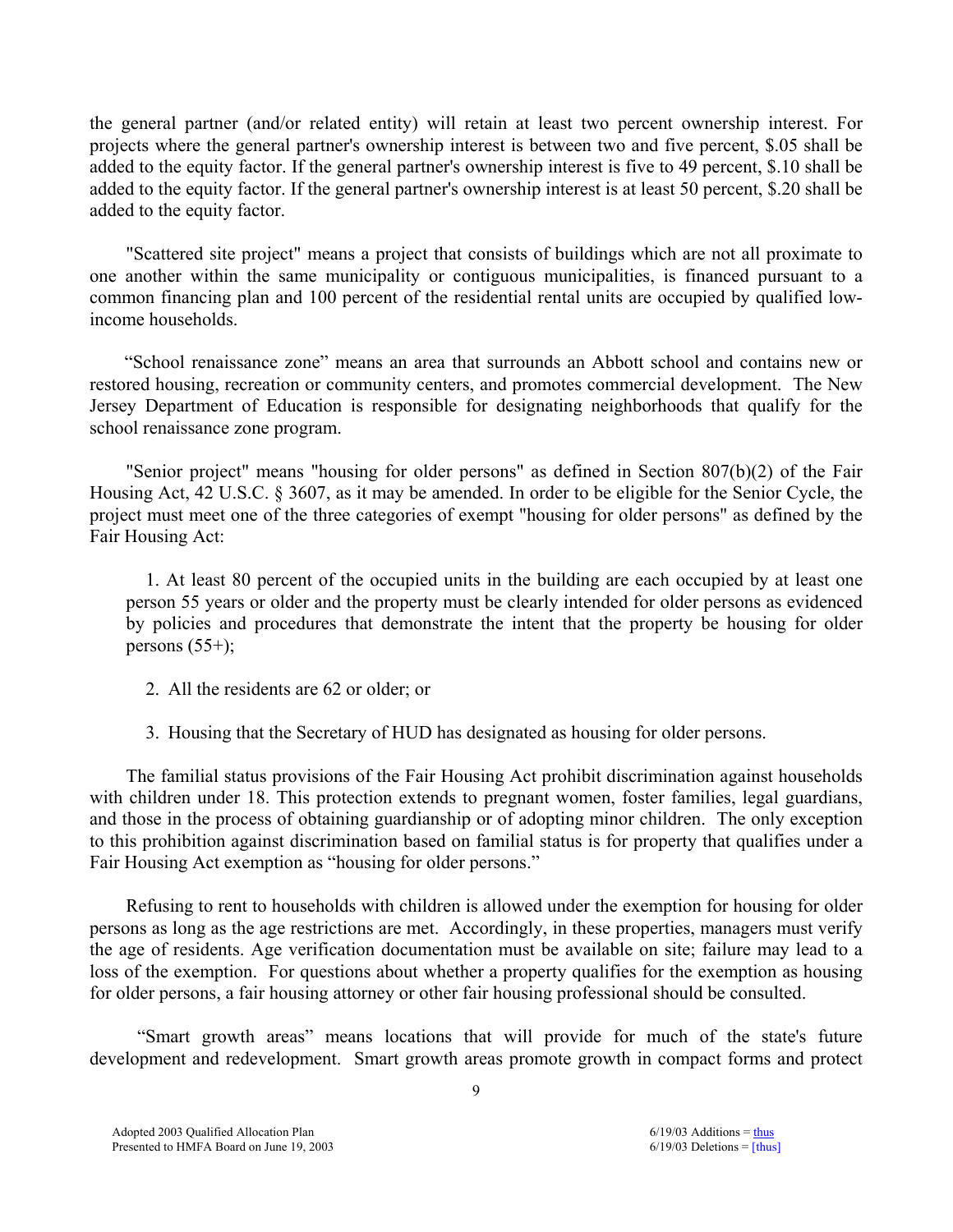the character of existing stable communities. The areas defined as smart growth areas are Planning Area 1, Planning Area 2 (sewered), Designated Centers, Proposed Centers (sewered) and Identified Centers (sewered). Planning Areas are large masses of land that share a common set of conditions, such as population density, infrastructure systems, level of development or natural systems. Centers are compact forms of development that, compared to sprawl development, consume less land, deplete fewer natural resources and are more efficient in the delivery of public services. For more information about the State Plan, contact the New Jersey Office of Smart Growth. The State Plan is not itself a regulation but a statement of State policy that has been adopted by the State Planning Commission pursuant to a statue to guide State, regional, and local agencies in the exercise of their statutory authority.

 "Social service coordinator" means a person who is responsible for linking the residents of a tax credit property to appropriate supportive services. The major functions of the social service coordinator include, but are not limited to:

 1. Providing information and referrals to residents on programs and resources on local, State and Federal levels;

 2. Interviewing and screening residents for eligibility for programs and entitlements and assisting with application procedures;

 3. Assessing the needs of residents, including physical, mental, social and financial needs, and developing a plan for service delivery;

4. Monitoring and evaluating service delivery, and reassessing as necessary;

5. Establishing links with agencies and service providers;

6. Serving as residents' advocate/liaison; and

 7. Planning and implementing monthly programs and activities to meet the needs of residents, including establishment of social, educational and recreational programs.

 "Social services model" means any project which submits an executed agreement between a housing and social service provider or otherwise demonstrates to the satisfaction of NJHMFA that one or more of the following types of services shall be provided for at least the term of the compliance period to improve the quality of life of the residents of the project. The services must be affordable, appropriate, available and accessible to the project's tenants and the social service provider must have the capacity to perform such services. The services include, but are not limited to:

1. Hiring a full-time social service coordinator. If a social service coordinator is being provided through a third party, then a signed agreement between the two parties is required, and the coordinator must be dedicated to the tax credit project for at least 20 hours a week;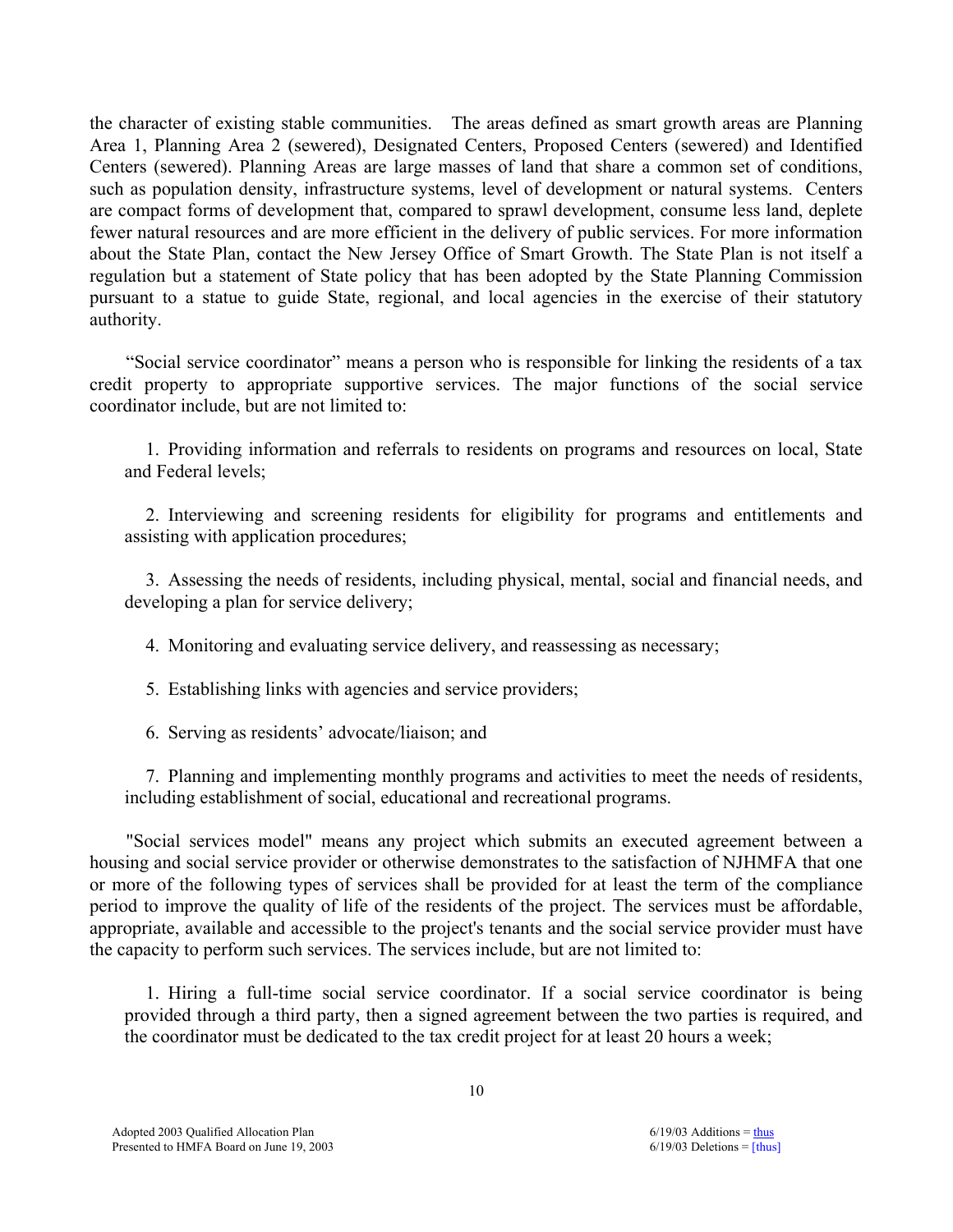- 2. Providing child care services either on site or linked to outside child care centers;
- 3. Providing health care services either on site or linked with a local health care provider;
- 4. Providing job training programs on site or linked with a local training center;
- 5. Providing personal care and/or housekeeping services on site;
- 6. Providing at least one congregate meal on site;
- 7. Providing adult day-care services; and/or
- 8. Providing transportation services for the residents.

 Social service coordinator, case manager and linkages coordinator/ provider are not counted as separate and distinct services. NJHMFA shall view these services as all being part of the same service.

 "Special needs project" means a project which shall rent a minimum of 25 percent of the tax credit units in the project to one (or more) of the targeted special needs populations referred to below, and must make available a minimum of three daily services addressing the needs of the identified group, one of which must be a social service coordinator. If a social service coordinator is being provided through a third party, then a signed agreement between the two parties is required, and the coordinator must be dedicated to the tax credit project for at least 20 hours a week. Project owners may rent more than 25 percent of the tax credit units to one or more of these targeted populations. However, owners should also be aware that for certain types of special needs projects, when more than 30 percent of the units are set aside for persons with special needs, "saturation" may occur resulting in an institutiontype atmosphere. Special needs populations include individuals and families who are in need of certain types of homes and/or community-based supportive services, usually on an ongoing basis, in order to remain capable of independent living in communities. Supportive services range across a wide continuum of care (such as meals preparation, assistance with housecleaning, etc.) to high level (such as substance abuse and mental health supports) to medically intense (such as skilled nursing) and will vary from person to person depending on their particular physical, psycho-social, and/or mental limitations, and may vary for one person over time. Each special needs tenant does not have to utilize all of the services provided by the project; however, the services must be available. If tenants are not utilizing the services that are available, NJHMFA may call into question whether or not the project is serving a special needs population.

- 1. Examples of targeted special needs populations are:
	- i. Persons with AIDS/HIV-related illness;
	- ii. Homeless;
	- iii. Mentally ill;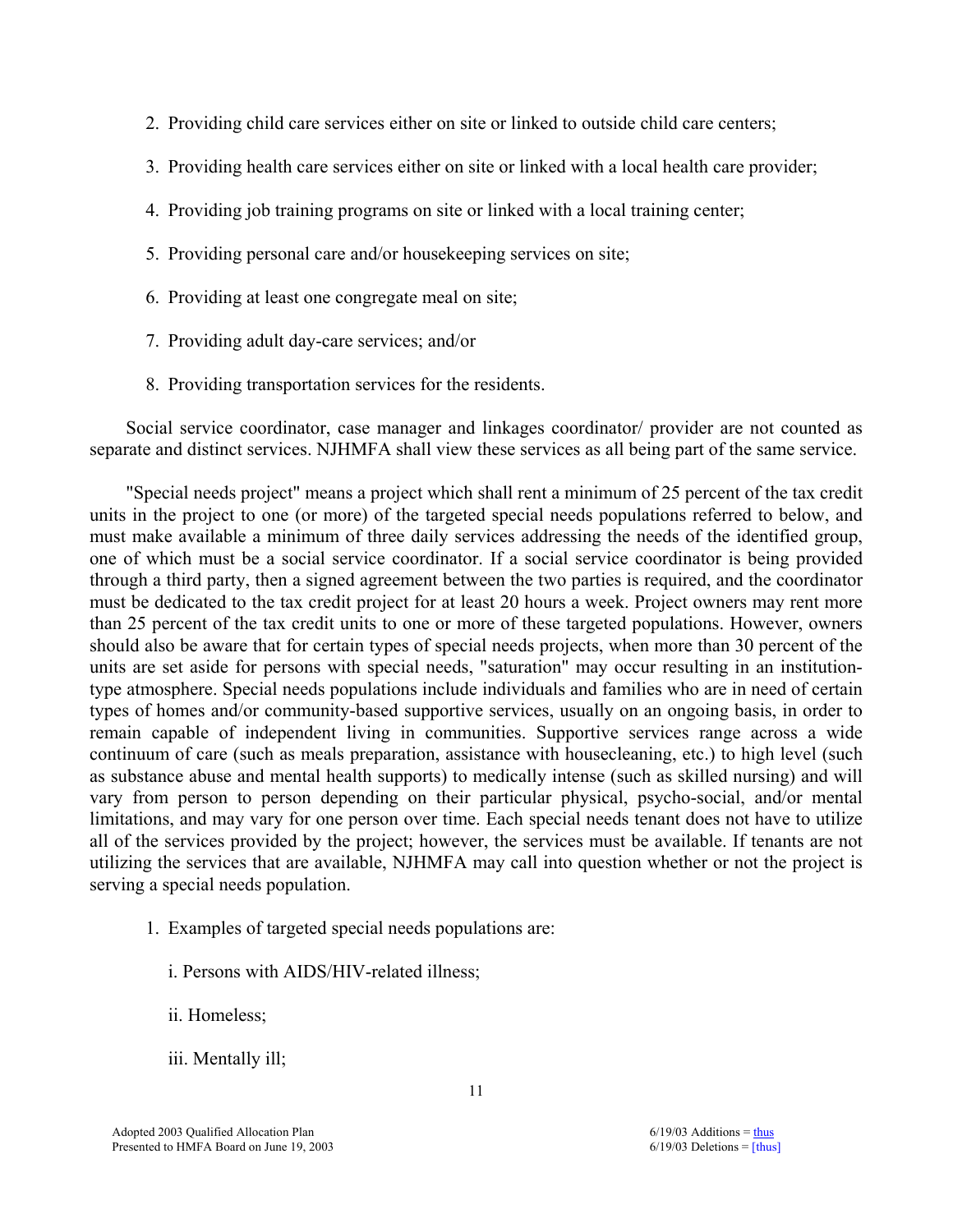- iv. Frail elderly;
- v. Alcohol/substance abusers;
- vi. Persons with physical disabilities;
- vii. Mentally retarded/developmentally disabled;
- viii. Pregnant/parenting teens;
- ix. Participants of the Work First Temporary Assistance to Needy Families Program;
- x. Participants of the Work First General Assistance Program; and
- xi. Victims of domestic violence.
- 2. Examples of support services include, but are not limited to, the following:
	- i. Social service coordinator/case manager;
	- ii. Counseling and crisis intervention;
	- iii. Health care advocacy and linkages;
	- iv. Assistance with activities of daily living and/or instrumental activities of daily living;
	- v. Recreational activities;
	- vi. Entitlement counseling and advocacy;
	- vii. Employment counseling and training;
	- viii. Support groups;
	- ix. Home-based personal or medical assistance;
	- x. Skilled nursing;
	- xi. Meals preparation;
	- xii. Housekeeping;
	- xiii. Substance abuse and mental health supports; and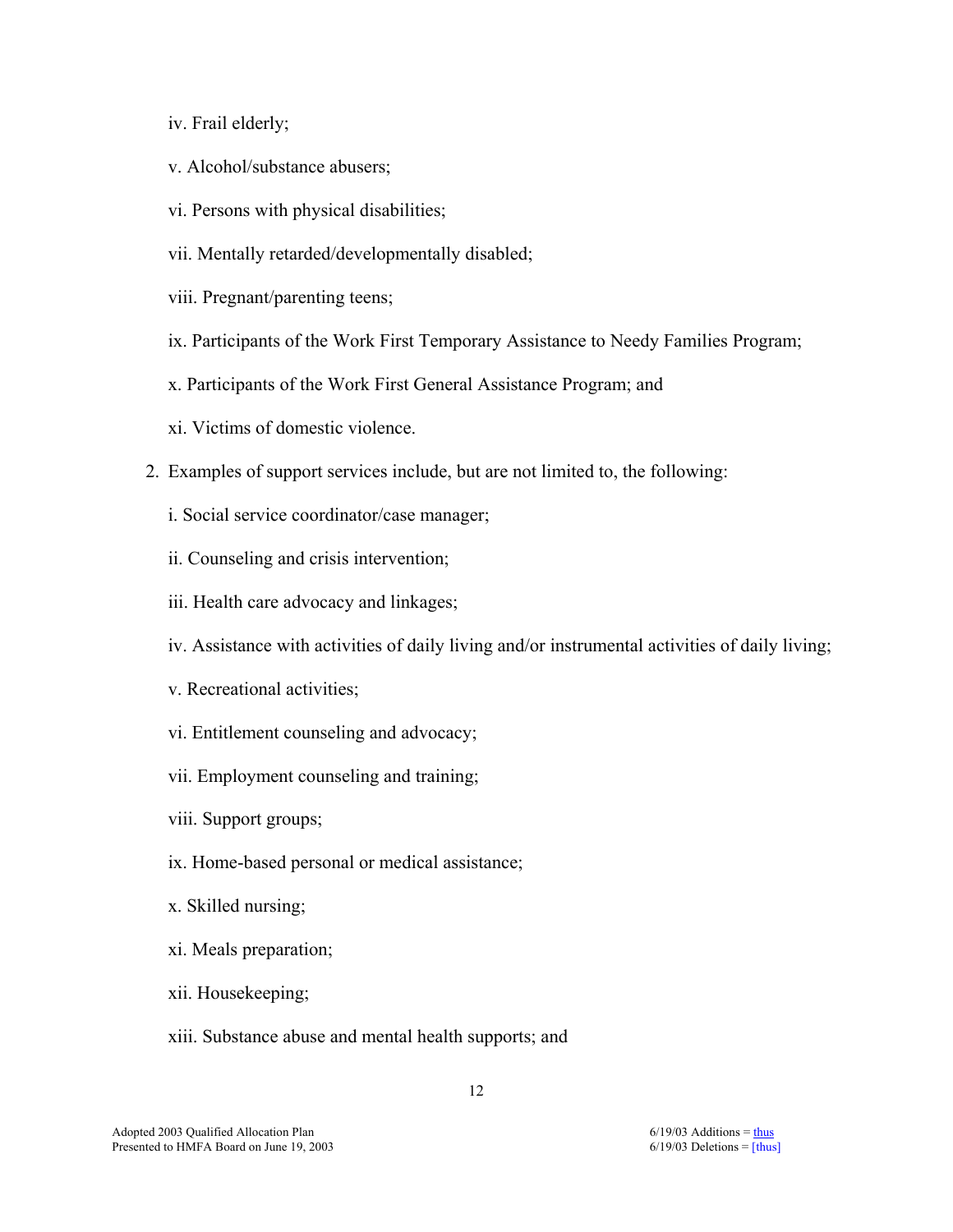xiv. Child care/adult day care.

 "Sponsor certification" means the certification submitted at application, reapplication, carryover request or IRS Form 8609 request which identifies the anticipated or actual date that the project is placed in service. The certification shall also include a signed breakdown of costs and basis and a statement whereby the owner agrees to abide by the low income housing tax credit requirements of the Code and a statement, under penalty of perjury, that the information contained in the certification is true and complete.

 "Substantially incomplete" means an application with a total of three or more defects as described at N.J.A.C. 5:80-33.11(c)1 and 3 or an application with a total of six or more defects as described at N.J.A.C. 5:80-33.11(c)1, 2 and 3.

 "Supplemental award" means an award of credits from the Reserve in order to fund the final eligible project awarded credits in a cycle if there are insufficient credits in the cycle to provide a full reservation for the project. Applicants do not apply for supplemental awards.

 "Transit village" means a community with a bus, train, light rail, or ferry station that has developed a plan to achieve its goals. The transit village program is designed to spur economic development, urban revitalization, and private-sector investment around passenger rail stations. The New Jersey Department of Transportation coordinates a task force of different State agencies to review applications and make recommendations. Transit villages must be designated by the Transit Village Task Force by the tax credit application deadline.

 "Uncorrected noncompliance" applies only with respect to the uncorrected noncompliance point category and means any one of the following which was reported to the owner by NJHMFA and remains uncorrected as of the date of the tax credit application deadline or the correction date set forth in the formal notice of non-compliance, whichever occurs later:

1. A violation of State and local building codes or health ordinances;

 2. Failure of one or more major systems (for example, roof, HVAC, elevators, plumbing and electric); or

 3. Failure to fulfill any Qualified Allocation Plan provisions as represented by an owner in a project's New Jersey LIHTC application.

 Owners shall be notified of the noncompliance by either a formal notice of noncompliance or by the non-issuance of the IRS Form 8609.

 "Voluntary compliance with the courts" means a project located in a municipality that has voluntarily complied with its second round fair share obligation either by a petition to the Council on Affordable Housing (COAH) or by a request to the court and its second round obligation was not the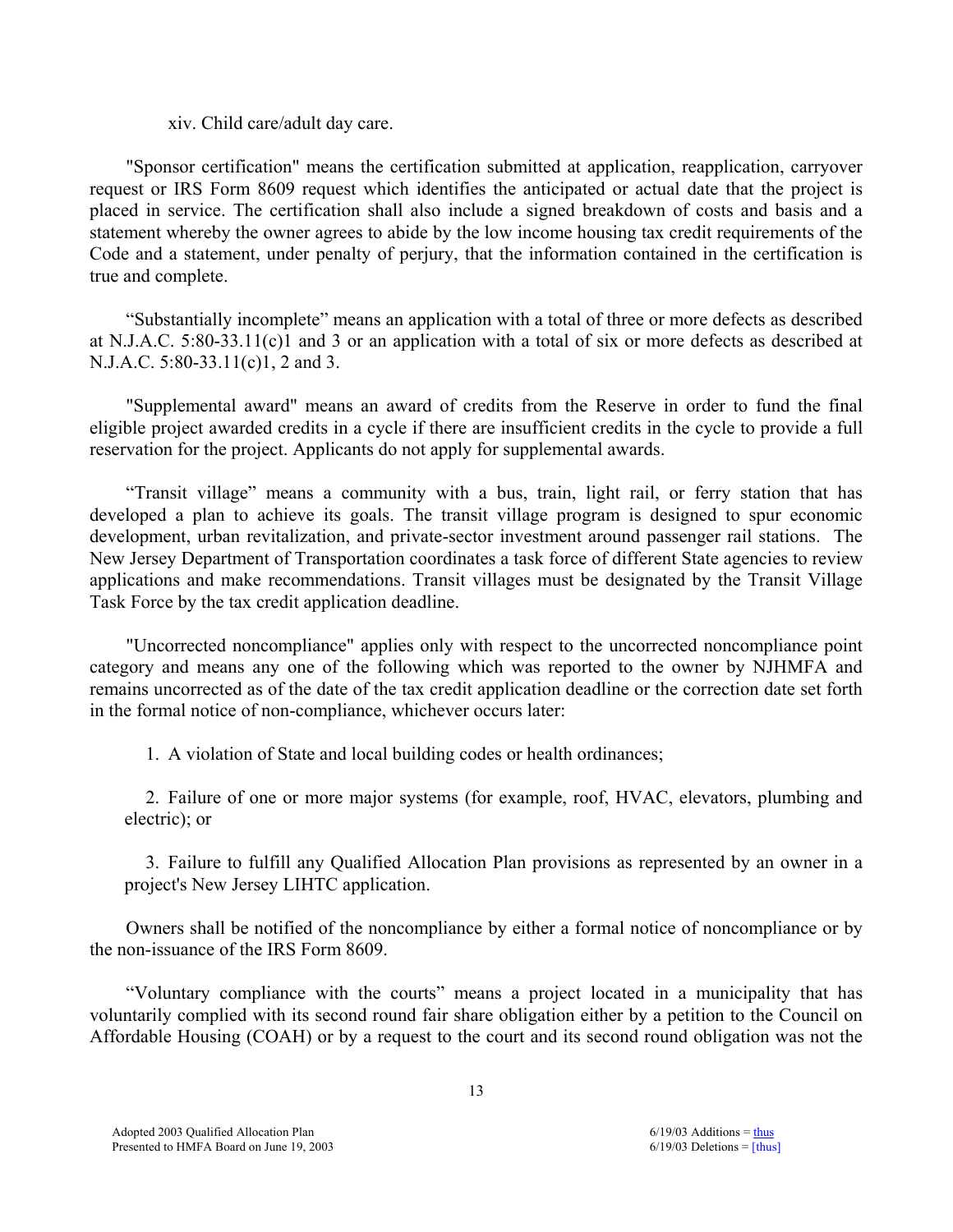subject of an exclusionary zoning lawsuit. Voluntary compliance shall be verified by the entity with jurisdiction over the municipality (either the executive director of COAH or the special master).

### **5:80-33.3 Application cycles**

 Each year, NJHMFA shall establish funding cycles and the amount of credits available in each cycle. They will be advertised in the Atlantic City Press, The Record, Newark Star Ledger, The Courier News, The Asbury Park Press, The Camden Courier Post, Bridgeton Evening News and The Times. NJHMFA shall set the eligibility cut-off dates in each year for receipt of completed applications. Applications shall be submitted to NJHMFA by 12 noon of the application deadline date in order to be considered for review. The application filing deadlines and the credits available in each cycle shall be announced as early in the year as possible. Reservations shall be announced approximately 90 days (or the next business day if the 90th day is a weekend or holiday) after the deadline for the cycle. NJHMFA may adjust the number of cycles or adjust the award dates if required by the timing of passage of Federal legislation or adoption of IRS rules and regulations or for other compelling circumstances. A project cannot compete in more than one cycle simultaneously.

## **5:80-33.4 Family Cycle**

 (a) Non-age restricted developments with large family units which comprise at least 15 percent of the low-income units may apply to this cycle. \$5,000,000 will be available in the Family Cycle, and the maximum annual allocation of credits to developments competing in this cycle is \$1,800,000. Minimum rehab projects are not eligible to apply in this cycle. There are three set-asides in the Family Cycle:

1. Affordability set-aside: The first reservation of credits from the Family Cycle shall be given to the highest-ranking eligible application that has either selected the 20 percent at 50 percent Federal set aside as defined under Section  $42(g)(1)(A)$  of the Code or is a mixed income project as defined under N.J.A.C. 5:80-33.2. If the 20 percent at 50 percent election is selected, all tax credit units shall be restricted to 50 percent of the area median income adjusted for family size. For example, if the project has an applicable fraction of 100 percent, 100 percent of the units shall be restricted to 50 percent of the area median income adjusted for family size. The 20 percent at 50 percent election or lower applicable fraction shall be reflected on each building's IRS Form 8609 and on the deed of easement and restrictive covenant. If, because of lack of demand, the affordability set-aside is not utilized, the credits in this set-aside shall be released into the Family Cycle for use by other applications.

2. HOPE VI set-aside: The second reservation of credits from the Family Cycle shall be given to the highest-ranking eligible application which utilizes HOPE VI funds from HUD or is included in an approved HOPE VI proposal. If, because of lack of demand, the HOPE VI setaside is not utilized, the credits in this set-aside shall be released into the Family Cycle for use by other applications.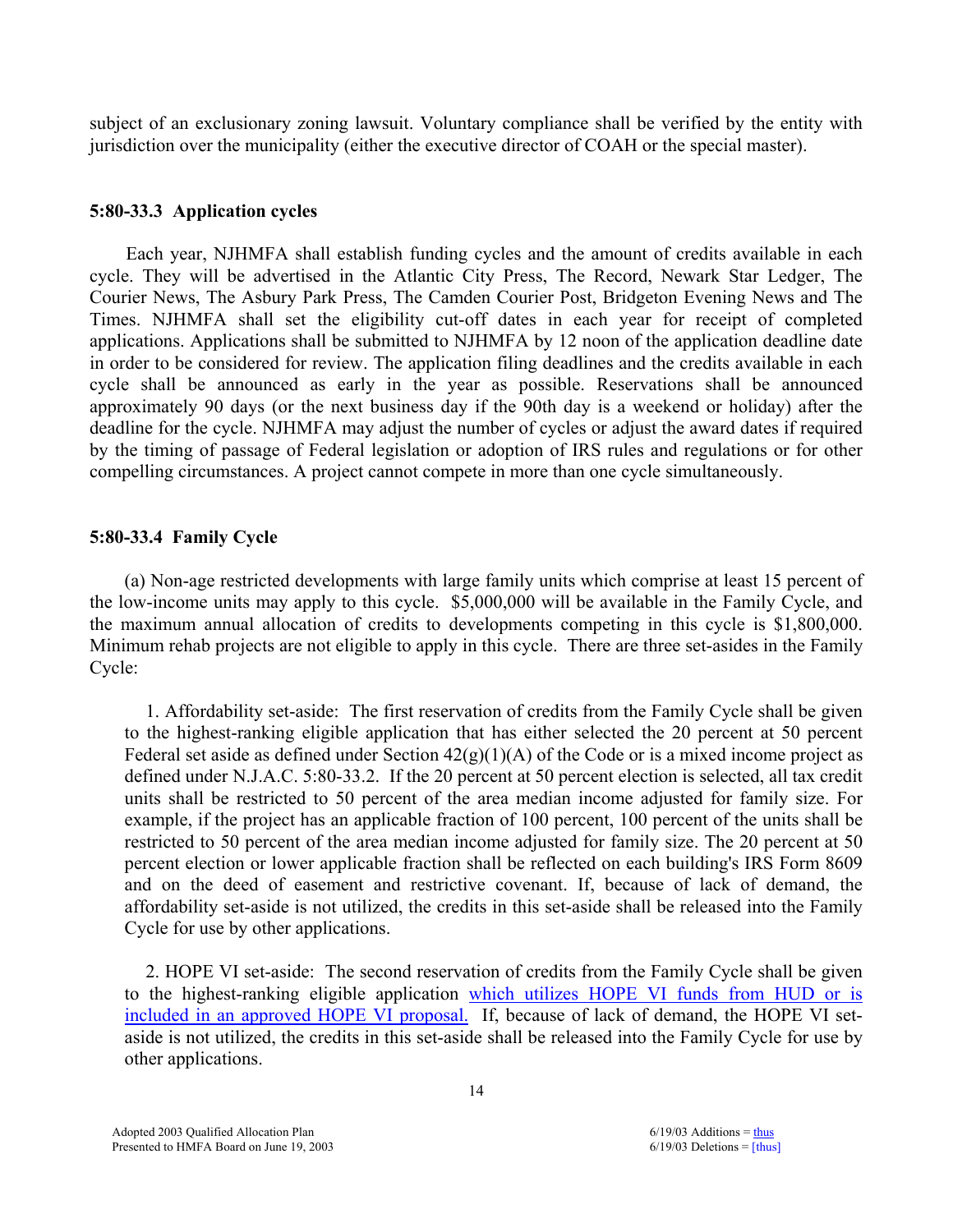3. Nonprofit set-aside: The third reservation of credits from the Family Cycle shall be given to the highest-ranking eligible application from a qualified nonprofit organization that is community based within a qualified census tract; that is, an organization that operates and is developing housing within a geographically defined service area within a qualified census tract. If there are no eligible applications from a community based qualified nonprofit organization located within a qualified census tract, then the third reservation of credits from the Family Cycle will be given to the highest-ranking eligible application from a qualified nonprofit organization. If, because of lack of demand, the nonprofit set-aside is not utilized, the credits in this set-aside shall be released into the Family Cycle for use by other applications.

 (b) Projects can qualify and apply for multiple set-asides. This potential overlapping of set-asides may expand the amount of credits in the general competition. However, projects which receive negative points under N.J.A.C. 5:80-33.15(a)17, 19 or 20 shall not be eligible to compete in any setaside.

 (c) Reservations shall first be awarded to the highest-ranking projects qualifying for the aforementioned prioritized set-asides. Thereafter, reservations shall be awarded to the highest-ranking eligible projects. To insure equitable distribution if there are both excess demand and multiple ranking eligible applications from a single municipality or developer, NJHMFA shall fund no more than three projects per year and two projects per cycle from the same municipality and/or developer. Funding of projects shall be prioritized in the following manner: the highest ranking eligible project(s) in the Family Cycle, the Senior Cycle, the Special Needs Cycle and lastly, the Final Cycle.

### **5:80-33.5 Senior Cycle**

 (a) Senior projects may apply to this cycle. \$2,400,000 will be available in the Senior Cycle, and the maximum annual allocation of credits to developments competing in this cycle is \$1,200,000. Minimum rehab projects are not eligible to apply in this cycle. Unless market area demographics demonstrate otherwise, one-bedroom units should comprise at least 85 percent of the project. There are two set-asides in the Senior Cycle:

1. Affordability set-aside: The first reservation of credits from the Senior Cycle will be given to the highest-ranking eligible application that either has selected the 20 percent at 50 percent Federal set aside as defined under Section  $42(g)(1)(A)$  of the Code or is a mixed income project as defined under N.J.A.C. 5:80-33.2. If the 20 percent at 50 percent election is selected, all tax credit units shall be restricted to 50 percent of the area median income adjusted for family size. For example, if the project has an applicable fraction of 100 percent, 100 percent of the units shall be restricted to 50 percent of the area median income adjusted for family size. The 20 percent at 50 percent election or lower applicable fraction shall be reflected on each building's IRS Form 8609 and on the deed of easement and restrictive covenant. If, because of lack of demand, the affordability set-aside is not utilized, the credits in this set-aside shall be released into the Senior Cycle for use by other applications.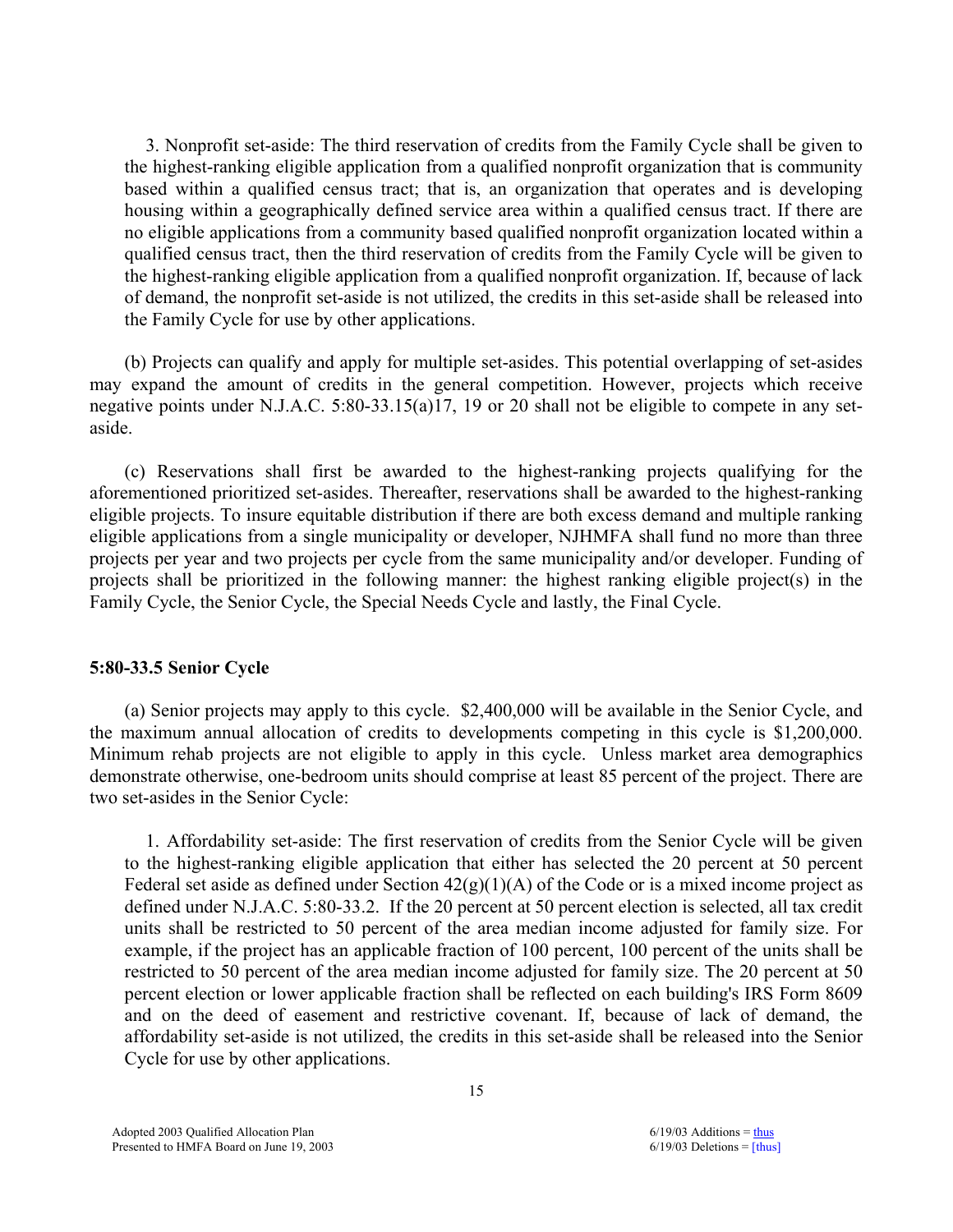2. HOPE VI set-aside: The second reservation of credits from the Senior Cycle shall be given to the highest-ranking eligible application which utilizes HOPE VI funds from HUD or is included in an approved HOPE VI proposal. If, because of lack of demand, the HOPE VI setaside is not utilized, the credits in this set-aside shall be released into the Senior Cycle for use by other applications.

 (b) Projects can qualify and apply for multiple set-asides. This potential overlapping of set-asides may expand the amount of credits in the general competition. However, projects which receive negative points under N.J.A.C. 5:80-33.15(a)17, 19 or 20 shall not be eligible to compete in any setaside.

 (c) Reservations shall first be awarded to the highest-ranking project qualifying for the aforementioned prioritized set-asides. Thereafter, reservations shall be awarded to the highest-ranking eligible projects. To insure equitable distribution if there are both excess demand and multiple ranking eligible applications from a single municipality or developer, NJHMFA shall fund no more than three projects per year and two projects per cycle from the same municipality and/or developer. Funding of projects shall be prioritized in the following manner: the highest ranking eligible project(s) in the Family Cycle, the Senior Cycle, the Special Needs Cycle and lastly, the Final Cycle.

### **5:80-33.6 Special Needs Cycle**

 (a) Projects in which at least 25 percent of the tax credit units are rented to a special needs client population and at least three appropriate services are provided may apply to the Special Needs Cycle. There is \$1,200,000 available in the Special Needs Cycle and the maximum annual allocation of credits to projects competing in this cycle is \$600,000. There is one set-aside in the Special Needs Cycle:

1. Developmentally disabled set-aside**:** The first reservation of credits from the Special Needs Cycle will be given to the highest-ranking eligible project providing housing for the developmentally disabled. Applicants of projects seeking credits from the developmentally disabled set-aside must demonstrate experience both as a social service provider and housing developer. For example, if the project owner is strictly a social service provider, it must joint venture with an experienced developer or hire a housing consultant. Conversely, if the project owner is a developer with no experience in providing social services, it must joint venture with an experienced service provider. The application shall include a letter from the Department of Human Services, Division of Developmental Disabilities ("Division") which confirms that the Division has reviewed and agreed to the applicant's service plan and that the cost is within the amount the Division has available for the operating and social service funding for at least 25 percent of the tax credit units in the project. Projects serving the developmentally disabled populations are eligible for Special Needs Cycle credits beyond the set-aside. If, because of lack of demand, the developmentally disabled set-aside is not utilized, the credits in the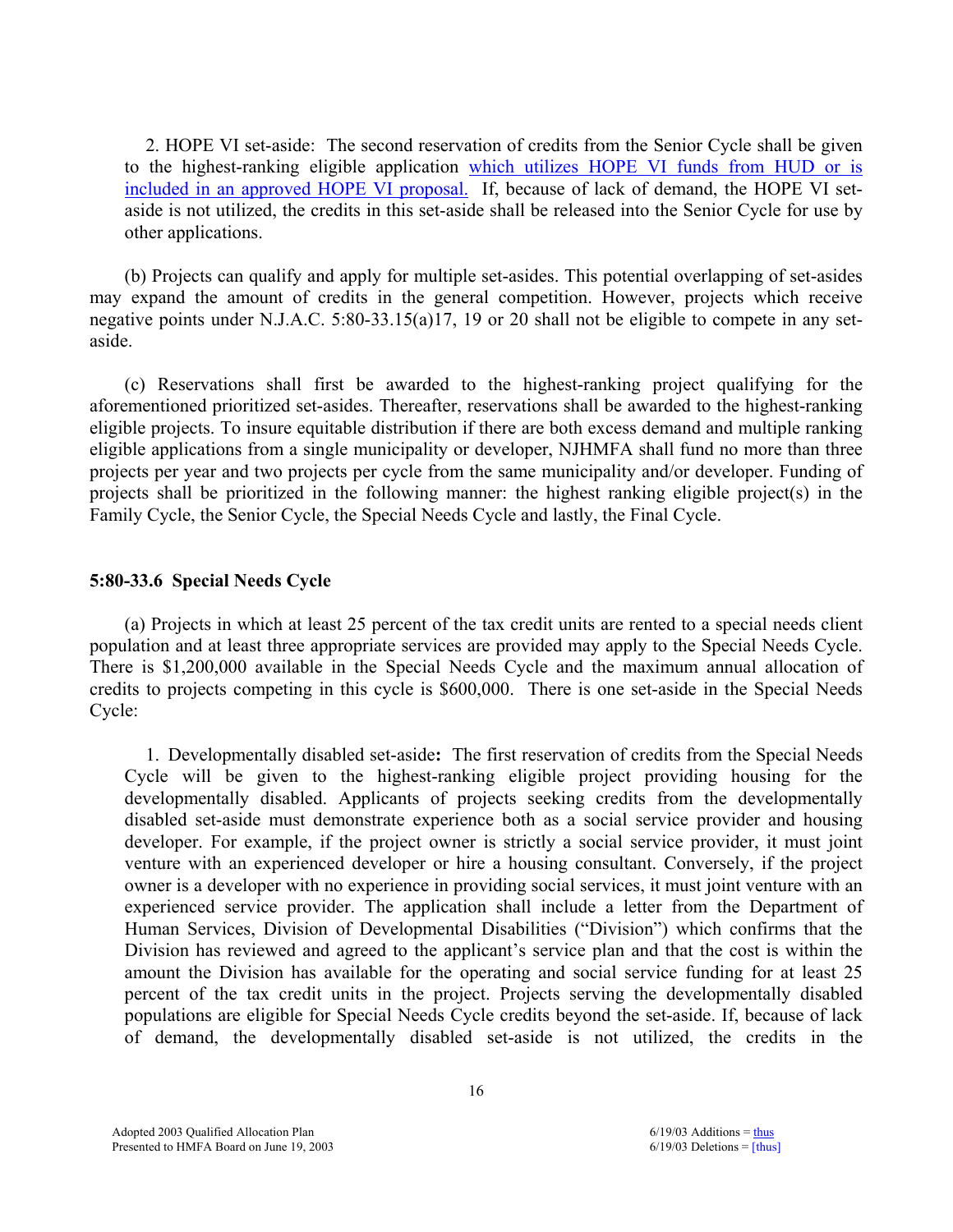developmentally disabled set-aside shall be released into the Special Needs Cycle for use by other eligible applications.

 (b) Reservations shall first be awarded to the highest-ranking project qualifying for the aforementioned prioritized set-aside. Then, reservations shall be awarded to the highest-ranking eligible projects. To insure equitable distribution, if there are both excess demand and multiple ranking eligible applications from a single municipality or developer, NJHMFA shall fund no more than three projects per year and two projects per cycle from the same municipality and/or developer. Funding of projects shall be prioritized in the following manner: the highest-ranking eligible project(s) in the Family Cycle, the Senior Cycle, the Special Needs Cycle and lastly, the Final Cycle.

 (c) Projects which receive negative points under N.J.A.C. 5:80-33.15(a)17, 19 or 20 shall not be eligible to compete in a set-aside.

## **5:80-33.7 Final Cycle**

 (a) All projects, including minimum rehab projects, may apply to this cycle. There is \$1,805,000 available in the Final Cycle and the maximum annual allocation of credits to projects competing in this cycle is \$1,800,000. There are two set-asides in the Final Cycle:

1. HOPE VI set-aside: The first reservation of credits from the Final Cycle shall be given to the highest-ranking eligible application which utilizes HOPE VI funds from HUD or is included in an approved HOPE VI proposal. If, because of lack of demand, the HOPE VI set-aside is not utilized, the credits in the HOPE VI set-aside shall be released into the Final Cycle for use by other applications.

2. Preservation set-aside: The second reservation of credits from the Final Cycle shall be given to the highest-ranking eligible application from a preservation project. If, because of lack of demand, the preservation set-aside is not utilized, the credits in the preservation set-aside shall be released into the Final Cycle for use by other eligible applications.

 (b) In the unlikely event that less than 10 percent of the ceiling has been awarded to qualified nonprofit organizations, then awards from the Final Cycle shall first be made to such organizations until not less than 10 percent of the credit ceiling has been awarded to such organizations. If the Federal nonprofit requirement as stated in 26 U.S.C. § 42(h)(5)(A) is satisfied, reservations shall be awarded to the highest-ranking HOPE VI project. Then reservations shall be awarded to the highestranking eligible preservation project. Then, reservations shall be awarded to the highest-ranking eligible projects. To insure equitable distribution, if there are both excess demand and multiple ranking eligible applications from a single municipality or developer, NJHMFA shall fund no more than three projects per year and two projects per cycle from the same municipality and/or developer. Funding of projects shall be prioritized in the following manner: the highest ranking eligible project(s) in the Family Cycle, the Senior Cycle, the Special Needs Cycle and lastly, the Final Cycle.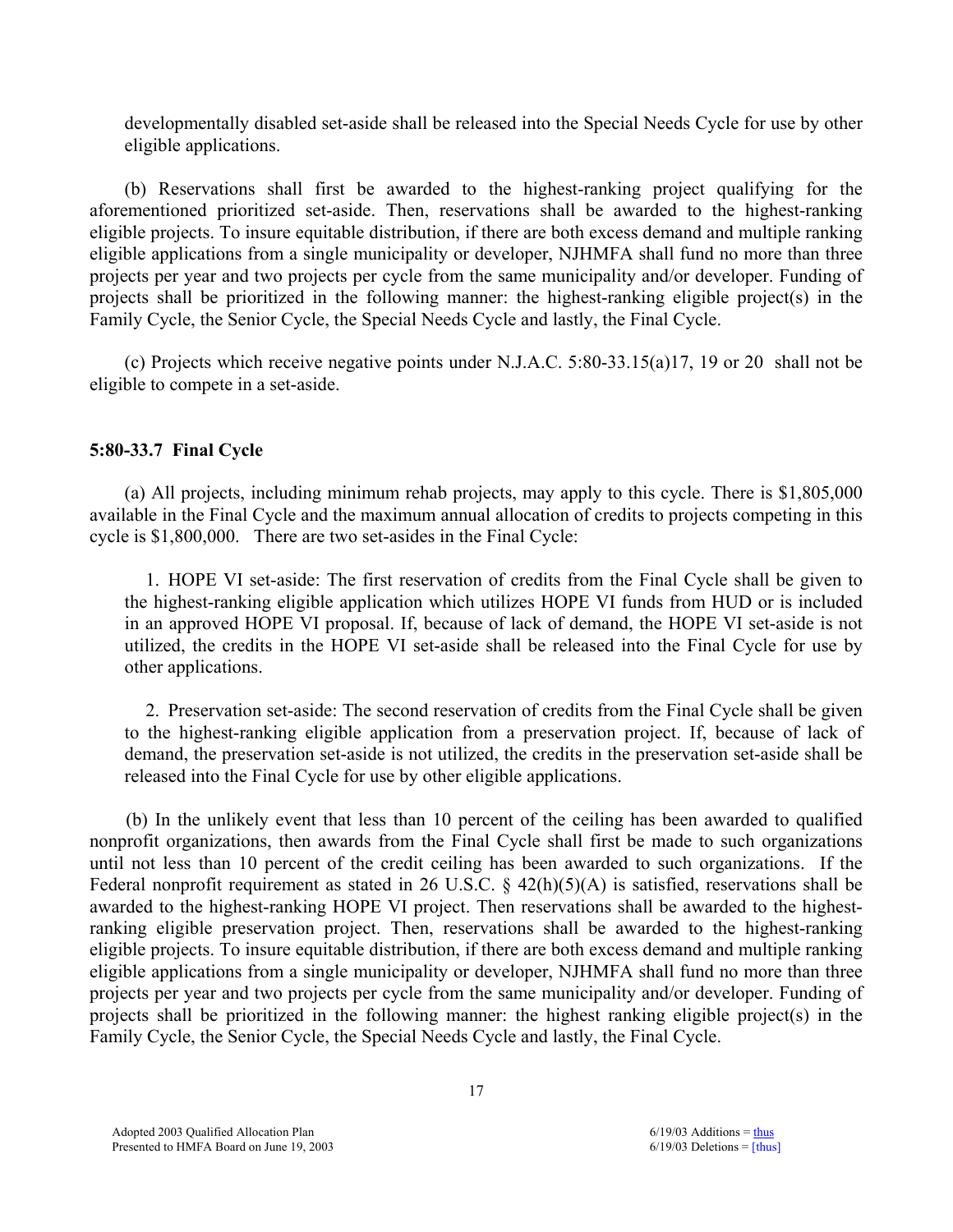(c) Projects can qualify for multiple set-asides. This potential overlapping of set-asides may expand the amount of credits in the general competition. However, projects which receive negative points under N.J.A.C. 5:80-33.15(a)17, 19 or 20 shall not be eligible to compete in any set-aside.

(d) Should NJHMFA receive any returned credits after the Final Cycle awards have been made, NJHMFA may, in its discretion, reallocate them to the next-highest ranking eligible project(s) from the Final Cycle.

(e) Projects that were admitted to a cycle in the same allocation year but did not receive a reservation of credits may reapply in the Final Cycle by submitting the reapplication fee and a sponsor certification for reapplication in which the applicant:

1. Certifies that there are no changes whatsoever to the previously submitted application; or

2. Identifies any and all changes to the previously submitted application, along with supporting documentation.

# **5:80-33.8 Reserve**

 (a) Projects that need credits because of technical errors and severe hardship can submit a reapplication for credits from the Reserve. The Reserve may also be used to fund supplemental awards or for unforeseen circumstances beyond the developer's control where NJHMFA determines that a project's financial feasibility is jeopardized. Any credits not dedicated to the Family, Senior, Special Needs and Final Cycles shall be deposited into the Reserve. Awards of credits from the Reserve are subject to availability and to NJHMFA's evaluation of the request.

1. Since NJHMFA does not award partial allocations, one of the purposes of the Reserve is to provide supplemental awards to eligible projects that can only be partially funded with the credits remaining in their respective cycles. Supplemental awards are given first to the highest ranking, partially funded eligible project from the Family Cycle. NJHMFA then evaluates the highest ranking, partially funded eligible projects from the Senior and Special Needs Cycles. Supplemental awards are given to the project which requires the least amount of credits from the Reserve to achieve the maximum eligible credit amount. Simultaneously, credits remaining from cycles that did not receive a supplemental award shall be deposited into the Reserve.

2. Hardship requests for additional credits from the Reserve are limited to \$100,000 per project. Hardship requests must be documented to the satisfaction of NJHMFA and must demonstrate the existence of an unforeseen emergency situation where the completion of the project is jeopardized without an award of additional low-income housing tax credits. Applicants cannot apply for hardship credits if they have already received the maximum credit allocation allowed by the eligible basis limits that were in effect at the time the project was awarded credits. Applicants cannot apply for hardship credits from the Reserve until the year in which the project places in service. If a project receiving a reservation of hardship credits from the Reserve fails to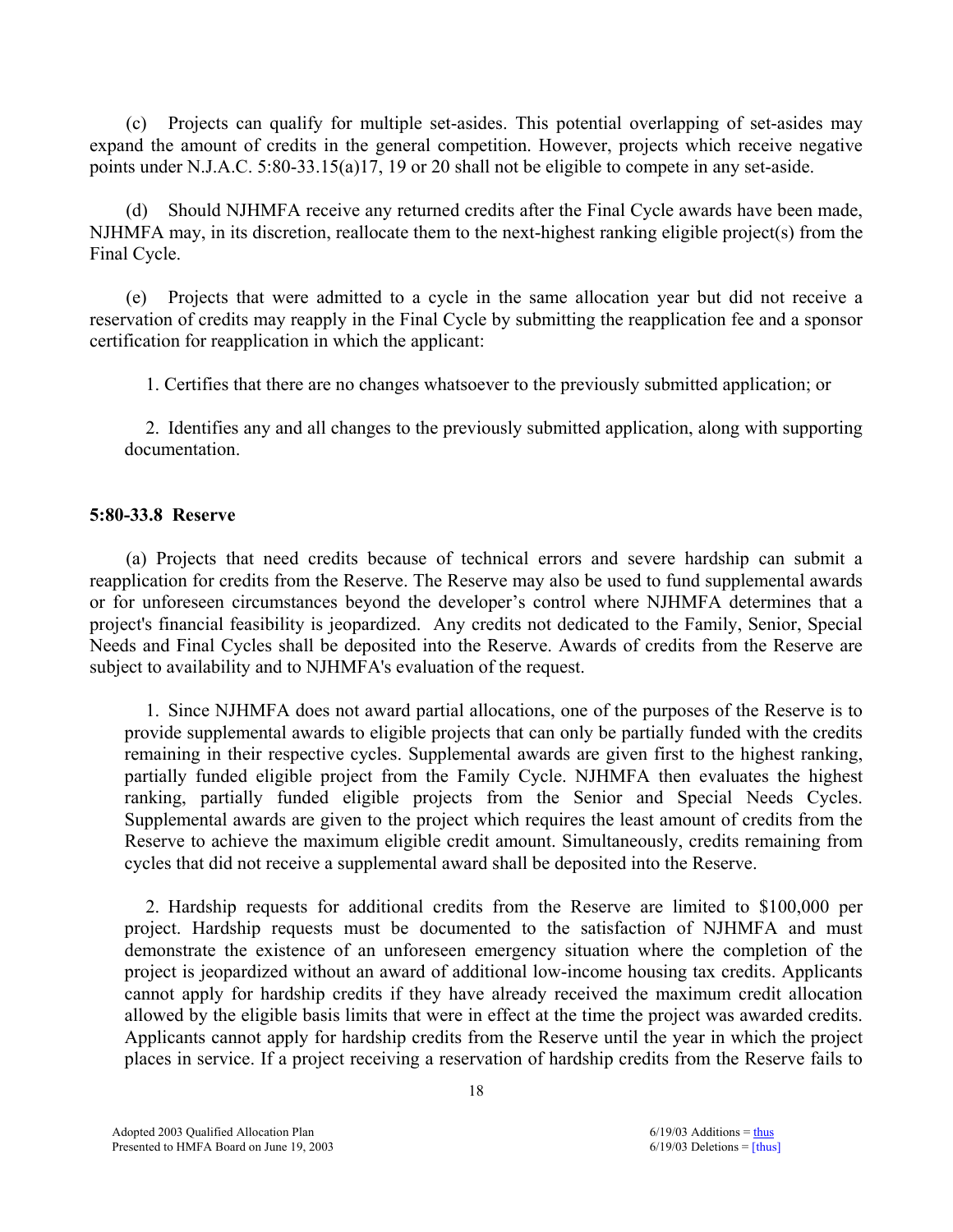place in service that same year, no allocation shall be issued to the project and the project will have to reapply to the Reserve in the following year. Hardship applications to the Reserve are accepted on an ongoing basis until July 15. To apply to the Reserve for a hardship reservation of additional credit, applicants must follow the procedures at N.J.A.C. 5:80-33.13(a)1.

3. Those projects which are the subject of the matter entitled *In re Allocation of Federal Low Income Housing Tax Credits under the Urban, HOPE VI and Final Cycles pursuant to the 2002*  Low Income Housing Tax Credit Qualified Allocation Plan, N.J.A.C. 5:80-33.1 to 33.40, by the *New Jersey Housing and Mortgage Finance Agency*, Superior Court of New Jersey, Appellate Division (Dkt. No. A-1551-02T2) may return their 2002 tax credit allocation to the Reserve in exchange for an allocation of current year credits in an amount not to exceed the amount allocated in the 2002 Carryover Allocation Agreement. A letter requesting such an exchange shall be submitted to the Division of Tax Credit Services no later than December 15, 2004 and shall include the following:

- i. Sponsor Certification for Re-Application;
- ii. The re-application fee set forth at N.J.A.C.  $5:80-33.10(a)2$ ;
- iii. Evidence of the project's continued eligibility under the requirements of N.J.A.C. 5:80- 33.13, as in effect on July 15, 2002. The request shall include all updates to the original application. If no changes have been made since the original application submission, an affirmative statement from the project owner certifying the continued validity and accuracy of the information contained in the original application shall be provided; and
- iv. Evidence of the project's financial feasibility as required by 26 U.S.C. §42.

### **5:80-33.9 Volume cap credits**

 (a) Projects financed by tax-exempt bonds that request tax credits pursuant to Section 42(h)(4) of the Code are required by Section 42(m)(1)(D) of the Code to satisfy the requirements for allocation of a housing credit dollar amount under the qualified allocation plan. Projects requesting tax credits entirely from volume cap do not have to compete and there are no cycle deadlines. However, complete applications should be submitted before the tax-exempt bonds are sold. The following information shall be included in order for the application to be deemed complete: all applicable sections of the application corresponding to eligibility requirements at N.J.A.C. 5:80-33.12; those sections of the application corresponding to the point categories for period of restriction, conversion to tenant ownership (if applicable), tax abatement (if applicable) and the negative point categories; and a sponsor certification and breakdown of costs and basis. A copy of the appraisal/market study required by the applicant's lender and/or syndicator may be submitted in lieu of the market study required at N.J.A.C. 5:80-33.12(c)1ii.

1. The governmental unit issuing the bonds is required by Section  $42(m)(2)(D)$  of the Code to determine the credit amount needed for feasibility and viability of the project. If NJHMFA is the bond issuer, NJHMFA shall make this credit determination. If NJHMFA is not the bond-issuer,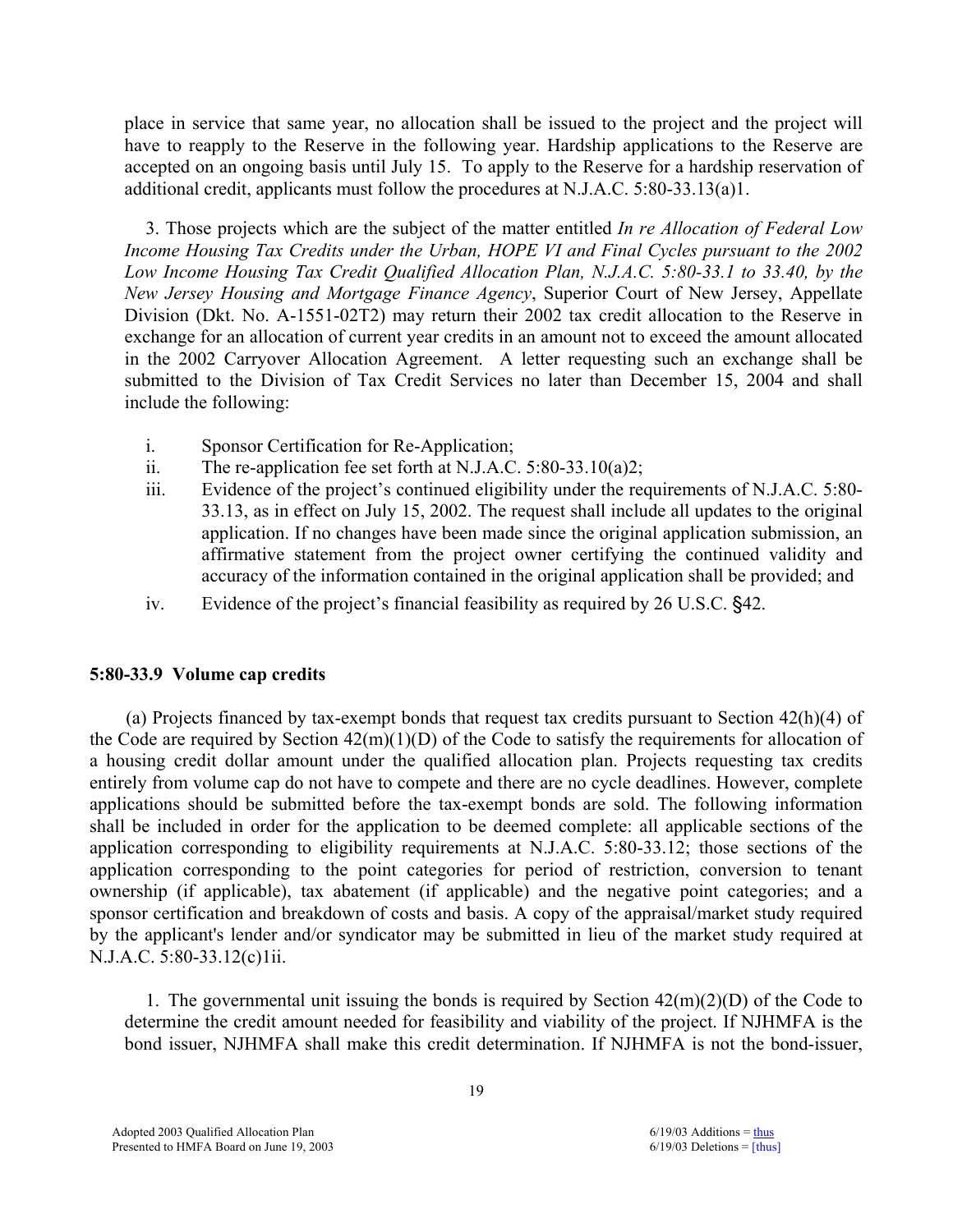the bond issuer shall provide a letter to NJHMFA assigning its responsibility under Section 42  $(m)(2)(D)$  to NJHMFA.

2. In order for a project to qualify for all of its tax credits from volume cap, Section 42(h)(4) of the Code requires that 50 percent or more of the aggregate basis of the building and the land on which it is located be financed with tax-exempt bonds. Qualifying tax-exempt bonds are obligations the interest on which is exempt from tax under Section 103 of the Code if such obligation is taken into account under Section 146 of the Code, and the principal payments on such financing are applied within a reasonable period to redeem obligations the proceeds of which were used to provide such financing.

3. Projects that request both volume cap credits and ceiling (competitive) credits shall comply with the application requirements for both.

4. Projects that would have received negative points under N.J.A.C. 5:80-33.15(a)17, 19 or 20 shall not be issued tax credits until such items are corrected.

5. Projects that receive volume cap credits shall pay an allocation/issuance fee as described at N.J.A.C. 5:80-33.25.

 (b) If a municipality has created a density bonus subsidy to assist the low- or moderate-income units in a project, the project may not receive volume cap credits unless the subsidy is insufficient to assure the financial feasibility of the project. This subsection shall not be evaded by failing to apply all or any portion of the subsidy to the low- or moderate-income units, by diverting all or any portion of the subsidy to other uses or by using any other device in which all or any portion of the subsidy is not used to benefit low- or moderate-income housing.

# **5:80-33.10 Application fee schedule**

(a) The following fees shall be submitted at the time the application or reapplication is submitted:

1. An application fee of \$2,500 shall be paid by applicants for projects applying to the Family, Senior or Special Needs Cycle, and any first-time applications to the Final Cycle, as well as for projects applying for volume cap tax credits.

2. A reapplication fee of \$100.00 is due for projects requesting hardship credits from the Reserve and for projects that applied to the Family, Senior or Special Needs Cycle, which did not receive a reservation of credits, and wish to reapply in the Final Cycle of the same allocation year. Projects that are in essence new projects (for example, changes in the project composition, sites, or owner or developer entities) shall submit a new application and application fee.

(b) Application fees and reapplication fees are non-refundable.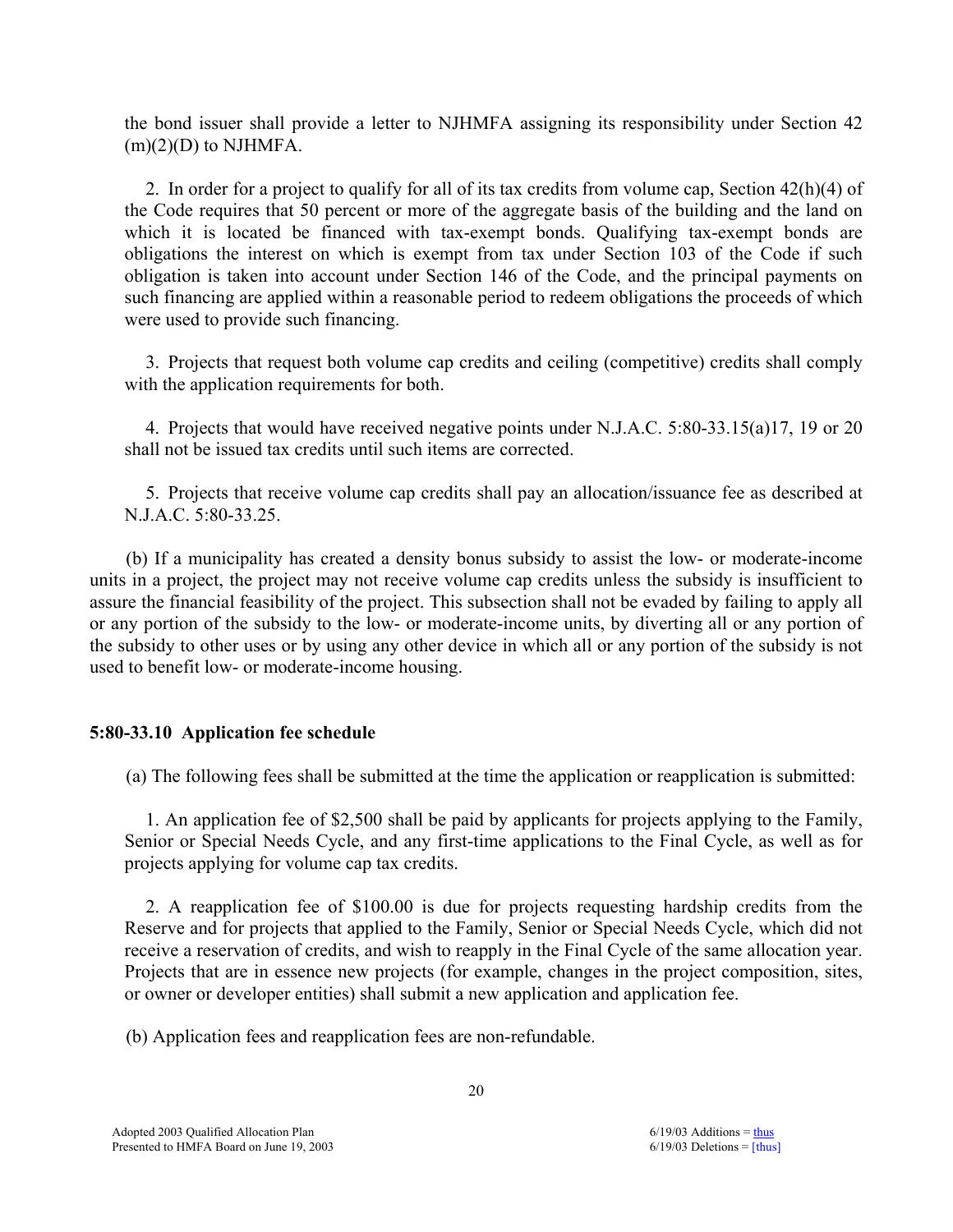#### **5:80-33.11 Cycle deadlines**

 (a) Application cycles shall be announced by NJHMFA via notices sent to its mailing list no later than 45 days prior to the deadline. Applications shall be accepted beginning one month prior to the deadline date. Applications shall be submitted to NJHMFA by 12 noon of the application deadline date in order to be considered for review. Late and substantially incomplete applications shall not be admitted into a cycle and will be returned to the applicant.

 (b) It is the burden of the applicant to comply literally with the requirements of these rules and to ensure that the application presented to NJHMFA is clear, unambiguous and complete in all respects at the time of submission.

 (c) Applications that are substantially incomplete cannot be accepted, but applicants shall be given 48 hours to cure defects as follows:

1. If the applicant has failed to include a required document, the applicant may supply the document; provided, however, that the document existed on the application deadline date and, if the document is a legal agreement or instrument, the document was legally effective on the application deadline date.

2. If statements or items in the application are contradictory or mutually inconsistent, the applicant may present information resolving the contradiction or inconsistency; provided, however, that the information accurately reflects the state of affairs on the application deadline date.

3. The applicant may provide any required signature that has been omitted.

 (d) NJHMFA shall notify the applicant of any curable defects it discovers by telephone and, simultaneously, in writing by facsimile transmission. The applicant's corrective submission shall not be considered unless it is received by NJHMFA no later than 48 hours (excluding weekends and legal holidays) from the applicant's receipt of the facsimile transmission. NJHMFA shall notify applicants of curable defects on Mondays, Tuesdays or Wednesdays. No application will receive more than one notice for a curable defect.

 (e) If an applicant cures one or more defects in the manner set forth at (c)1 or 3 above, NJHMFA will deduct one point for each defect cured from the project's score in determining its ranking in the application cycle.

 (f) If an applicant fails to respond to NJHMFA's notification of curable defects within the 48-hour cure period, or if an applicant's response is non-responsive to the question asked, a negative inference shall be drawn. Failure to respond to an item in a cure letter will result in the denial of points if the question is with respect to a point category; negative points if with respect to the point categories at N.J.A.C. 5:80-33.15(a)16 to 20; or ineligibility if with respect to an eligibility requirement.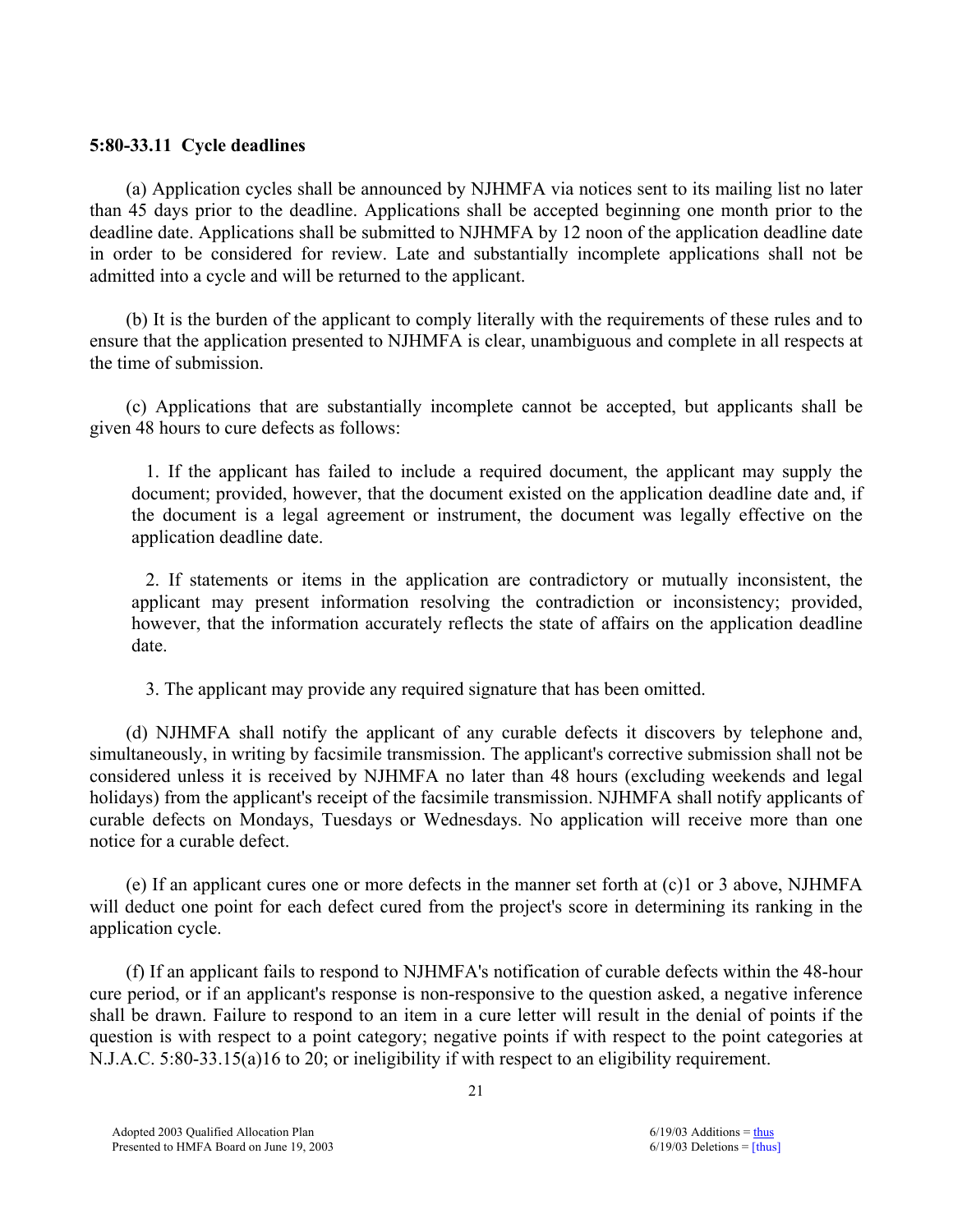(g) After the application deadline, telephone calls or other oral or written communications on behalf of a tax credit applicant (for example, from a project's development team, elected representatives, etc.) other than information submitted pursuant to (d) and (e) above shall not be accepted or considered before reservation awards have been announced.

### **5:80-33.12 Application to a cycle/eligibility requirements**

 (a) If a municipality has created a density bonus subsidy to assist the low or moderate-income units in a project, the project may not compete for tax credits (ceiling tax credits). This subsection shall not be evaded by failing to apply all or any portion of the subsidy to the low- or moderate-income units, by diverting all or any portion of the subsidy to other uses or by using any other device by which all or any portion of the subsidy is not used to benefit low- or moderate-income housing. For example, if a site was originally zoned at four units per acre and a rezoning resulted in six units per acre with a 20 percent set-aside for low and/or moderate-income units, then the site would be the recipient of a density bonus subsidy. If the developer built at six market units per acre, subdivided a portion of the acreage and donated that land to a for profit or non-profit developer, then the new owner may not compete for ceiling tax credits because there was a density bonus attributed to the site that should have been utilized to subsidize the affordable units. Alternatively, if on the same site the number of low and moderate units is increased without a corresponding increase in density, then the additional affordable units would be eligible to compete for ceiling tax credits.

 (b) In performing its review of all applicable eligibility requirements, NJHMFA staff may contact the applicant to ask questions if there are unclear aspects of the application. Such contact should not be construed by the applicant as an approval or rejection, but simply as an attempt to clarify the application.

 (c) Applications shall meet all of the eligibility requirements listed in this section in order to be admitted into a cycle. NJHMFA reserves the right to contact the applicant if the need arises.

1. Applications shall include the information set forth in (c)1i, either (c)1ii or (c)1iii, and (c)1iv below in order to demonstrate the need and demand for the proposed project in a market area. If NJHMFA determines an insufficient market need or demand exists, the project shall be deemed ineligible.

 i. The proposed development, including all amenities and services shall be described in a narrative format by the applicant. The narrative shall include an explanation of how the services shall be paid for, as well as the need and demand for the project and its impact upon the neighborhood. Commercial space, if any, shall be disclosed. Photographs of the site and existing structures shall be provided from all significant perspectives and show all significant nearby land uses, including, but not limited to, those land uses listed at N.J.A.C. 5:80- 33.15(a)11. Preliminary drawings of the finished project, including the site plan, floor plan and elevations drawn to scale, shall be submitted with the narrative.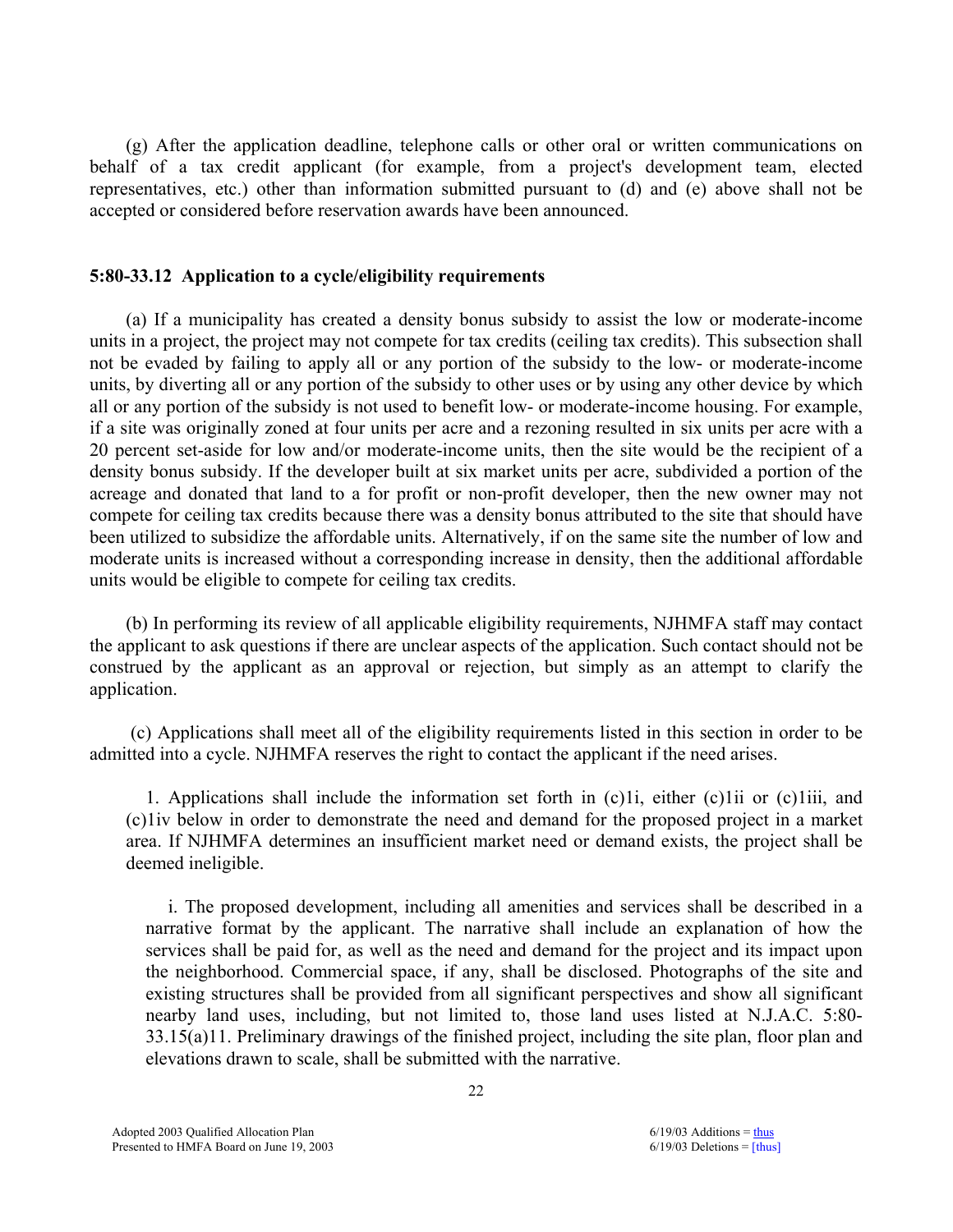ii. A market study, certified to both the applicant and NJHMFA in the analyst's Certification, shall be submitted for all projects. Two copies of the report shall be submitted. The market study shall be no more than six months old; therefore, unsuccessful Spring Cycle applicants may have to update their market study prior to applying to the Final Cycle. Projects applying for additional credits (either from the Reserve or a competitive cycle) that have already received a previous allocation of tax credits shall not be required to submit a new market study. The analyst shall state in the certification that all market study requirements have been fully addressed. If any relevant information cannot be obtained, the analyst shall explain why the information cannot be obtained. The study shall also identify any assumptions, estimates, projections and models used in the analysis. The assumptions used in the market study (for example, project rents, unit mix, amenities, etc.) must precisely reflect the information provided in the tax credit application. The data and analysis shall clearly indicate enough demand in the market to support the proposed development. Any additional information appropriate to the market area and the project shall be submitted to demonstrate the demand for the proposed housing project. The report shall include, at a minimum;

(1) A brief executive summary which includes the appropriate vacancy rate, capture rate and absorption period given the rents projected by the applicant, as well as a detailed table of contents which clearly identifies the location of the items listed below;

(2) A description of the proposed site (including pictures of the site and existing structures, pictures of the immediate neighborhood, visibility/access/exposure, proximity to retail and employment, detailed neighborhood and market area maps showing all significant nearby land uses, block and lot numbers of each parcel, site acreage, available public services and public transportation, and existing infrastructure) and a description of the proposed improvements (including unit mix, a commentary on the preliminary drawings including size and design, proposed project and unit amenities and any applicable tenant charges, tenant-paid utilities and project-paid utilities) ;

(3) Geographic definition and analysis of the market area, including a comprehensive and reasonable rationale for the suggested market area with supporting evidence. For example, the market area may be defined as the area in which similar properties compete with the subject property for tenants, or the area immediately surrounding the project from which 60 to 70 percent of the residents are expected to be drawn, taking into account political and natural boundaries, socioeconomic characteristics, and the areas from which nearby rental developments draw new tenants. The market area shall be evaluated on the basis of employment and income levels and trends, the presence of local revitalization projects, the number of substandard units in the market and the number of cost burdened households in the market;

(4) A demographic analysis of the households in the market area in  $(c)1ii(3)$  above which are income eligible and can afford to pay the rent (assuming potential households may spend up to 40 percent of their income on housing expenses). When appropriate, the eligible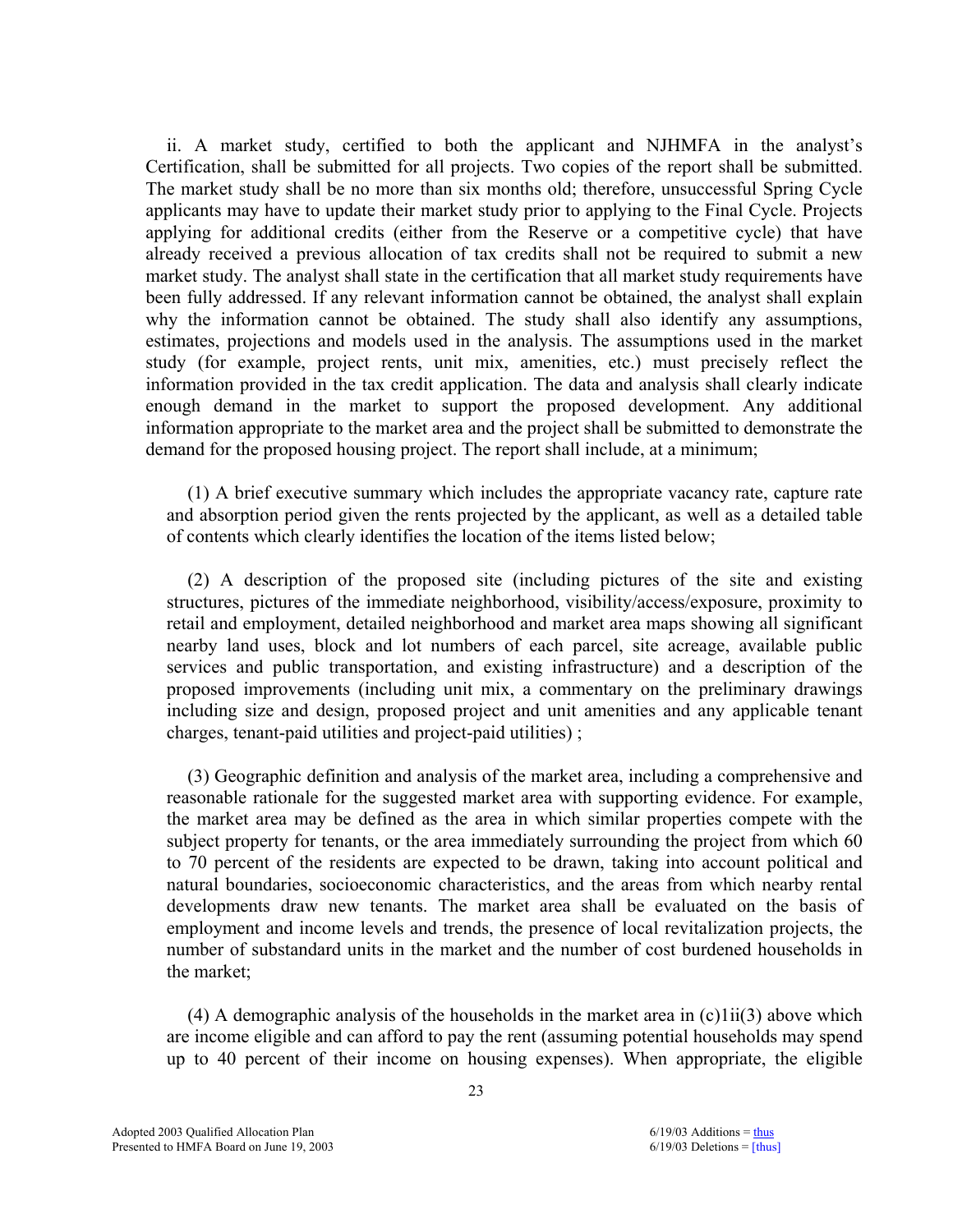population shall also be analyzed by tenure (owner/renter), size of renter households, and age. Market studies submitted for projects applying to the Senior Cycle shall include an evaluation of the market for the eligible population over 70 years old. Demographics from the last census shall be updated to reflect current market conditions and shall be the basis for projected demographics. This research data shall be provided in the appendix and shall be from an organization such as Claritas or a governmental source. Special needs projects shall also provide demographics on the special needs population in the project in order to substantiate need and demand at projected rent levels;

(5) Rent, vacancy and amenity surveys by unit size of both market and subsidized properties. The subsidized property survey shall include a representative sample of all LIHTC properties in the market area and those projects that are currently under construction or have received preliminary site plan approval. In addition, a rent adjustment analysis shall be provided of the properties most comparable to the subject property. Data shall include, at a minimum, a grid analysis by unit size for rents, amenities, unit square footage, age, number of bathrooms, tenant-paid utilities, rent per square foot, location, physical condition and curb appeal. Rents shall be adjusted, especially for utility and amenity charges, so that fair comparisons can be made. Additional information concerning unit mix, vacancy and turnover rates, operating expenses, rent trends, rent concessions, rent control, waiting lists, absorption per month, design, name of property contact and contact phone number shall be provided in a grid or narrative format when available. The market study shall contain a minimum of three rent comparables for each unit size. At least one picture of each comparable and a detailed street map which shows the location of each comparable shall be provided. In addition, if the building that is the subject of the tax credit application is currently occupied, rent rolls and current tenant incomes shall be provided and analyzed;

(6) The capture rate, absorption period and the effect of the proposed rental housing on the market area. The capture rate is the number of units in the project divided by the net demand for the project, where the net demand is the number of households which are income eligible and can afford to pay the rent minus the number of comparable subsidized units in the market area. For purposes of the market study, the maximum annual household income for the tax credit units shall be equal to 50 or 60 percent of the area median income (depending on whether the applicant chooses the 20 percent at 50 percent or 40 percent 60 percent Federal set-aside) of a household. The household size to be used shall be 1.5 persons per the number of bedrooms in the largest tax credit unit. For single room occupancy projects, assume one person per unit. The minimum annual household income for the tax credit units shall be equal to the lowest tax credit gross rent multiplied by 30 (which assumes that potential households may spend up to 40 percent of their income on housing expenses on a monthly basis). The absorption period is a forecast of the number of months that will elapse from the completion of construction to the achievement of stabilization of the project as a whole, taking into consideration a reasonable vacancy rate. Sample calculations of capture rate and absorption period shall be shown in the report, and NJHMFA shall be able to reconstruct the estimates using the data and methods in the market study. When additional analysis is appropriate, methods shall consider demographic trends, age of householders, the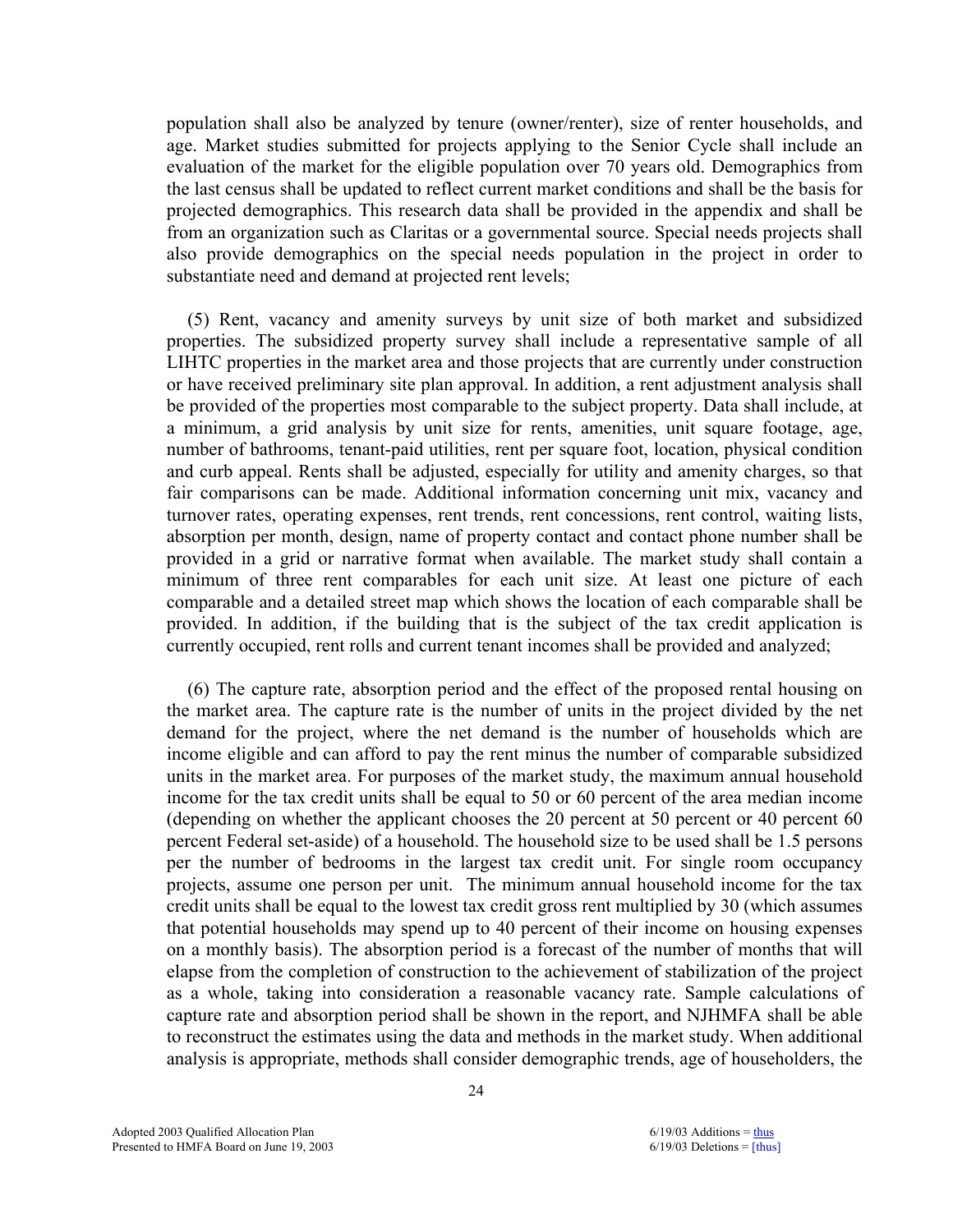size of renter households, the unit mix of the project, the amount of home ownership in the target population, the cost of home ownership in the market area, approved projects not yet placed in service and any other significant factors. The impact of the subject project on existing housing in the market area shall also be addressed;

(7) If applicable, the appropriate rent per square foot and vacancy factor based on market conditions for any commercial space in the project;

(8) A conclusion forecast regarding the potential viability of the proposed project which states the strengths and weaknesses of the project, compatibility of surrounding land uses, appropriateness of project design and amenities, and the reasonableness of projected rents. In addition, the analyst shall state whether sufficient demand from targeted households exists for the development as proposed. Suggestions to make the project more marketable shall be provided if appropriate. All conclusions shall be based on data analyzed in the body of the report; and

(9) A statement of the competency of the analyst conducting the study. The market analyst shall certify that:

(A) He or she is an independent, third party professional with no financial interest in the project other than in the practice of his or her profession (for example, his or her fee for preparing the report is not contingent upon project completion and/or an award of tax credits);

(B) He or she has the requisite knowledge to proceed with the study;

(C) He or she has personally inspected the subject property and the comparable properties analyzed in the report; and

(D) He or she has conducted the study in accordance with Standards 4 and 5 of the 2001 edition of the Uniform Standards of Professional Appraisal Practice (USPAP), incorporated herein by reference, as amended and supplemented.

(10) The provisions of N.J.A.C. 5:80-33.11(d) and (e) shall not apply to market studies submitted under this subsection. Instead, during the market study review process, a reviewer contracted by NJHMFA shall notify the independent, third party professional who completed the market study by telephone and, simultaneously, in writing by facsimile transmission about significant missing or unclear components of the market study. A copy of such correspondence shall also be simultaneously sent to NJHMFA and the tax credit applicant. Failure of the independent, third party professional who completed the market study to provide a sufficient response within five business days about significant missing or unclear components of a market study shall result in an application being declared ineligible.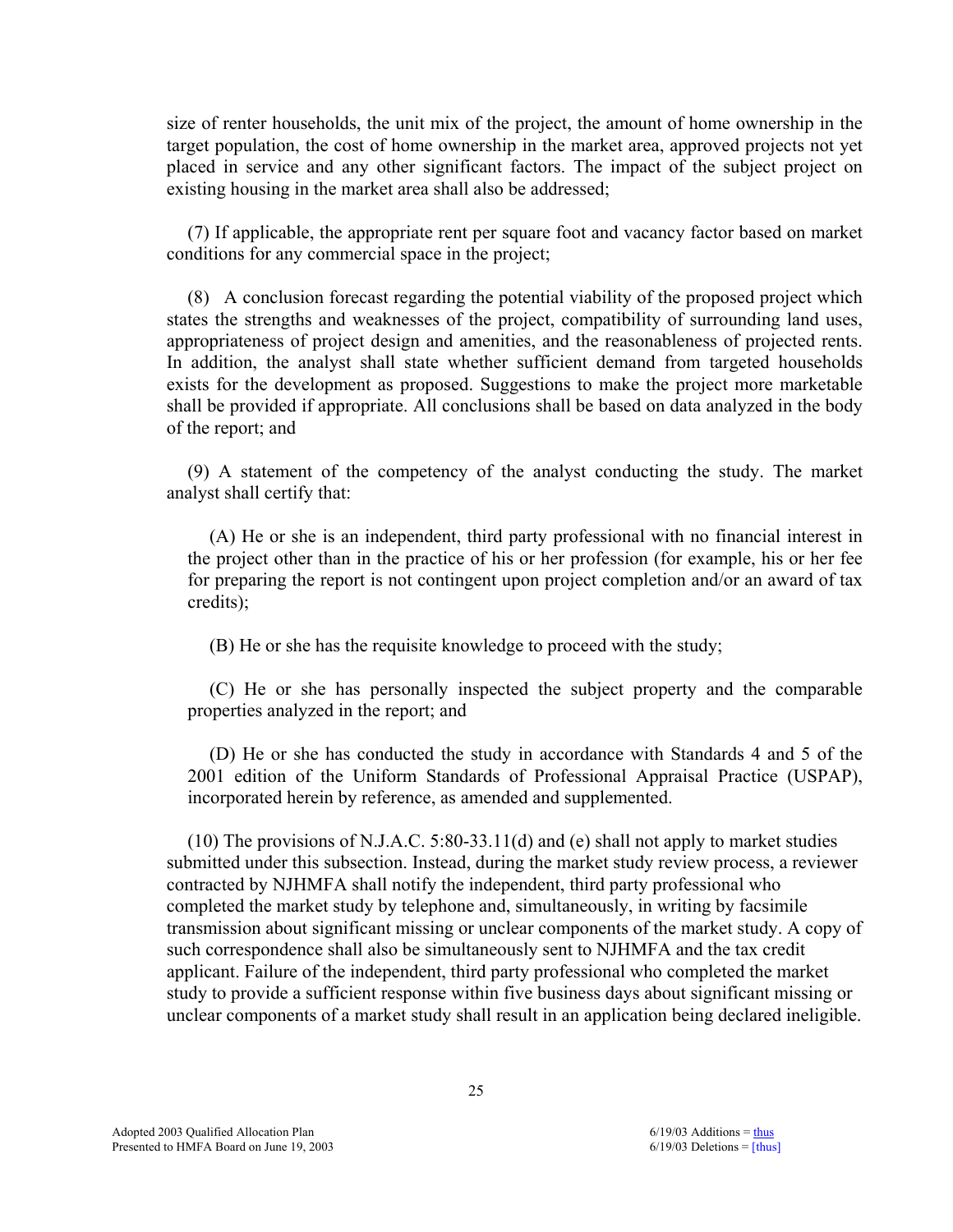iii. For projects of 25 units or less, projects receiving Project Based Section 8 rental assistance for 100 percent of the units and projects in which all of the units are funded by the Division of Developmental Disabilities as described under the developmentally disabled setaside described at N.J.A.C. 5:80-33.6(a)1, the form of market analysis described below may be submitted in lieu of the market study requirements listed in (c)1ii(1) through (6) above:

(1) The third party analyst shall provide a description of the proposed site and proposed improvements, a geographic definition and analysis of the market area, age and income demographics within the defined market area and rent, vacancy and amenity surveys by unit size of both market and subsidized properties. In addition, a rent adjustment analysis shall be provided of the properties most comparable to the subject property. For suggestions, see related subsections of (c)1ii above; and

(2) The requirements at (c)1ii(7) through (10) above shall be complied with.

iv. Updates of market studies more than six months old shall reflect a recent site visit by the market analyst, updated information on the comparable properties and an analysis of any significant changes to the subject development. Updated demographic information is not required if the market study is less than two years old unless relevant new decennial census data has become available since the original study.

2. Applications shall include the information set forth in (c)2i and ii below in order to demonstrate site control:

i. The applicant shall be either the owner or developer of the project and shall demonstrate that it has site control of the property via any one or a combination of the following: fee simple title; long-term leasehold interest (for a minimum term of the compliance and extended use periods); option to purchase or lease, including evidence that options are renewable until at least the start of construction; executed land sales contract or other enforceable agreement for acquisition of the property; and/or an executed disposition and development agreement with a public agency that specifies the site to be acquired and, if the property is to be or may be acquired by eminent domain, identifying the condemnor, as such term is defined at N.J.S.A. 20:3-1 et seq. or its successor.

ii. The applicant assumes the full burden for disclosing with certainty in its application how it shall obtain and maintain site control. The application shall set forth with specificity by what means each parcel of the project's real property is to be acquired if such acquisition has not yet been perfected; applications shall not indicate alternate means of acquisition for any particular parcel. For all forms of site control, a copy of the current owner's recorded deed shall be submitted as supporting documentation. In the case of a municipality or other entity acquiring property through eminent domain, at a minimum, the applicant shall submit as part of its application a copy of all written offers, as described at N.J.S.A. 20:3-6 or its successor, executed by the condemnor to the condemnee(s) with regard to all real property comprising the project which are to be acquired by this means, which offers must be in effect and valid at the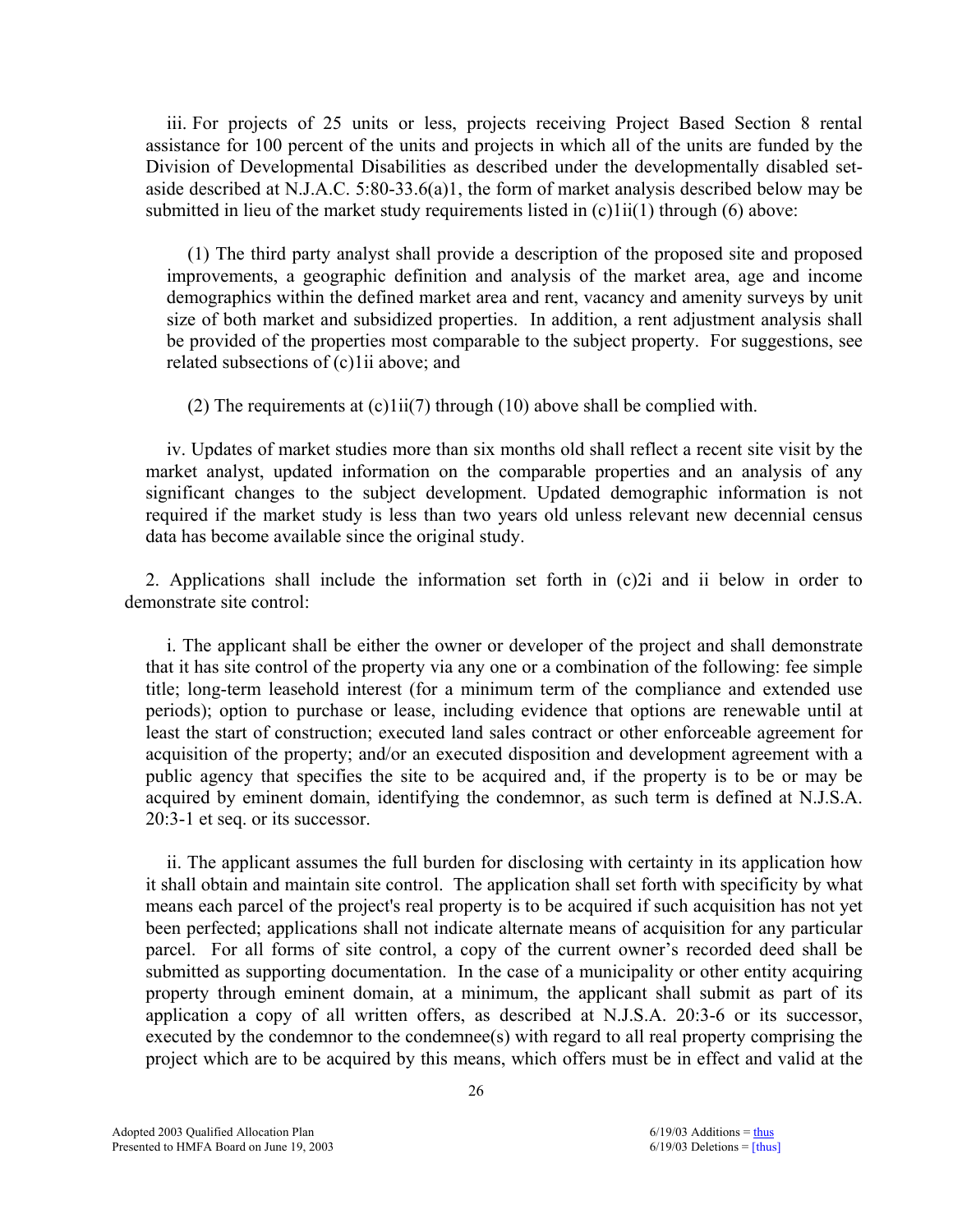time of submission to NJHMFA. If additional documents have been executed and/or filed with regard to eminent domain at the time of application deadline, the applicant shall append a copy of those documents with its application and shall continue to supplement the application with such documents as required by N.J.A.C. 5:80-33.31; additionally, the declaration of taking shall be recorded within three months from the date of the Tax Credit Committee meeting at which awards/decisions are announced.

3. Applicants shall submit a copy of the preliminary or final site plan resolution as well as all other approvals. For substantial rehabilitation projects with sites that are not required by the municipality to obtain site plan approval, a letter from the planning board (or appropriate municipal official) stating that the sites are not subject to site plan approval shall be provided. It is the applicant's responsibility to insure that the project complies with all applicable local land use and zoning ordinances and that nothing at the local or county level will interfere with the project obtaining all necessary permits.

4. Applicants shall disclose the existence of any known environmental conditions/constraints including, but not limited to, wetlands, stream encroachment, and steep slope grading, which may impact development on the project site. In addition, applicants shall certify that all necessary environmental approvals have been obtained from the Department of Environmental Protection, or at a minimum, applied for. If remediation is necessary, the remediation plan shall be accounted for in total development costs. If a Phase I environmental study conducted in accordance with A.S.T.M. E1527-97, Standard and Poors Enhanced Protocol (which includes testing for lead, asbestos and radon) has been completed for the project, the findings shall be submitted. A Phase I is not required; however, if a project is awarded credits and a Phase I was not submitted with the application, the applicant shall not be allowed to apply for hardship credits for unforeseen environmental issues.

5. As required by Section  $42(m)(2)(B)(i)$  of the Code, all financing information shall be disclosed in the application, including information about letters of interest and other undertakings that the applicant does not identify as funding sources in the application. The applicant shall provide all syndication documents in existence at the time of application including, but not limited to, the prospectus (offering memorandum), limited partnership agreement, joint venture agreement, partnership administration services agreement, development agreement and any amendments to the aforementioned documents and any relevant agreement between and among the relevant parties setting forth the terms of the financial arrangements, commitment letters, if any (firm or otherwise) and mortgage documents. All documents must include all exhibits and schedules. In addition, Section  $42(m)(2)(C)(ii)$  of the Code requires the taxpayer to "certify to the housing credit agency the full extent of all Federal, State, and local subsidies which apply (or which the taxpayer expects to apply) with respect to the building."

6. All funding sources planned for the project shall be committed to the project. The amount and all terms of the funding commitment shall be listed in the documentation provided under (c)6i through viii below. The amount and terms shall be used by NJHMFA in its underwriting analysis.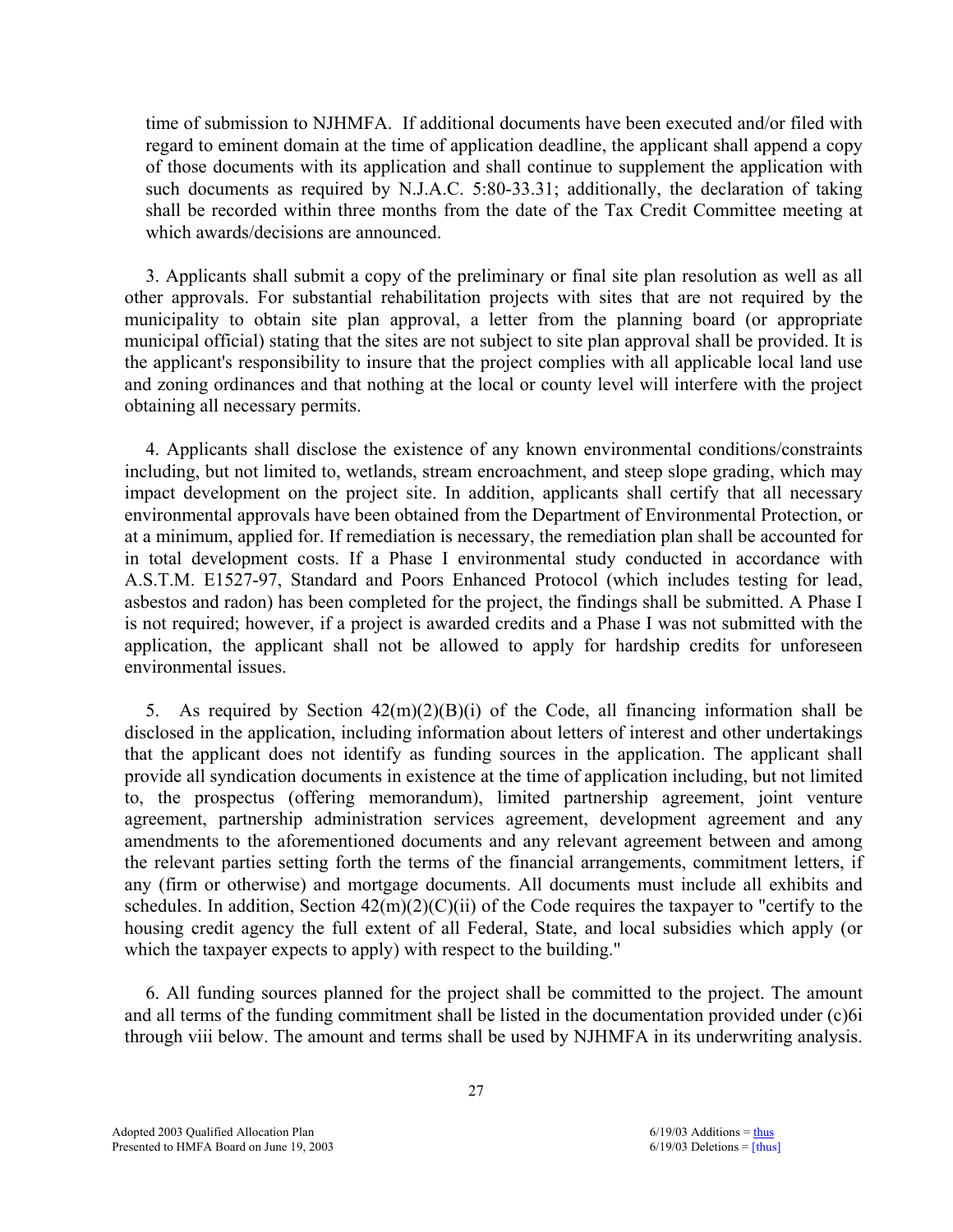Expired commitments, letters of interest/intent and term sheets do not qualify as commitments. To evidence commitments for funding sources, the following is required:

i. Banks and other lending institutions: Commitment letters for construction and permanent financing must indicate the interest rate (or the basis on which the interest rate will be set), term of the loan (at least 15 years for permanent financing, or if less than 15 years, loan must be fully amortizing) and all conditions. If the interest rate is floating after permanent loan closing, a maximum interest rate shall be stated in the commitment letter, and shall be the rate at which NJHMFA conducts its underwriting analysis. The commitment shall have been approved by the lender's final approval authority (for example, from a bank's loan review committee or if a lending consortium, from the consortium itself) and shall be countersigned/accepted by the applicant. The maximum mortgage supportable shall have been obtained.

ii. State Balanced Housing or State HOME funds: Projects applying for both Balanced Housing funds and tax credits shall comply with the rules of both programs. The Department of Community Affairs (DCA) shall inform NJHMFA of those projects that have submitted a complete application for State Balanced Housing or State HOME funds by the tax credit application deadline. DCA will inform NJHMFA of the projects it intends to fund and the subsidy amounts if those projects are sufficiently competitive to receive tax credits. DCA will announce the Balanced Housing and HOME commitments at the same time NJHMFA awards the reservations of tax credits. The expenditure of Balanced Housing funds is conditioned upon the entry of a judgment of repose (in the case of a project meeting a court-ordered obligation) or upon the receipt of substantive certification (in the case of a project meeting a COAH obligation). Thus, an applicant with a Balanced Housing commitment may not include Balanced Housing funds as an initial funding source unless, at the time of the application deadline, any applicable judgment of repose or grant of substantive certification has occurred. Where such events have not occurred by the application deadline, the applicant shall provide a fully committed alternate initial source of funding that will later be replaced with the Balanced Housing monies and include the Balanced Housing commitment as a part of the overall plan of funding for the project.

iii. Grants: Commitment letters for grants must be firm or contain only conditions that are under the control of the applicant (that is, grant commitments cannot be conditioned on the availability of funds). All private, State or local grants shall be deducted from basis unless the grantee is taking the grant into income and paying income tax on it or the grantee is making a loan to the partnership. All Federal grants must be subtracted from basis.

iv. Municipal, county or PHA grants or loans: Funding approvals for municipal or county grants or loans (for example, CDBG, RCA, HOME) vary from county to county and from municipality to municipality. NJHMFA is sensitive to the regulatory constraints and administrative processes of local governmental funding sources. Therefore, evidence of firm commitments may vary from one government entity to the next. Generally, it is the municipal council and county board of freeholders that have final approval authority; therefore, a copy of the county or municipal resolution approving the funds for the project is required to be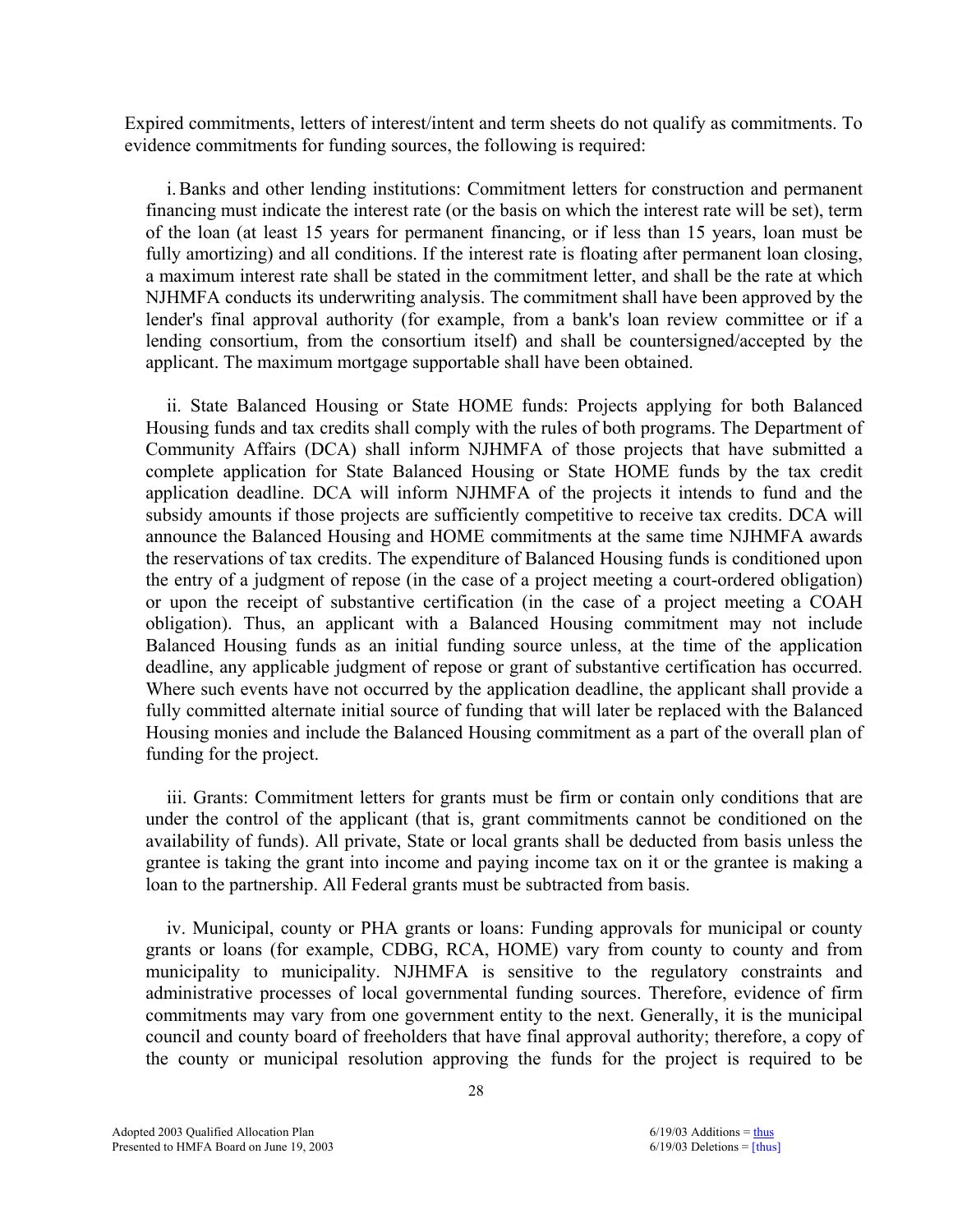submitted with the application. However, for governmental entities where that is not the standard approval process, NJHMFA shall accept comparable commitments. For example, for projects receiving HOME funds from participating jurisdictions ("PJs"), NJHMFA shall accept one of four forms of commitments in light of the many ways that local governmental entities combine their local approval process with Federal HOME regulations. First, applicants may simply submit an approved municipal or county resolution described in the beginning of this subsection. Second, an applicant may submit a copy of the HUD form 7015.15 "Request for Release of Funds & Certification" along with a copy of the PJ's cover letter transmitting it to HUD. Third, the applicant may submit a copy of their PJ's Comprehensive Housing Affordability Strategy (CHAS) with the project and the funding amount specifically cited in the CHAS along with a copy of the PJ's resolution approving the CHAS. Fourth, for those PJs that have authorized their staff to make final funding decisions, a commitment letter signed by the authorized signatory (that is, the person having final approval authority) shall be sufficient so long as documentation delegating final approval authority to the signatory is also submitted.

v. Owner equity/loans and developer fee pledges: All applicants representing that they shall be contributing equity beyond that generated by the tax credit shall disclose the amount, the source and all terms. Applicants "coming out-of-pocket" to fill a funding gap shall provide a letter from an independent C.P.A. who certifies that the applicant has the amount of cash that is needed to fill the funding gap. Cash already expended on the project by the applicant can be utilized as a source of funds if said expenditures are verified by an independent C.P.A. and said cash is not an advance of other project funding sources. If the developer fee is pledged, applicants shall specify the amount, and when and how it will be paid. (NJHMFA establishes maximum developer fees.) Projects which utilize more than 50 percent of the total developer fee as a funding source at the application stage shall be declared infeasible, unless such use of the developer fee is on an interim basis (that is, if an anticipated funding source to replace the developer fee pledge is identified in the application, and the commitment of said funds is received no later than the issuance of the carryover allocation). Failure to secure said funding source and subsequently reduce the developer fee pledge to 50 percent of the total amount by carryover shall result in a cancellation of the tax credit reservation. Contractor fees cannot be pledged. Applicant equity or developer fee pledges may be subsequently replaced by State HOME or Balanced Housing resources only if the project is a COAH/Court-ordered project referenced in (c)6ii above or if the application for State HOME or Balanced Housing resources has been submitted by the tax credit application deadline.

vi. Investor commitments: Applicants who do not have an agreement with a syndicator/investor at the time of application or who have only received an investor's term sheet may still apply for tax credits; however, NJHMFA shall underwrite the project at the NJHMFA equity factor to be determined from time to time based on current market conditions. Applicants that have an investment agreement with their investor shall have their project underwritten at a price higher than the NJHMFA equity factor and shall include in their application a commitment letter (not a term sheet) from an investor evidencing the net pricing (cents per credit dollar) and total anticipated net proceeds. Applicants of projects where the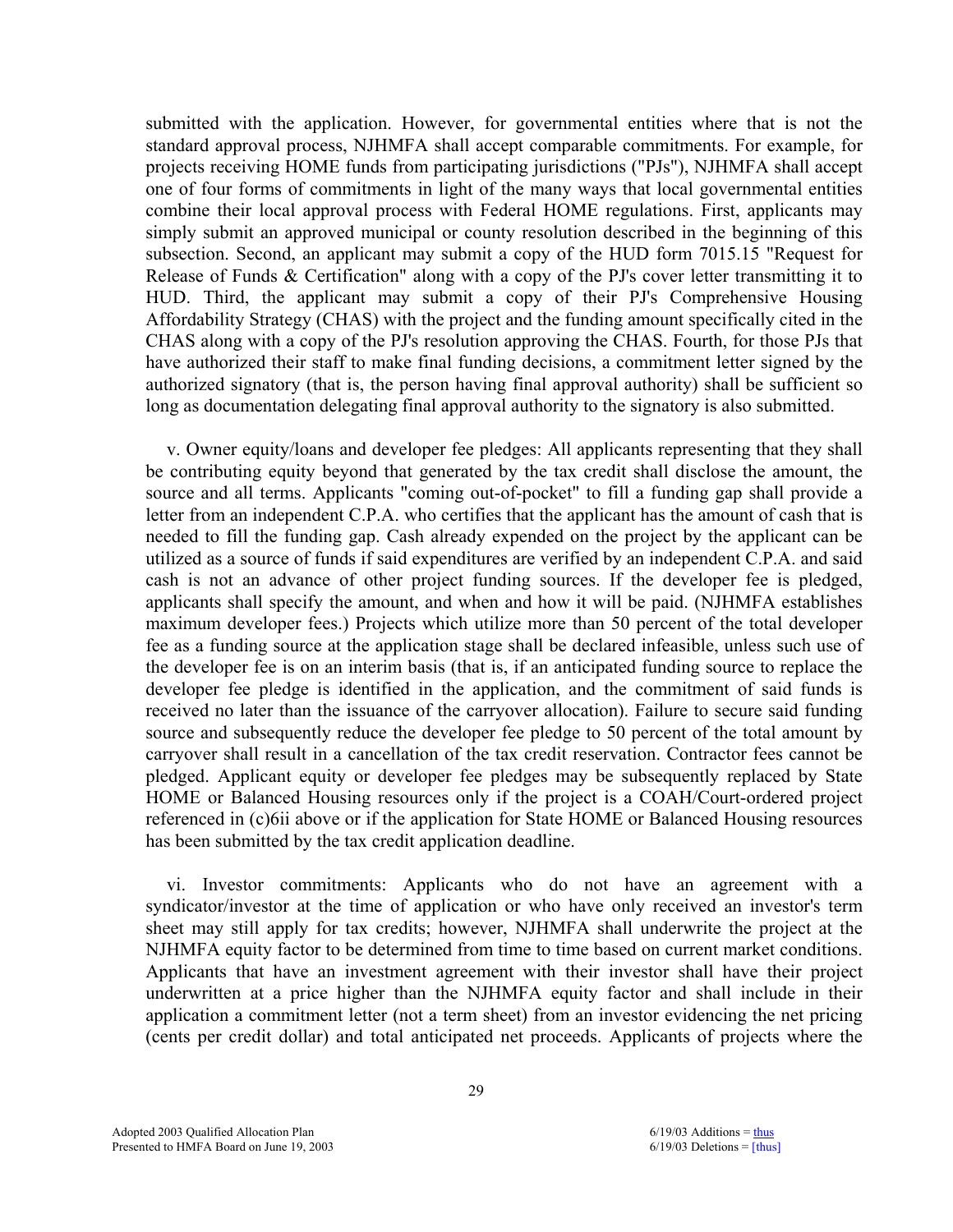general partner(s) (or equivalent) will be retaining two or more percent ownership interest will have a retention factor added to the NJHMFA equity factor or the project's net pricing.

vii. All-equity projects: Such projects include those where the applicant is financing the project and is taking the credits itself and those where the project is permanently financed solely on tax credit proceeds (that is, no mortgage, grants, etc.). Applicants of projects in the former category shall comply with (c)6v above and shall have a retention factor added to the NJHMFA equity factor. Applicants of the projects in the latter category shall submit a fully executed investor commitment evidencing the pricing per credit dollar and total anticipated net proceeds shown in the application. If there is sufficient cash flow to amortize debt, the applicant shall obtain a mortgage commitment for such debt.

 viii. Federal Home Loan Bank (FHLB): Applicants simultaneously applying in the Spring funding cycles for tax credits (Family, Senior or Special Needs Cycle) and in the FHLB Affordable Housing Program (Spring window only) shall not be required to submit a commitment letter from FHLB by the application deadline so long as the FHLB awards are scheduled to be announced during the Spring tax credit cycles. If a project fails to receive FHLB funding, the project may be declared infeasible unless there is an alternate source of financing, such as a pledged developer fee, identified in the tax credit application. Final Cycle applicants must submit their FHLB commitment with the application by the Final Cycle application deadline.

7. In accordance with the Code, NJHMFA shall examine the reasonableness of the operational costs of the project. Applicants shall demonstrate that their project is financially feasible and viable as a qualified low-income housing project throughout the tax credit compliance period.

 i. Projects shall be underwritten to demonstrate project feasibility at a household median income percentage that is at or below the set-aside selected. For example, if the 20 percent at 50 percent Federal set-aside is selected, the project shall be underwritten with rents affordable to tenants at or below 50 percent of the area median income adjusted for family size.

ii. Applicants shall submit a 15-year cash flow pro forma signed by the first mortgagee (or syndicator/investor if the project has no hard debt) which exclusively reflects the following language verbatim: "We acknowledge that this pro forma substantially matches the assumptions used in our underwriting of the mortgage (equity investment)."

 (1) The proforma must precisely reflect the rent structure in the tax credit application, all lenders' assumptions such as principal and interest payments, non-rental income, operating expenses, required reserves, annual fees, etc. as well as other characteristics of the application that impact financial feasibility (for example, cost of social services). For example, a project's Balanced Housing application (or other lender application) must mirror the development cost, operating assumptions, rent structure, etc., shown in the tax credit application.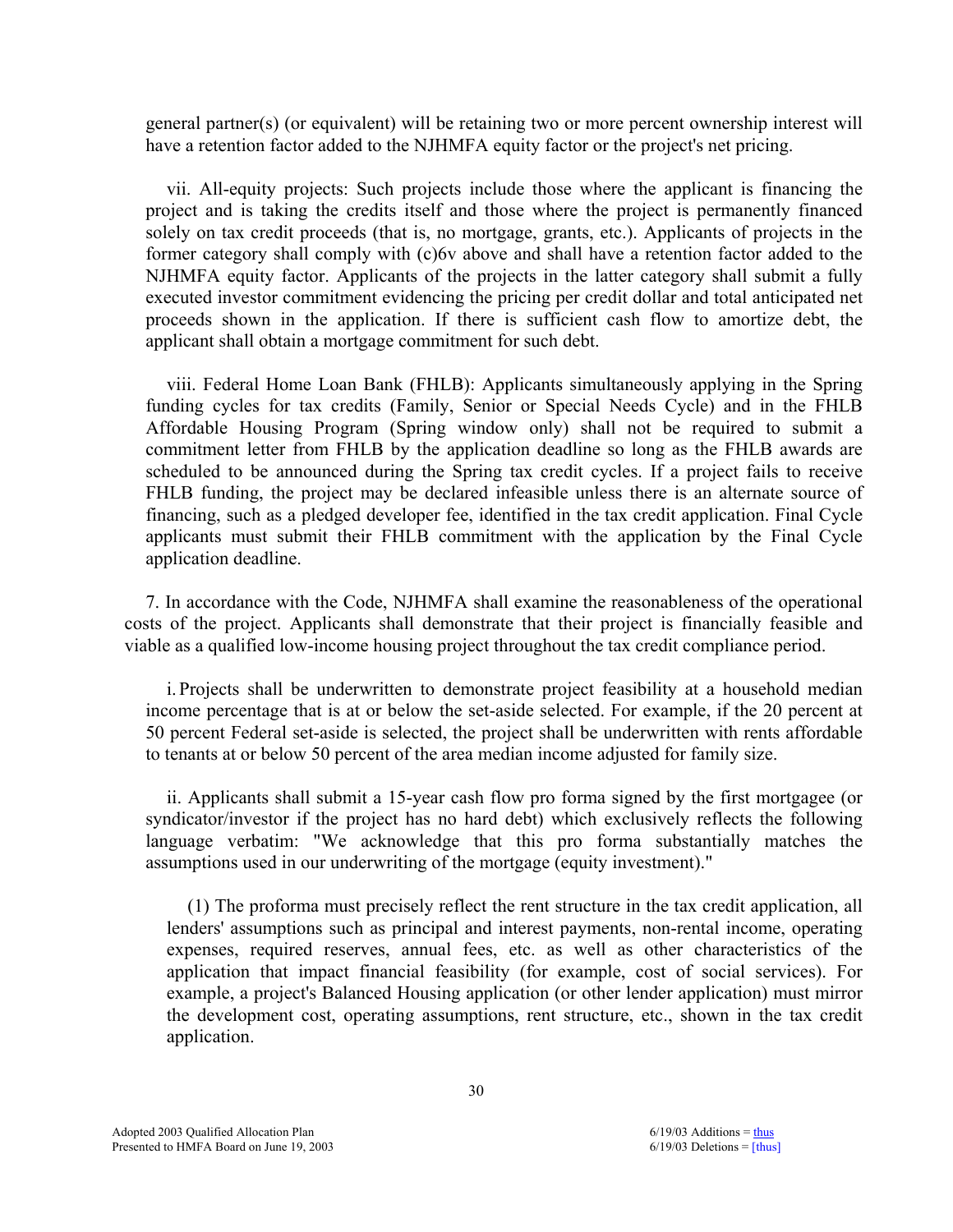(2) Year one of the proforma shall show stabilized operations. If the proforma reflects negative cash flows in any year, the application shall demonstrate the funding and utilization of an Operating Deficit Escrow Account (ODEA). Assumptions regarding interest on the ODEA shall be reasonable.

 (3) The pro forma may reflect rental assistance only if such assistance is project based and is evidenced by the submission requirements described in  $(c)12$  below. The subsidy may be illustrated only for the initial contractual term; that is, future renewals of project based subsidy contracts cannot be assumed. Upon the expiration of project based rental assistance, Special Needs projects shall be underwritten at rents no more than 20 percent of area median income adjusted for family size. For non-Special Needs projects, the project shall be underwritten at rents that are appropriate for market conditions (and are thus supported by the market study required at (c)1ii above); however, in no event shall rents exceed 50 percent of area median income adjusted for family size.

 (4) Year one of the pro forma should reflect core operating expenses between \$1,800 and \$3,400 per unit. For those projects with core operating expenses less than \$1,800 per unit or more than \$3,400 per unit, the application shall include an explanation supported by audited financial statements as to why the per unit operating expenses fall outside this recommended range, except that no family project shall have core operating expenses below \$1,800 per unit and no senior project shall have core operating expenses above \$3,400 per unit. Other operating expenses will be evaluated for reasonableness given the characteristics of the project.

iii. Applicants shall submit at least two forms of data supporting the operating expenses stated in the proforma (for example, database information, comparable project information, Institute of Real Estate Management (IREM) statistics). NJHMFA reserves the right to require submission of the audited financial statements for comparable projects owned by the applicant.

 iv. NJHMFA reserves the right to require a residual value analysis (conducted by the partnership's accountant) of any project with significant soft debt, at any time during the application and/or allocation process.

 v. Projects with market-rate units shall distribute the low and moderate income units among the different sized units to reflect the same percentage distribution as the number of different sized units bear to the total number of units. A greater percentage of the low and moderate income units may, however, be allocated to the larger units. Additionally, low and moderate income units shall be distributed throughout the project such that the tenants of such units will have equal access to, and enjoyment of, all common facilities of the project. (See N.J.A.C. 5:80-8.3)

8. Successful participation in the Environmental Protection Agency's (EPA) ENERGY STAR Homes Program or equivalent (for example, New Jersey's ENERGY STAR Homes Program) shall be required for all applications except master-metered rehabilitation and minimum rehab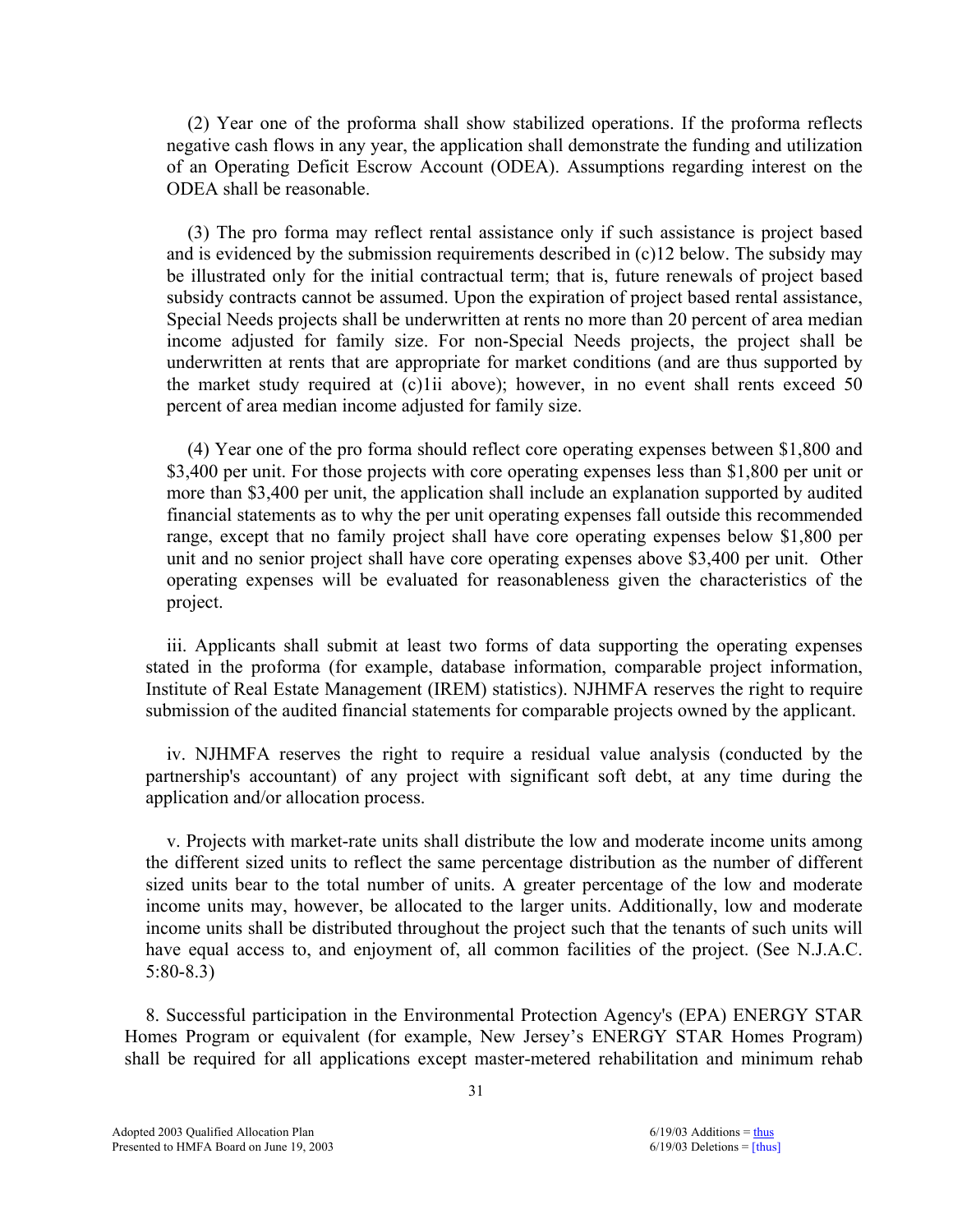projects. Applications shall include a copy of the signed ENERGY STAR Partnership Agreement or Specification Form between the applicant and the EPA (or equivalent) or a letter from the project architect certifying that individually metered units in the proposed rehabilitation project would be impractical. At the time a project places in service, owners shall submit to NJHMFA the ENERGY STAR Homes Certificate issued by the EPA (or equivalent) for each building in the project.

 9. Applicants requesting acquisition credits shall include an attorney's opinion regarding each building's eligibility for acquisition credits. Applicants shall submit an appraisal not older than six months. The acquisition basis shall be limited to the lesser of the purchase price or appraised value of the building. If acquisition credits are denied, the application shall still be considered for rehabilitation credits so long as the project remains feasible without the acquisition credit.

10. For all projects that are claiming a prior owner's expenditures in basis, a C.P.A. shall itemize the step-in-the-shoes costs and certify that the amount of the step-in-the-shoes costs shown in the application has indeed been spent and is accurately reflected in eligible basis. Prior owner's developer fees shall not be recognized.

11. All projects funded by the U.S. Department of Rural Economic and Community Development (RE&CD) shall provide a letter from the State Director approving the loan and stating that the funds have been obligated. Because RE&CD does not fund a developer fee, the allocated credit amount may be limited to an amount sufficient to pay only the developer fee. NJHMFA establishes the maximum developer fee.

12. All applicants receiving rental subsidy from a government or private source shall submit with the tax credit application evidence of receipt of such assistance. Evidence of Project Based Section 8 Rental Assistance shall include, at a minimum, a letter from the Public Housing Authority (PHA) firmly approving the project for Section 8 Project Based Assistance subject to the completion of the subsidy layering review. For projects involved in the AFL-CIO Pension Fund Program, a preliminary commitment from the AFL-CIO shall suffice. For other types of (non-Section 8) rental assistance, evidence shall include a fully executed rental assistance contract that specifies the source and term of the subsidy. Only projects receiving Project Based Section 8 Rental Assistance may underwrite the project using the fair market rents (FMRs) as defined by the project's approved HAP contract. Upon the expiration of project based rental assistance, Special Needs projects shall be underwritten at rents no more than 20 percent of area median income adjusted for family size. For non-Special Needs projects, the project shall be underwritten at rents that are appropriate for market conditions (and are thus supported by the market study required at (c)1ii above); however, in no event shall rents exceed 50 percent of area median income adjusted for family size.

13. Special needs projects applying to any cycle shall submit the following items in addition to those items at N.J.A.C. 5:80-33.15(a)5:

i. A special needs marketing analysis;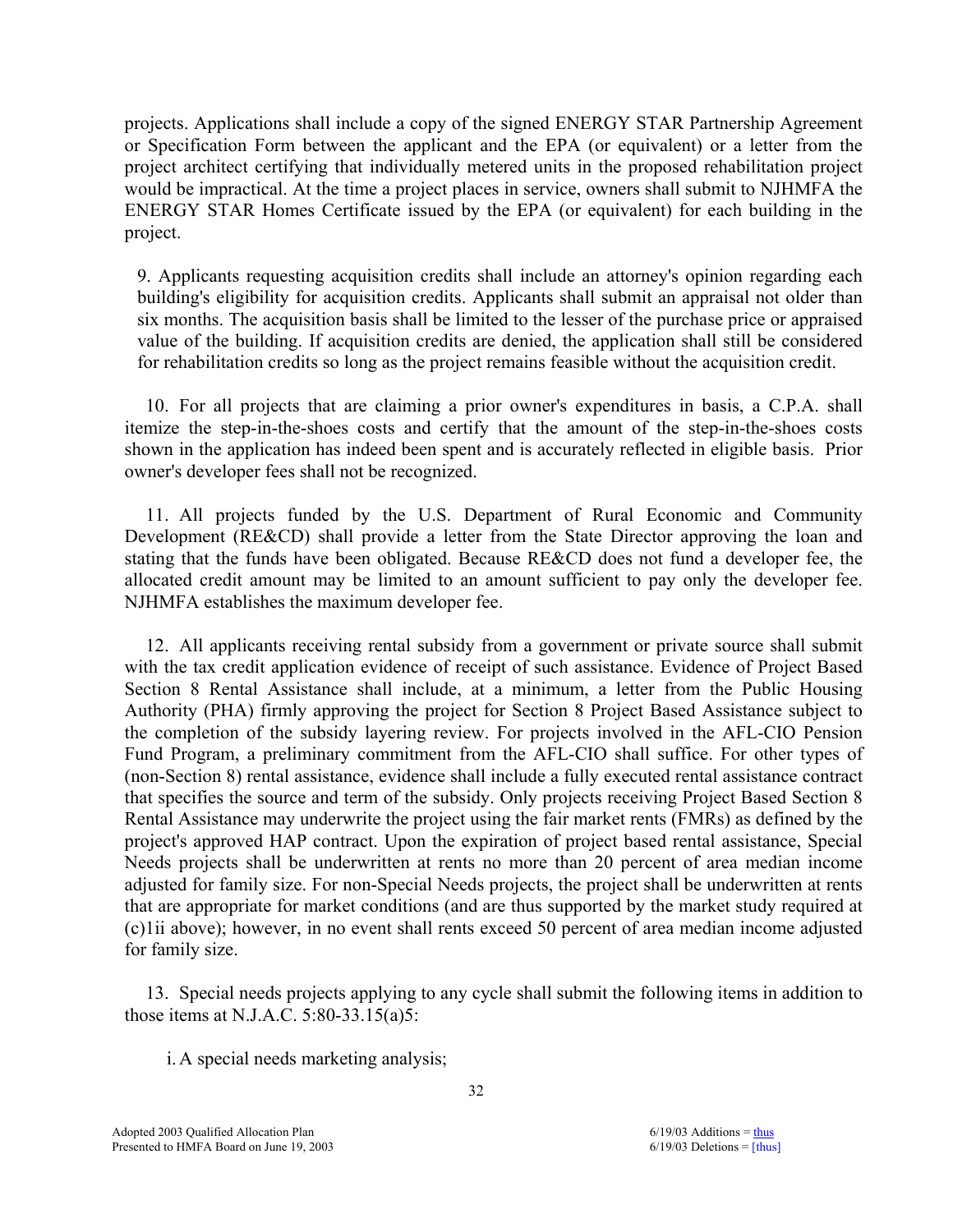ii. A special needs marketing plan;

iii. Evidence of the special needs housing development or management experience of the social service provider (or the applicant); and

iv. For projects applying to the Developmentally Disabled set-aside, the application shall include a letter from the New Jersey Department of Human Services, Division of Developmental Disabilities (Division) which confirms that the Division has reviewed and agreed to the owner's service plan and that the cost is within the amount the Division has available for the operating and social service funding for at least 25 percent of the tax credit units in the project.

14. NJHMFA encourages all owners/developers to affirmatively market their projects. For projects over 25 units, applicants shall submit an Affirmative Fair Housing Marketing Plan, which, in short, documents how the project will be marketed to those people who are least likely to apply. For instance, if the proposed development is located in an area predominantly populated by Caucasians, outreach should be directed to non-Caucasians. Conversely, if the population is predominantly African-American, outreach should be directed to non-African-American groups. At the time the units are placed in service, the owner/developer and rental agent shall certify that the project was affirmatively marketed.

15. Applicants applying in the HOPE VI set-asides shall submit the following:

i. A copy of the commitment letter from HUD awarding funds to the public housing authority. The applicant shall disclose the terms and conditions of the HOPE VI grant to the public housing authority that funds the project, as well as the terms and conditions of the funding arrangements between the public housing authority and the applicant.

ii. An opinion of tax counsel in support of the dollar amount of the eligible basis for the project set forth in the application. Attached to this opinion, and incorporated therein, shall be the accountant's analysis required in (c)15iii below.

 iii. An analysis conducted by the applicant's accountant of anticipated project cash flow and residual value demonstrating a reasonable prospect of repayment of all loans funded by the proceeds of the HOPE VI grant and all debt. This analysis shall incorporate the same assumptions utilized in the 15-year operating proforma submitted pursuant to (c)7ii above; and

iv. The applicant shall demonstrate that any HOPE VI funds used in the application to establish eligible basis at any time during the credit period are received under contractual financing provisions that, when viewed in the context of reasonably anticipated project cash flow and residual value, constitute lawful basis under the Code and applicable law.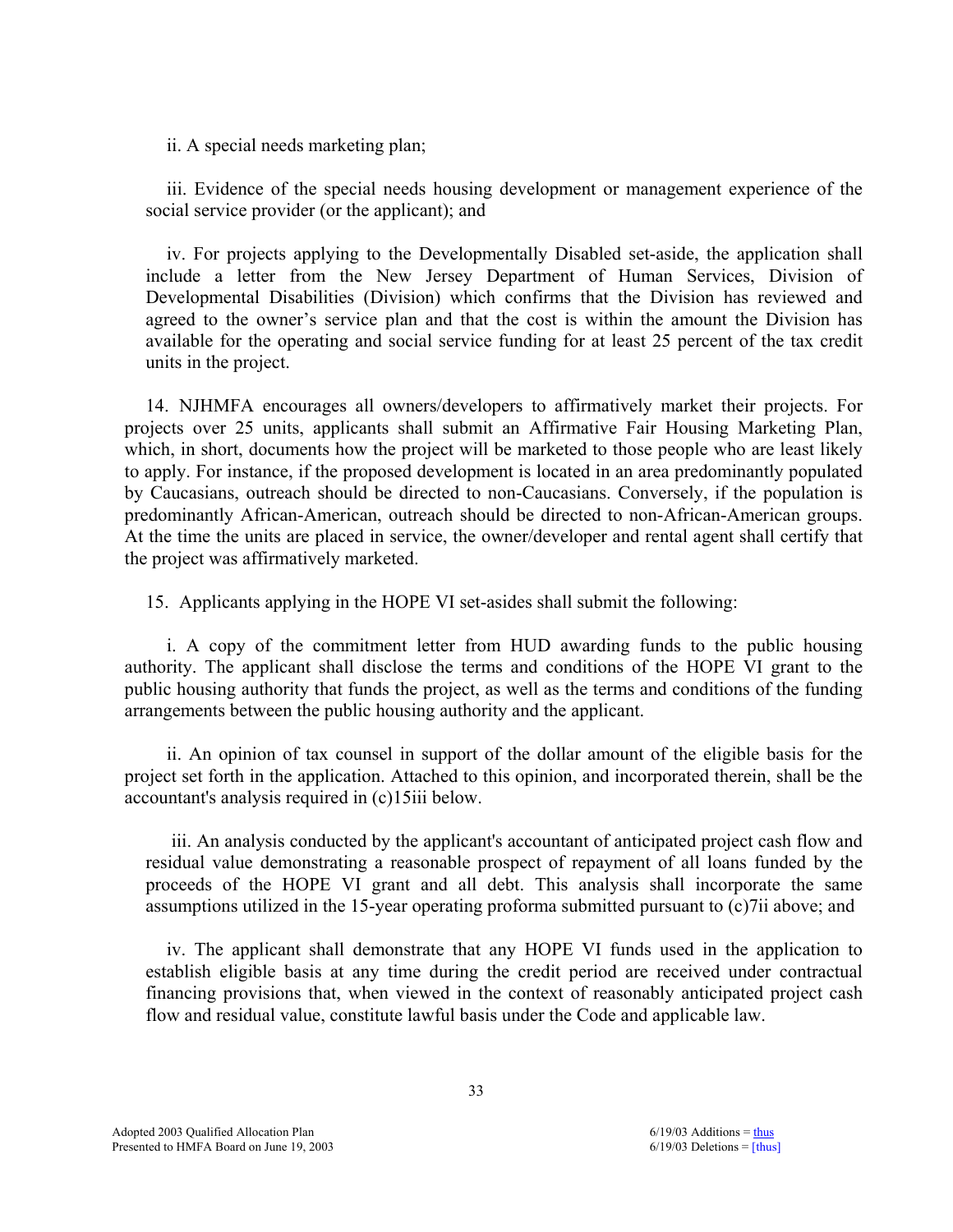## **5:80-33.13 Application for additional credits**

 (a) Applicants may apply for additional credits in one of two ways: through a hardship request from the Reserve or by applying under one of the cycles set forth in N.J.A.C. 5:80-33.4 through 33.7.

1. Hardship requests up to \$100,000 shall apply to the Reserve. See N.J.A.C. 5:80-33.8 for a description of the Reserve. Applicants shall submit all of the following before NJHMFA will consider any hardship request:

i. The re-application fee;

ii. A Sponsor Certification for Re-Application (including all updates to original application. The developer fee cannot exceed that stated in the original application);

iii. A rent qualification chart, income and expense statements and 15-year cash flow proforma all reflecting current projections. The proforma shall be signed by the first mortgagee (or syndicator/investor if the project has no hard debt) exclusively reflecting the following language verbatim: "We acknowledge that this proforma substantially matches the assumptions used in our underwriting of the mortgage (equity investment)";

iv. An explanation why additional credits are being sought plus supporting documentation. Projects that did not submit a Phase I environmental assessment (conducted in accordance with A.S.T.M. E1527-97, Standard and Poors Enhanced Protocol) with their original application for tax credits are not eligible for additional credits for environmental overruns;

v. Evidence that at least 50 percent of the developer fee is pledged and that applicant has attempted to increase funding from every other source (except State Balanced Housing from the New Jersey Department of Community Affairs) before applying to the Reserve for additional credits; and

vi. A letter from the syndicator/investor which addresses the eligibility and specific need for the additional credits. (If the applicant is still incurring costs and is using a projection of costs and basis in his or her application for additional credits, the investor shall verify the projection.)

2. Requests for additional credit of more than \$100,000 shall be made through application to a competitive cycle. Such submission shall consist of the complete application as well as items (a)1iv through vi above.

 (b) Should additional credits be awarded to a project, an allocation/issuance fee shall be paid as provided in N.J.A.C. 5:80-33.25.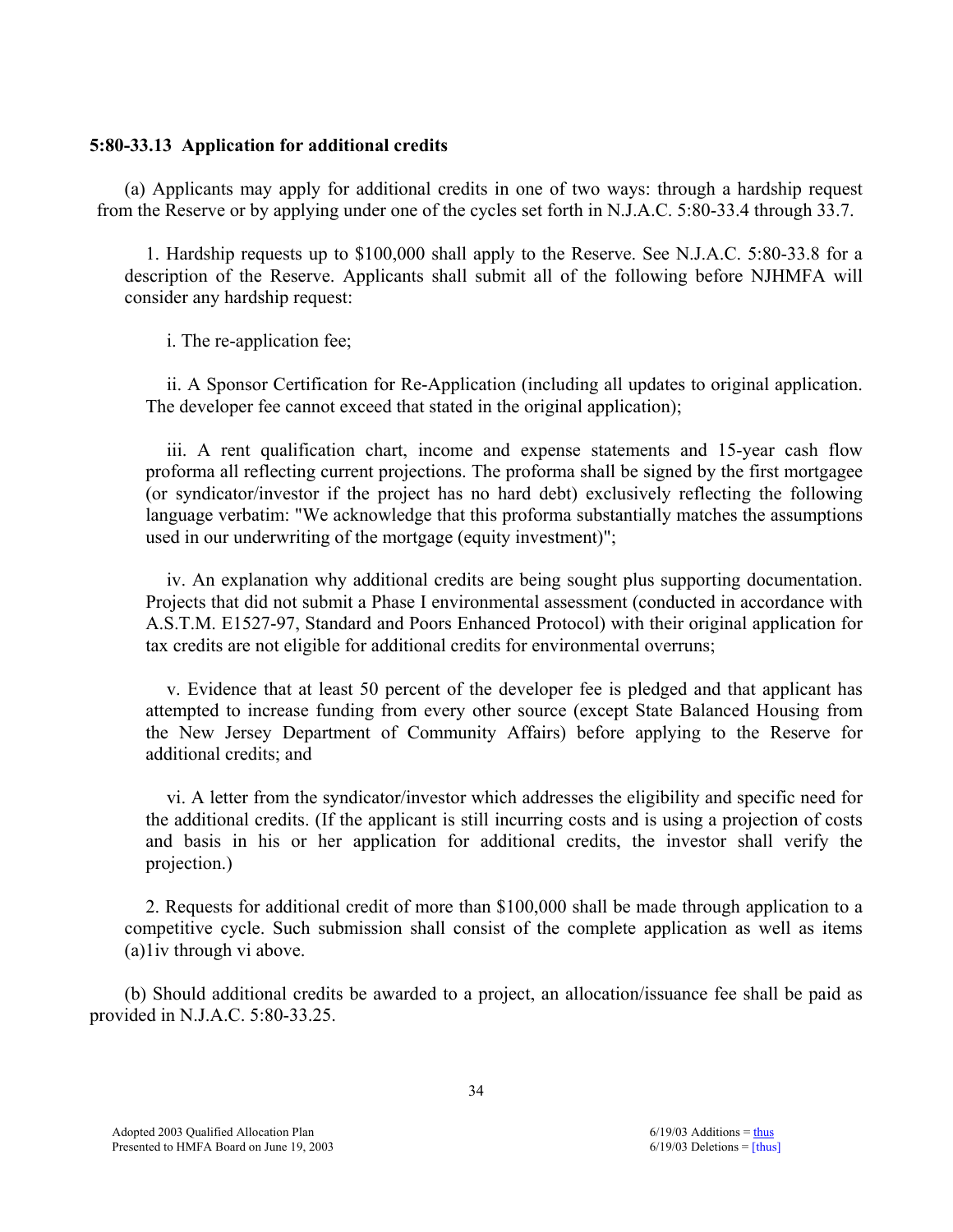#### **5:80-33.14 Scoring and ranking**

 (a) Because of the limited amount of credits and the high volume of applications to NJHMFA, only a fraction of the projects that apply typically receive credits. In addition to meeting the eligibility criteria described at N.J.A.C. 5:80-33.12, applications that fail to satisfy a minimum of 65 percent of the maximum score under the ranking criteria established under N.J.A.C. 5:80-33.15 through 33.18 shall be declared ineligible to obtain a reservation of tax credits, with the exception of the highestranking and otherwise eligible application in the preservation set-aside under N.J.A.C. 5:80-33.7(a)2. NJHMFA will rank projects according to the score sheet submitted in the project's application. Based on this ranking, NJHMFA will then examine the applications of only those projects that rank sufficiently high to receive credits. Once it is determined that an application meets all eligibility requirements, it is admitted into the cycle and underwritten.

 (b) Applications shall receive points based on the point system for the particular cycle in which they compete. In the event of a tie score, projects shall be ranked according to the tie-breaker system. Then, reservations shall be awarded to the applications with the highest scores and to the applications that win the tie-breakers, with reservations first going to projects in the set-asides.

 (c) All units in the project must qualify for a point category in order for the application to receive the points, unless expressly stated otherwise in the point categories described at N.J.A.C. 5:80-33.15 through 33.18.

 (d) Applicants who are successful in receiving tax credits are strongly advised to closely oversee during construction the implementation of all categories for which the application received points. Implementation shall be verified through certifications and on-site inspection by NJHMFA (or its authorized designee). The IRS Form(s) 8609 shall not be issued until all owner representations have been fulfilled. If they are incapable of being fulfilled in a timely manner, NJHMFA may unilaterally cancel the allocation to the project.

# **5:80-33.15 Point system for the Family Cycle**

(a) The point system for the Family Cycle shall be as follows:

1. Applicants may select one of the following options: (10 to 15 points):

i. Projects not located within qualified census tracts which extend their compliance period for an additional 15 years shall receive 15 points. The minimum term of the low-income occupancy commitment is 30 years: a 15-year compliance period plus a 15-year extended use period. Extension of the compliance period bars the utilization of Section 42(h)(6)(I) of the Code until the beginning of the last year of the extended compliance period. An owner electing to extend the compliance period for 15 years will be restricting the property for 45 years—a 30 year compliance period and a 15-year extended use period. Therefore, the owner cannot request the housing credit agency to find a buyer for the tax credit project until the beginning of year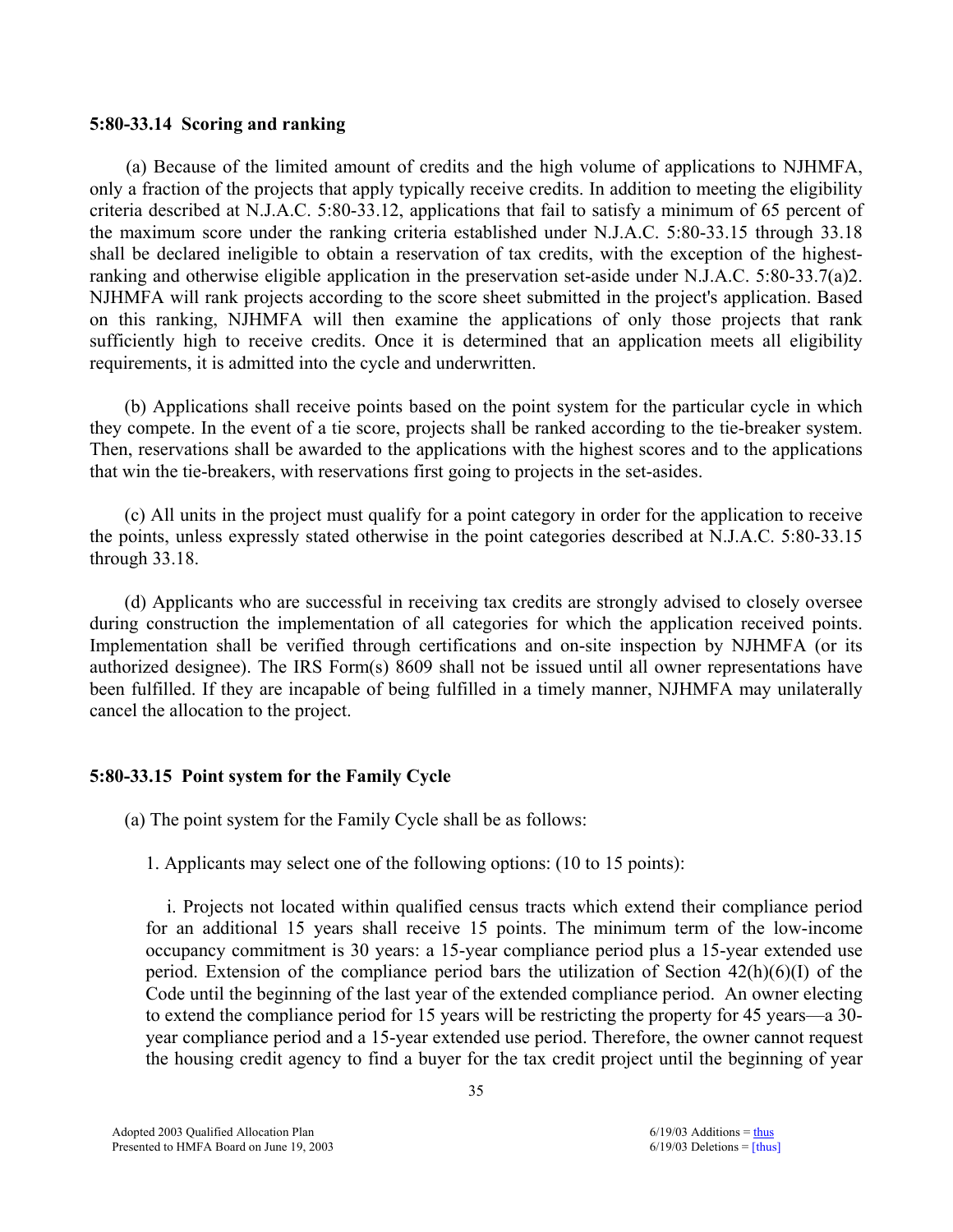30. This restriction will be enforceable by NJHMFA and future tenants via a deed of easement and restrictive covenant which shall be recorded by NJHMFA pursuant to State law at the later of the carryover allocation described at N.J.A.C. 5:80-33.24(a)1 or acquisition of the property;

ii. Projects located in qualified census tracts shall be awarded 15 points. To qualify for this point category, a majority of the units shall be located within a qualified census tract; or

iii. For single family and duplex housing which will convert to tenant ownership, 10 points shall be awarded. Such projects must convert to home ownership at the end of the compliance period. Syndication documents must reflect the conversion. The deed of easement and restrictive covenant shall reflect a right of first refusal to be granted by the owner to the tenants.

2. A project shall receive one point if the project utilizes public housing waiting lists.

3. Zero to 10 points shall be awarded based on the percentage of the low-income units meeting the definition of a large family unit. Points are based on the percentage of large family units with respect to the total number of low-income units; it is not based on square footage. Points are maximized when large family units make up 30 percent of the low-income units for lowrise, garden apartments, single family and townhome/rowhome projects. New construction mid-rise and high-rise projects cannot qualify for these points unless the project contains 25 units or less. For mid-rise and high-rise rehabilitation projects, and mid-rise and high-rise new construction projects of 25 units or less, points are maximized in this category where 20 percent of the low-income units meet the large family unit definition. Large family units are not required to be located within every residential building in the project.

4. Applicants may select one of the following options for municipal, county and public housing authority (PHA) support.

i. Projects that receive a fixed rate tax abatement for a 15-year term shall receive five points. If the specifics of the tax abatement (for example, percentage of rent roll, term) are not recited in the resolution/ordinance, the financial agreement to the tax abatement shall be included with the application. Proof of an applicant's tax-exempt nonprofit status is not sufficient to qualify for points for a tax abatement. In order to receive points under this category, the resolution/ordinance approving the abatement must cite the proper statutory authority. For projects receiving a tax abatement under the New Jersey Long Term Tax Exemption Law, N.J.S.A. 40A:20-1 et seq., the first stage of the exemption period shall be for no less than 15 years. Only projects utilizing financing from NJHMFA may be granted an abatement under N.J.S.A. 55:14K-37(b). For information regarding NJHMFA financing, please contact the NJHMFA Business Development Officer at (609) 278-7527.

ii. Projects that capitalize an escrow in an amount equal to two years worth of taxes, have a 1.20 debt coverage ratio with a minimum of \$2,600 per unit core operating expenses and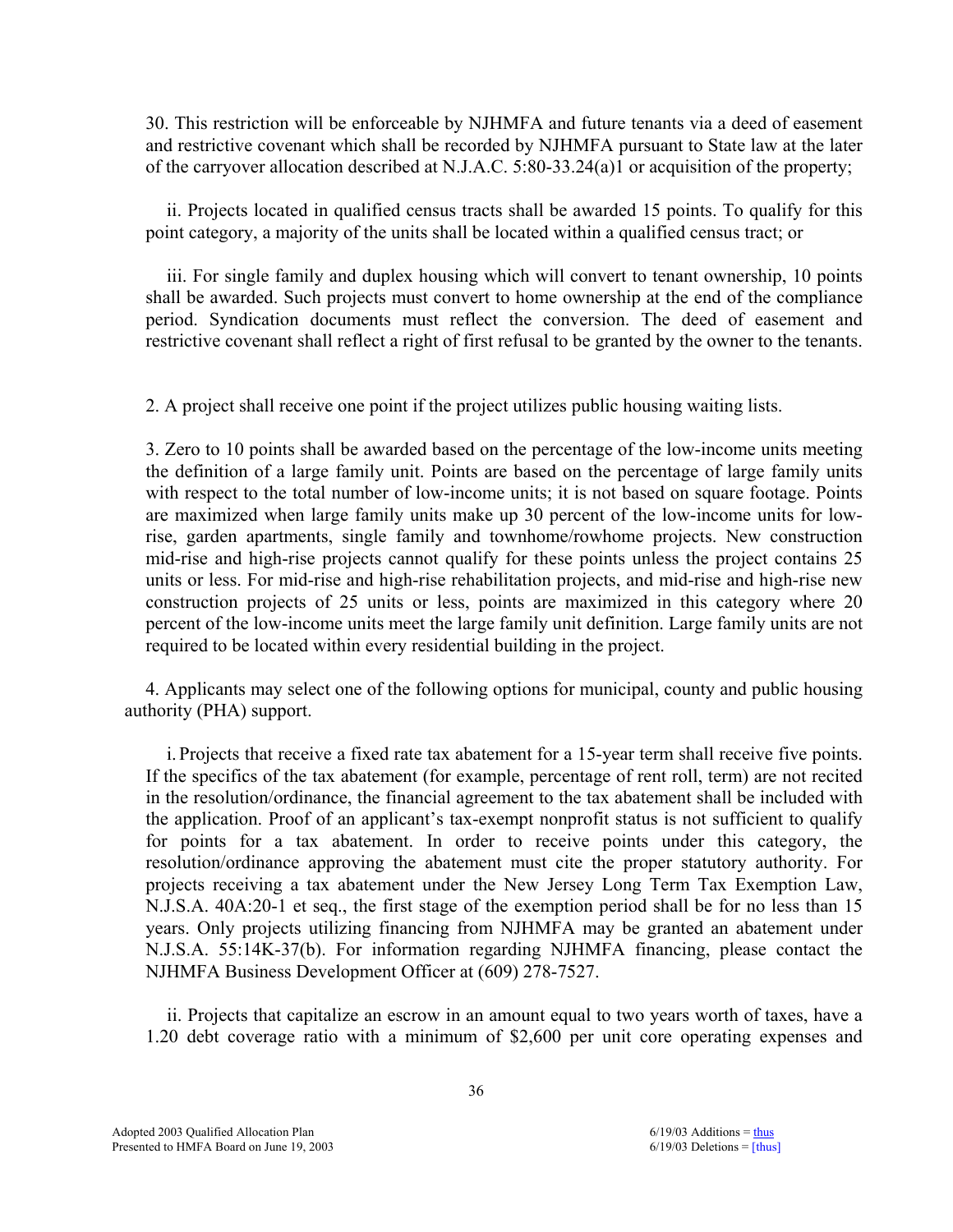receive municipal, county or PHA support of more than five percent of total project costs shall receive four points.

iii. Projects that capitalize an escrow in an amount equal to two years worth of taxes, have a 1.20 debt coverage ratio with a minimum of \$2,600 per unit core operating expenses and receive municipal, county or PHA support totaling five percent of total project costs shall receive three points.

iv. Projects that capitalize an escrow in an amount equal to two years worth of taxes, have a 1.20 debt coverage ratio with a minimum of \$2,600 per unit core operating expenses and receive municipal, county or PHA support of less than five percent of total project costs shall receive two points.

 v. For purposes of this point category, municipal, county or PHA support means contribution of land for nominal consideration (\$100.00 per parcel or less) or monetary contribution to the project (for example, HOME, RCA, CDBG, UDAG). Evidence of support shall be in the form of an authorized resolution or ordinance from the appropriate authority, and all steps necessary to make the resolution or ordinance legally binding shall have been completed. As evidence of the fair market value of a land contribution, the application shall include an appraisal (not older than six months) stating the value of contributed land. The tax escrow shall equal the two year amount reflected in the operating proforma, and shall be confirmed by the municipality prior to the application deadline as the anticipated tax assessment when the project is completed.

5. Because the availability of social services greatly improves the quality of life for residents, NJHMFA awards up to three points for the provision of up to three social services for the compliance period. One point will be awarded per service offered. The services shall be affordable, appropriate, available and accessible to the project's tenants. Applicants shall support their claim to provide social services by providing the following:

i. Evidence of funding sources or documentation of how or by whom the services shall be paid;

ii. Evidence of experience of the service provider for both provision of social service and fulfillment of prior private or governmental contracts; and

iii. Evidence of firm agreements (executed contracts) with service providers for the services.

6. Four points are awarded to projects which pledge to expend a sum equaling at least 15 percent of construction cost on contractors, subcontractors and material suppliers which are certified as minority business enterprises (MBE) and women business enterprises (WBE) by the New Jersey Department of Commerce and Economic Development ("Certified MBE's and WBE's").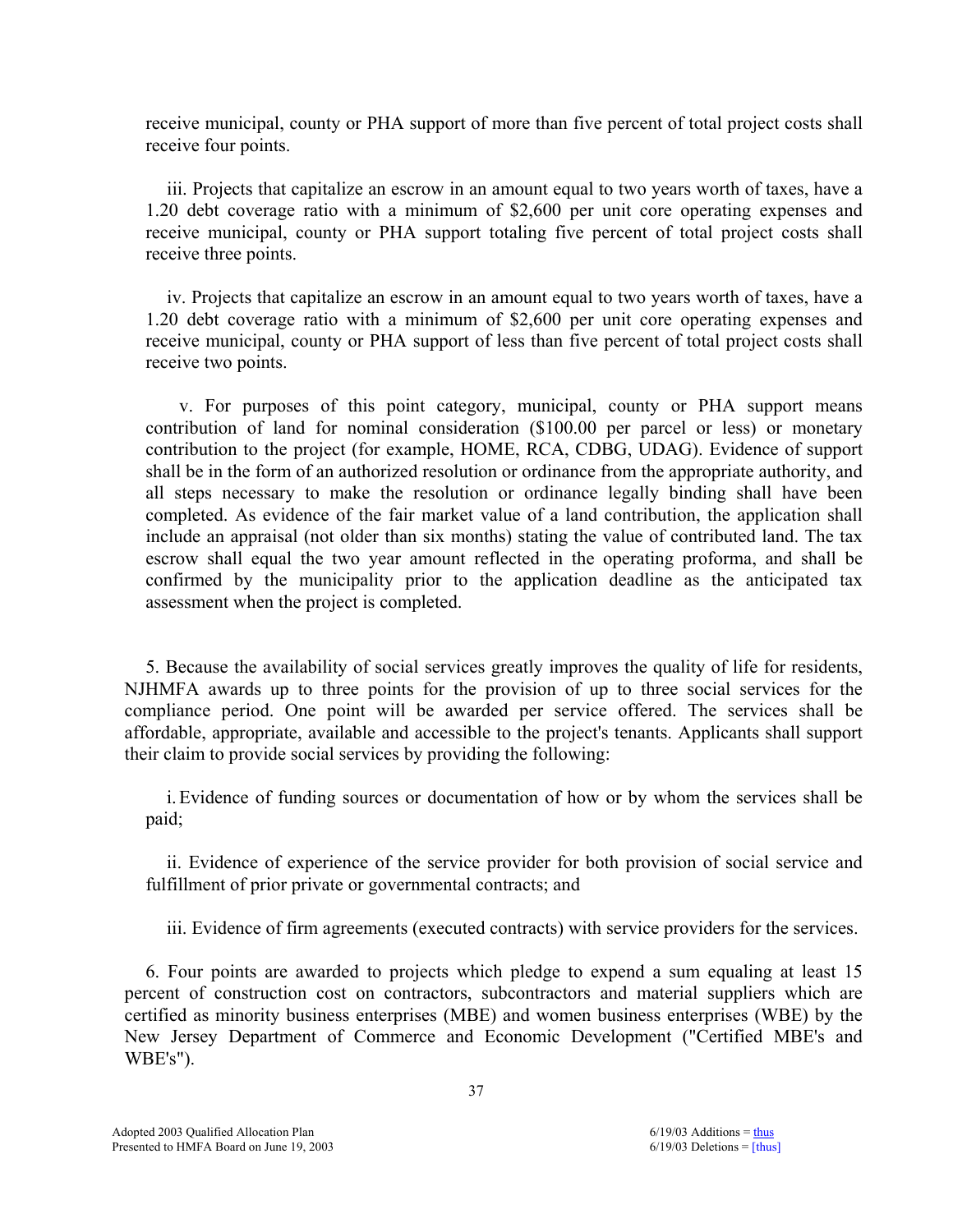7. NJHMFA supports the implementation of the New Jersey State Plan for housing development. The State Plan identifies the unique natural and built infrastructure in areas across the State and presents specific recommendations for growth. To qualify for this point category, a majority of the units shall be located within the qualifying area and the qualifying area shall be delineated by the application deadline. In order to receive points as a project satisfying a COAH obligation, the petition for substantive certification or amendment to a plan that has previously received substantive certification must be received by COAH by the tax credit application deadline. For more information on whether projects are located in smart growth areas, visit the NJHMFA website at www.nj-hmfa.com or contact the NJHMFA Manager of Policy, Research and Planning at (609) 278-7504.Applicants may select one of the following options:

i. Projects located within a smart growth area that are not located in a qualified census tract but which satisfy a COAH obligation, satisfy a court-ordered obligation, are in voluntary compliance with the courts or are within a transit village shall be awarded ten points;

ii. Projects located within both a smart growth area and a qualified census tract which contribute to a concerted community revitalization plan ("CRP") shall be awarded seven points. HOPE VI projects shall not be required to submit a CRP to be eligible for points in this sub-category; or

iii. Projects located within a smart growth area only shall be awarded five points.

8. NJHMFA awards up to three points for the provision of unit amenities. One point will be awarded per amenity offered. The costs of the amenities must be shown in the capital and/or operating budgets, as appropriate. Amenities must be appropriate to the proposed tenant population. The list provided below is not all-inclusive. Substitutions are permitted at NJHMFA discretion; however, it is incumbent upon the applicant to demonstrate how each substitute amenity provides a comparable benefit to the tenants as those amenities listed below.

i. A security alarm;

ii. A washer and dryer hook-up with drip pan or floor drain;

iii. A frost free refrigerator of 14 cubic feet for efficiencies and one bedroom, 16 cubic feet for two bedrooms, 18 cubic feet for three bedrooms and 20 cubic feet for four bedrooms;

iv. A washer and dryer;

v. A dishwasher;

vi. Central air conditioning;

vii. A minimum bedroom size of 100 square feet;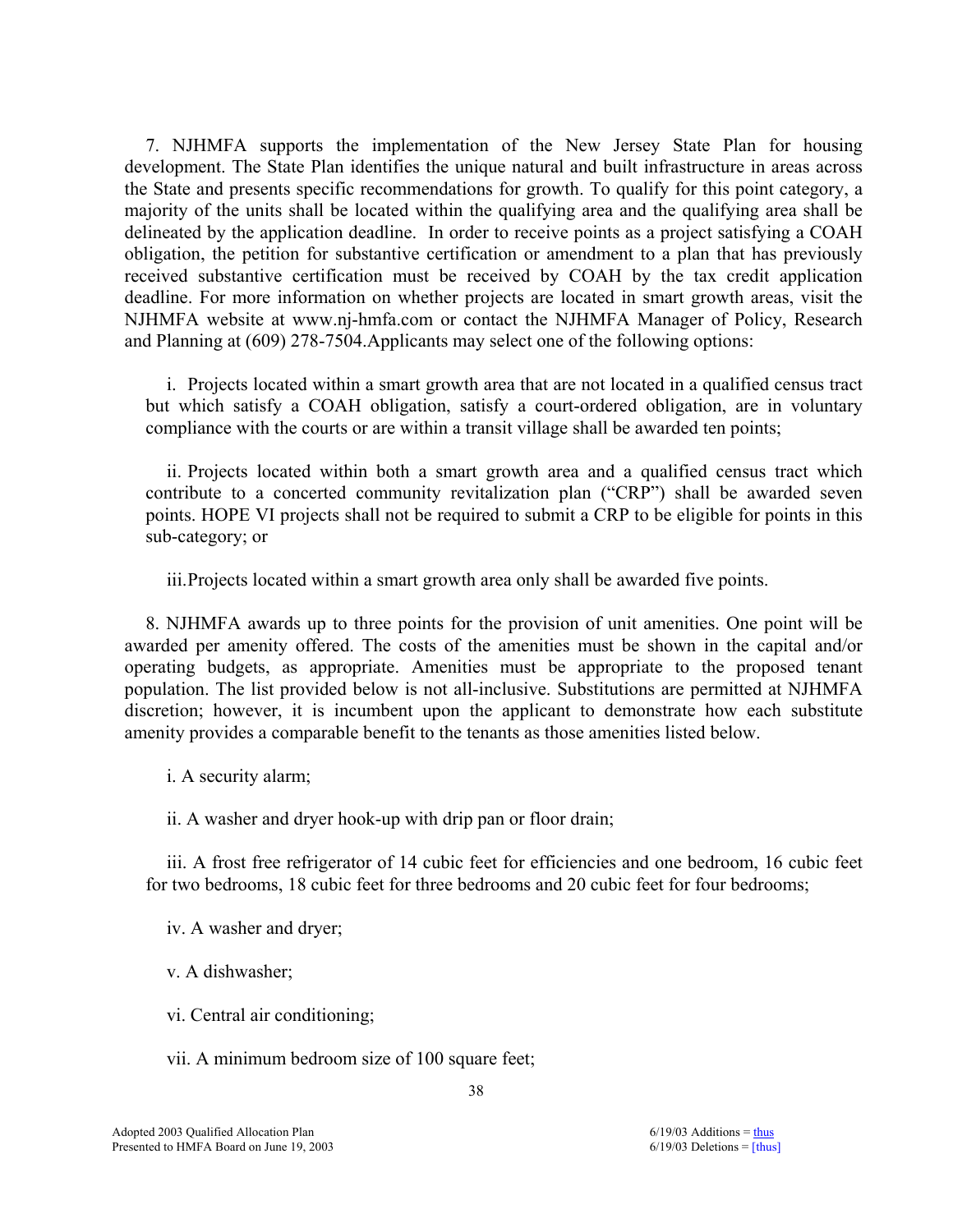viii. Minimum kitchen cabinets of 14 linear feet (for up to two bedrooms) and 16 linear feet (for three bedrooms or more);

ix. Minimum closet space of 14 linear feet for efficiencies and one bedroom, 24 linear feet for two bedrooms, 30 linear feet for three bedrooms and 35 linear feet for four bedrooms;

x. Emergency pull cords/call button—senior projects only;

xi. Garages;

xii. Patios;

xiii. Outside storage lockers.

9. NJHMFA awards points for the provision of project amenities, up to a maximum of two points. One point will be awarded per amenity provided. The costs of the amenities must be shown in the capital and/or operating budgets, as appropriate. Amenities must be appropriate to the proposed tenant population. Applicants may select any combination of the following amenities in order to receive the maximum two points. The list provided below is not all-inclusive. Substitutions are permitted at NJHMFA discretion; however, it is incumbent upon the applicant to demonstrate how each substitute amenity provides a comparable benefit to the tenants as those amenities listed below.

i. A playground (family projects only);

ii. A community room/building (minimum 1,600 square feet);

iii. Laundry facilities in each building;

iv. Community gardens;

v. Average interior unit sizes of 500 square feet for efficiencies, 650 square feet for one bedroom, 800 square feet for two bedrooms, 1,100 square feet for three bedrooms and 1,200 square feet for four bedrooms;

vi. 1.0 parking spaces per unit (may be off-street: garage, parking lot, pad or driveway, or on-street: designated/permit); and

vii. A 25 year manufacturer's warranty on roof shingles for sloped roofs, 20 year for low slope roofing.

10. Projects which demonstrate community policing or public safety enhancements shall be awarded one point. Applicants may select any of the following strategies in order to receive the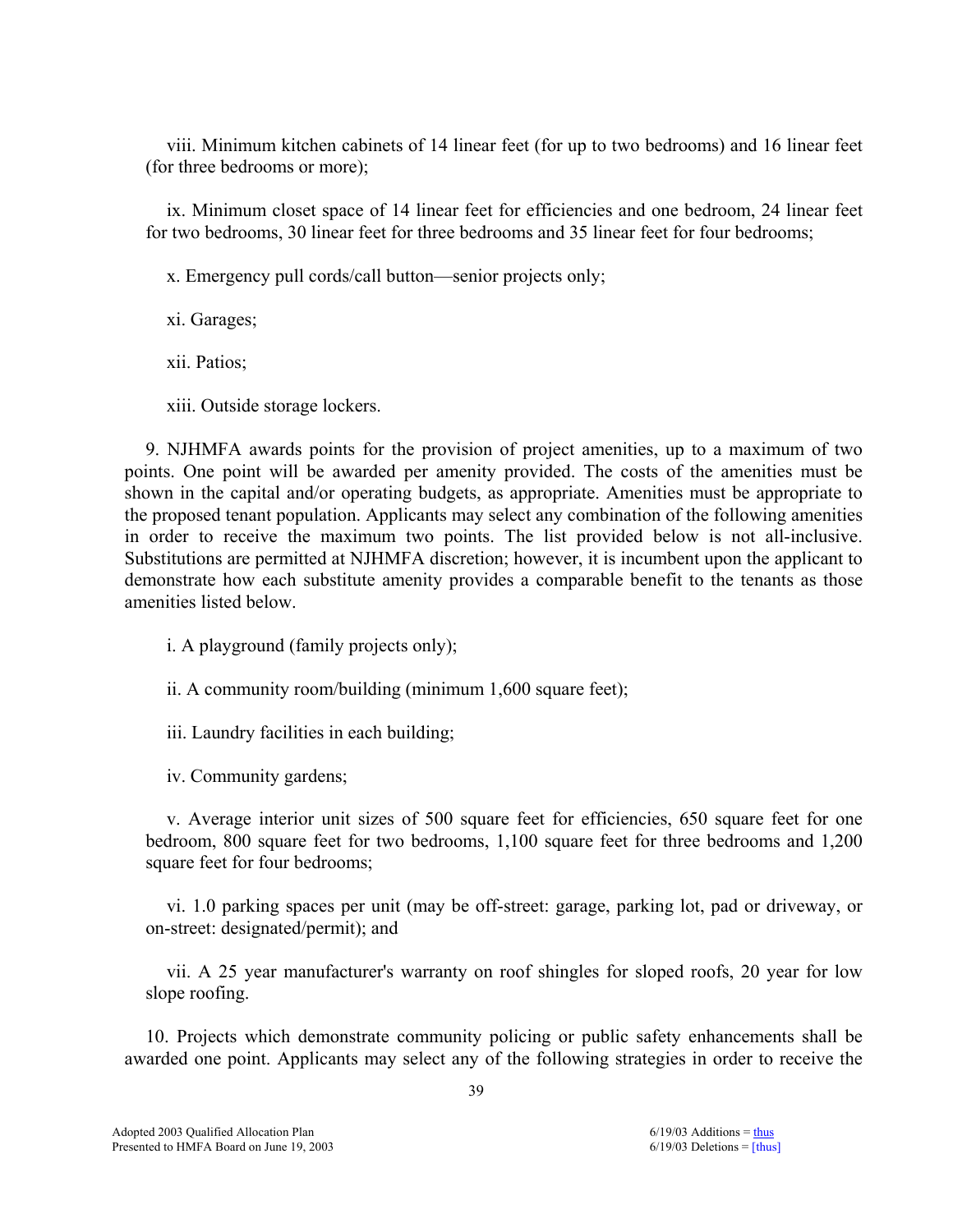point. The list provided below is not all-inclusive. Substitutions are permitted at NJHMFA discretion; however, it is incumbent upon the applicant to demonstrate how the proposed substitution provides a comparable benefit to the tenants as those items listed below.

i. An evening hour security guard;

ii. On-site community policing station;

iii. Camera/security system in each building;

iv. Coordination/training for community policing groups and/or property manager by a governmental law enforcement agency;

v. Incorporation of Community Policing Through Environmental Design (CPTED) characteristics in the design, layout and construction of buildings and on-site facilities;

vi. Partnerships or agreements which increase on-site police and security patrols on the development site (that is, leveraging partnerships with other funding sources for police salaries such as State Urban Enterprise Zones, Special Improvement Districts, Community Oriented Policing grants, etc.)

vii. Innovative approaches which increase the number of community policing volunteers as residents of the development (including rent reductions or subsidies where allowable); and

viii. Using operating funds or alternative funding sources such as Urban Enterprise Zone funds or HUD grants to purchase or subsidize the purchase of take-home police vehicles for law enforcement officers in the development.

11. Applications may receive up to a maximum of two points for the following (to be eligible for points in this category, proximity to the following locations shall be addressed in the market analysis as required at N.J.A.C. 5:80-33.12(c)1):

i. Projects located within a school renaissance zone shall be awarded two points. To qualify for this point category, a majority of the units shall be located within the qualifying area and the qualifying area shall be delineated by the application deadline;

ii. Projects located within one-half mile of the positive land uses below shall receive one point for proximity to each of the following:

(1) Primary/elementary school (family projects only);

(2) Day care center;

(3) Food store;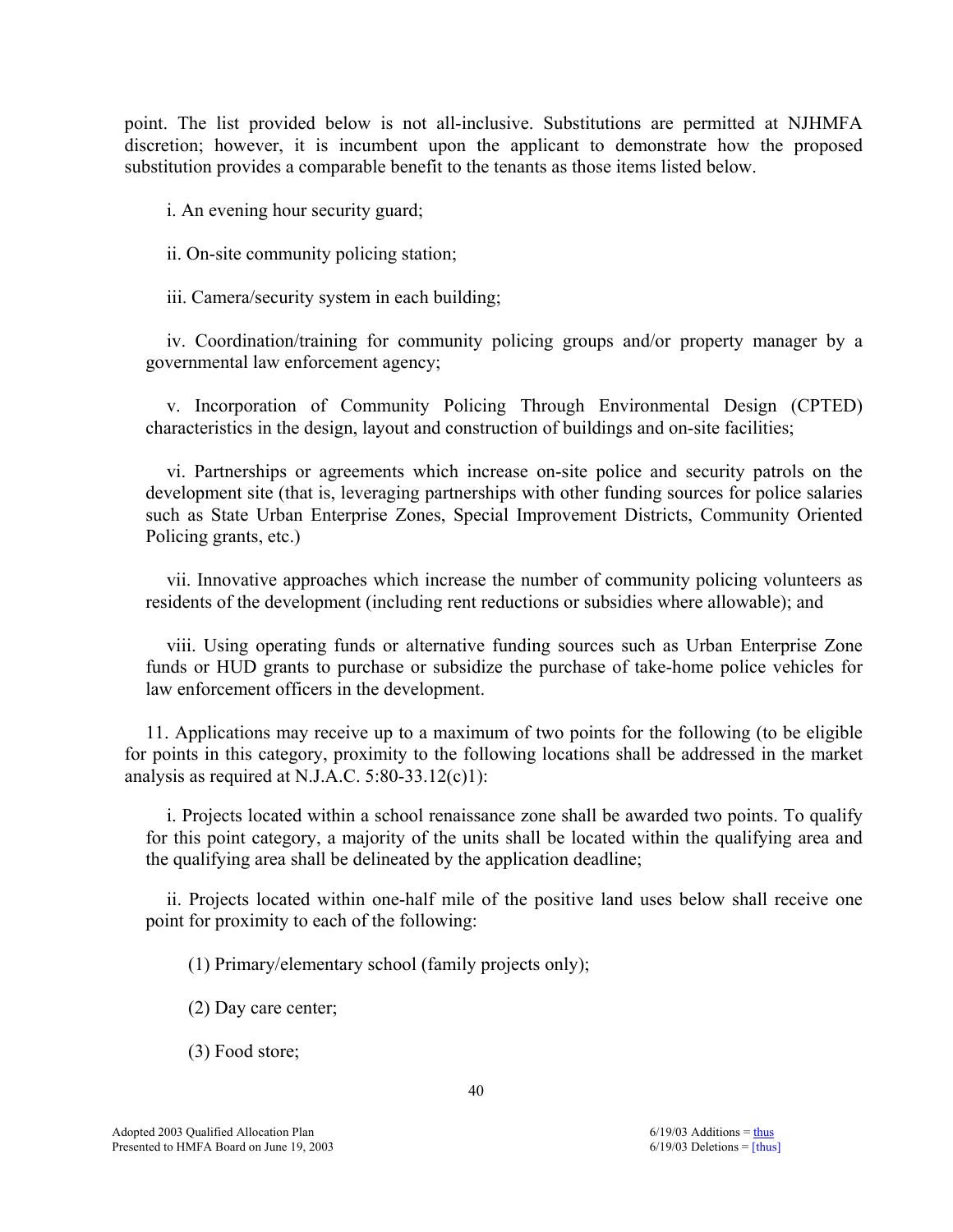(4) Community center or faith-based organization;

(5) Public transportation;

(6) Park;

iii. Projects located within one mile of the following negative land uses shall have two points deducted from the project score:

(1) Land fill;

(2) Garbage dump;

(3) Trash incinerator;

(4) Nuclear power plant;

(5) Oil/chemical refinery;

(6) Unremediated Superfund or toxic waste site as identified by the Environmental Protection Agency (EPA) or the New Jersey Department of Environmental Protection (DEP).

iv. Example: A project is located within one-half mile of an elementary school, a food store and an oil refinery. The project shall be awarded zero points.

12. Projects with a property manager that will have successfully completed an NJHMFA approved tax credit certification course prior to the project being placed in service shall receive two points. For the list of approved tax credit certification courses, please contact NJHMFA's Division of Tax Credit Services at (609) 278-7421.

13. Applications which include a commitment letter signed by the syndicator or investor specifying net pricing and net capital contributions at least one full cent higher than NJHMFA's equity factor shall receive one point. Applicants utilizing the credits themselves do not have to submit a syndicator letter to receive the point. Term sheets do not qualify for this point.

14. Applications shall receive one point per percentage point reduction in the developer fee up to a maximum of seven points. For example, an application by a 25 unit project which lists a 15 percent developer fee shall receive five points because it is five percentage points below the maximum allowance of 20 percent.

 15. Applicants may select one of the following options. To qualify for this point category, a significant component of the development (40 percent of the units) shall be located within a historic building, a building being adaptively re-used or a building located on a Brownfields site: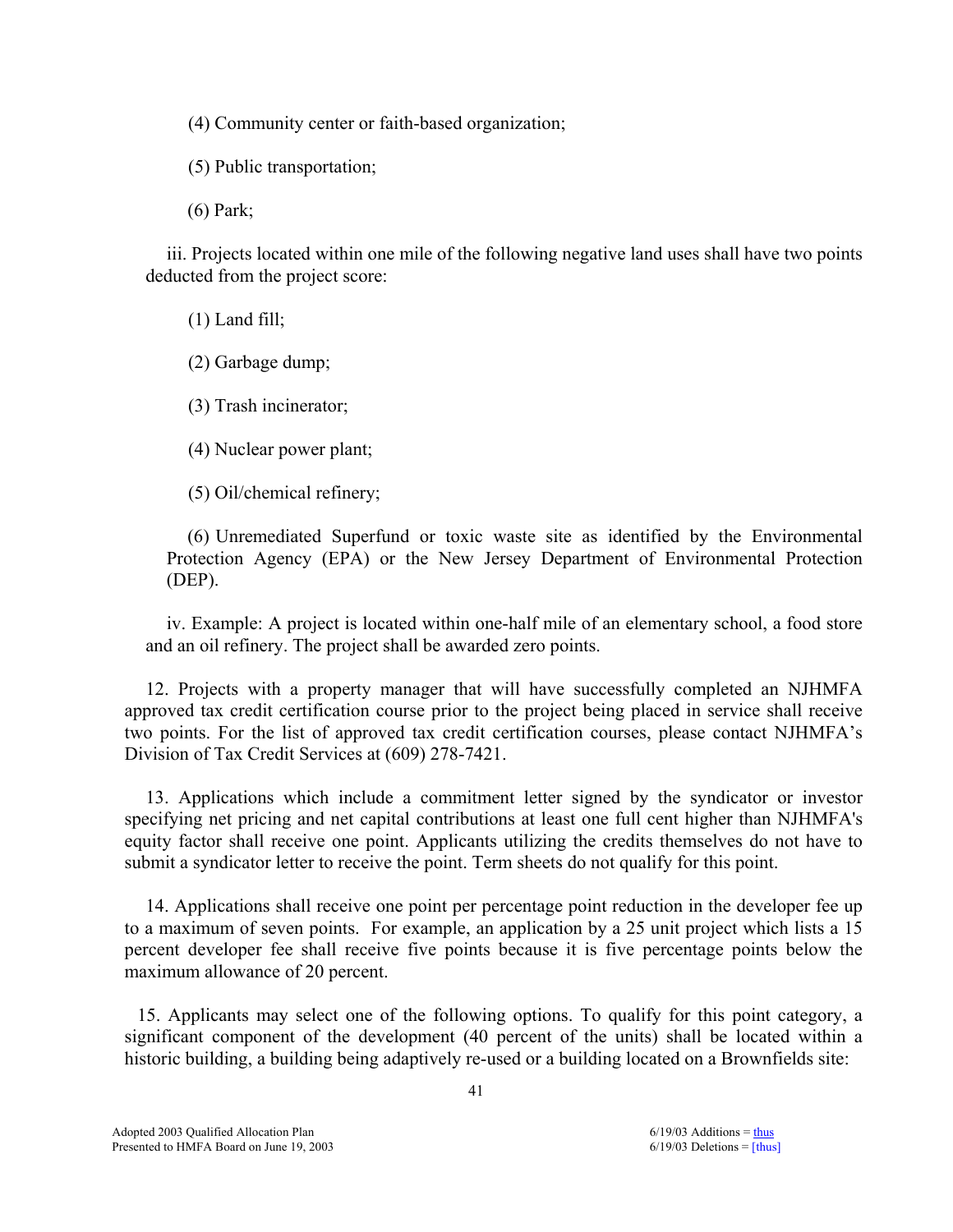i. Rehabilitation of historic buildings shall receive two points. If the project is also utilizing the historic tax credit recited under Section 47 of the Code, an additional one point shall be awarded. In order to qualify for the historic tax credit point, the application shall include a copy of Part 1 Evaluation of Significance and Part 2 Description of Rehabilitation of the Historic Preservation Certification application approved by the National Park Service. A copy of the Request for Certification of Completed Work shall be submitted to NJHMFA at the time the project places in service; or

 ii. Projects which involve the adaptive re-use of a non-residential building shall receive two points; or

 iii. Projects which are developed on a Brownfields site shall receive two points. In order to qualify for the Brownfields points, the application must include the site's Brownfields Site Marketing Inventory (BSMI) Project Tracking Number ("OSP BF#") or, if the site does not have a tracking number, a copy of the approved New Jersey Department of Environmental Protection Remedial Action Work Plan shall be submitted. For a list of Brownfields sites and the corresponding tracking numbers, please call the Office of Smart Growth in the New Jersey Department of Community Affairs at (609) 633-7730.

16. Applications which have a general partner, voting member, developer or a related party who owned a managing or controlling interest in a LIHTC project when title was foreclosed by entry of judgment or deed in lieu of foreclosure during the past seven years shall have three points deducted from the application's score. Failure to respond to this point category shall result in the deduction of points as provided under this paragraph.

17. Applications which have a general partner, voting member, developer, or related party that owns a managing or controlling interest in a New Jersey LIHTC project with an uncorrected noncompliance shall have the following points deducted from the application's score: 10 points shall be deducted for violations of State and local building codes or health ordinances or failure of one or more major systems (for example, roof, HVAC, elevators, plumbing and electric); and five points shall be deducted for a failure to fulfill any Qualified Allocation Plan provisions as represented by an owner in a project's New Jersey LIHTC application. For noncompliance that cannot be corrected, points under this category shall only be deducted for the first year each application is submitted. Failure to respond to this point category shall result in the deduction of points as provided under this paragraph. Applications that receive negative points in this category do not qualify for the set-asides described at N.J.A.C. 5:80-33.4, 33.5, 33.6 and 33.7.

18. Three points shall be deducted from applications which have a general partner, voting member, developer, or related party that was involved in a full return of tax credits to NJHMFA within the past two years and such return occurred after October 15 of the year in which the project would have been required to be placed in service. Failure to respond to this point category shall result in the deduction of points as provided under this paragraph.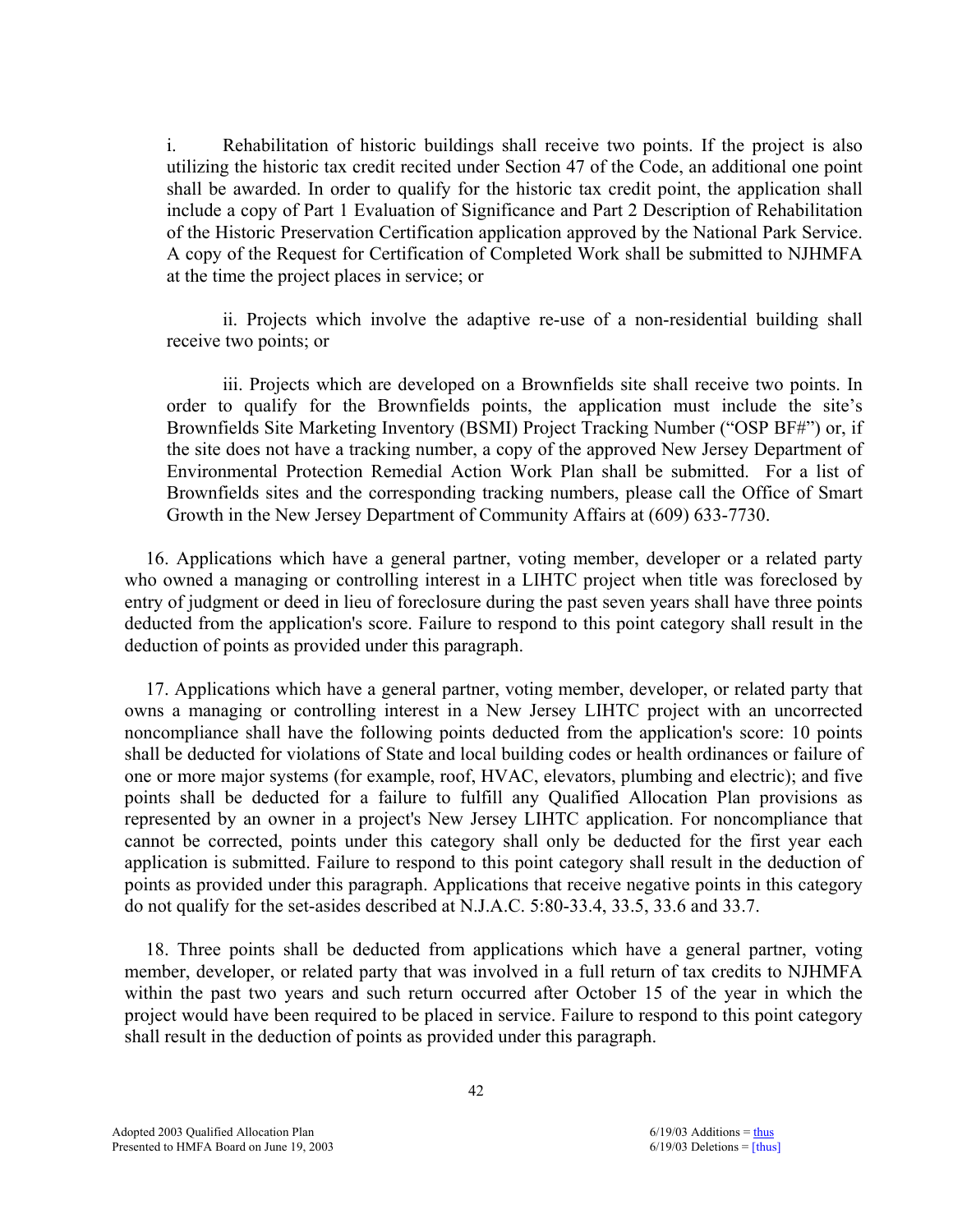19. Applications which have a general partner, voting member, developer, or related party that owns a managing or controlling interest in a New Jersey LIHTC project that has failed to pay NJHMFA monitoring fees (unless NJHMFA has formally issued a deferral) shall have 10 points deducted from the application's score. Failure to respond to this point category shall result in the deduction of points as provided under this paragraph. Applications that receive negative points in this category do not qualify for the set-asides described at N.J.A.C. 5:80-33.4, 33.5, 33.6 and 33.7.

20. Applications which have a general partner, voting member, developer, or related party that owns a managing or controlling interest in a New Jersey LIHTC project that has failed to submit its annual project certifications shall have 10 points deducted from the application's score. Failure to respond to this point category shall result in the deduction of points as provided under this paragraph. Applications that receive negative points in this category do not qualify for the setasides described at N.J.A.C. 5:80-33.4, 33.5, 33.6 and 33.7.

21. Applicants that utilize the cure period in N.J.A.C. 5:80-33.11(c)1 or 3 shall have one point per each defect cured deducted from the application's score.

### **5:80-33.16 Point system for the Senior Cycle**

(a) The point system for the Senior Cycle includes all point categories of the Family Cycle except the point category in N.J.A.C. 5:80-33.15(a)3 concerning large family units and the point category at N.J.A.C. 5:80-33.15(a)7 concerning smart growth areas is replaced with the following:

1. Applicants may select one of the following options:

i. Projects located within both a smart growth area and a qualified census tract which contribute to a concerted community revitalization plan shall be awarded ten points. HOPE VI projects shall not be required to submit a CRP to be eligible for points in this sub-category;

ii. Projects located within a smart growth area that are not located in a qualified census tract which satisfy a COAH obligation, satisfy a court-ordered obligation, are in voluntary compliance with the courts or are within a transit village shall be awarded seven points; or

iii. Projects located within a smart growth area only shall be awarded five points.

### **5:80-33.17 Point system for the Special Needs Cycle**

 (a) The point system for the Special Needs Cycle includes all point categories of the Family Cycle except for the point categories in N.J.A.C. 5:80-33.15(a)3 concerning large family units and N.J.A.C. 5:80-33.15(a)5 concerning social services.

(b) The Special Needs Cycle also includes the following point categories: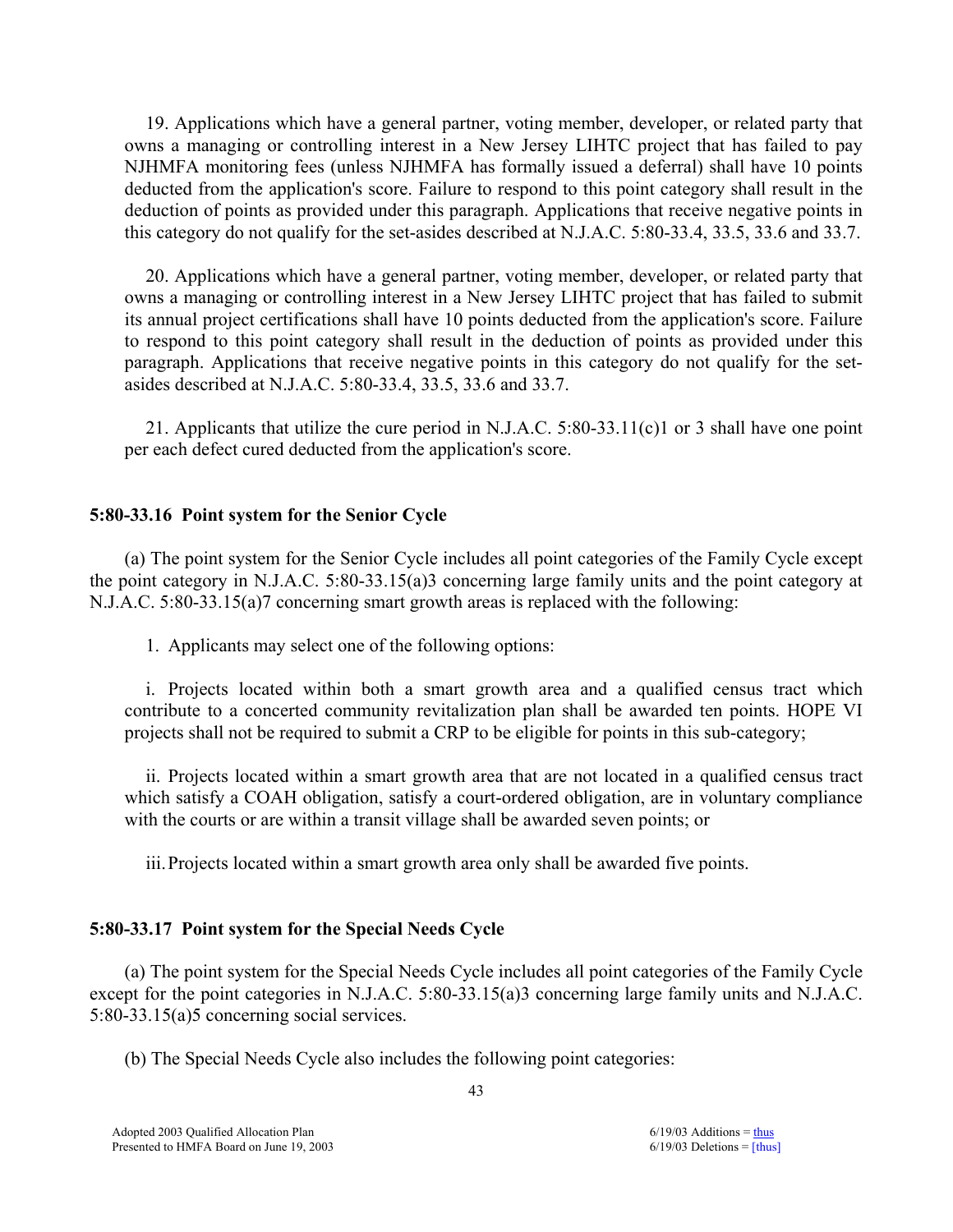1. Applications shall be awarded one-half of a point per year of guaranteed funding from any program under the HUD McKinney Act (including Shelter Plus Care) or project based rental assistance for at least 25 percent of the project up to a maximum of five points.

2. Applications shall earn one point for each year of experience its social service provider has in providing social services to the special needs population stated in the application. No points shall be awarded if the special needs provider has less than three years of experience. The maximum points available for this category is six.

3. Applications shall earn one point for each special needs housing project that the applicant and/or social service provider has successfully developed or managed. The maximum number of points available for this category is six.

4. To qualify for the Special Needs Cycle, at least three services for the targeted special needs population shall be provided. If the owner of the project is capable of providing additional appropriate services, NJHMFA shall award two points per additional service up to a maximum of three additional services. Services shall be affordable, available, appropriate and accessible to the project's tenants. Applicants shall support their claim to provide social services by providing the following:

i. Evidence of funding sources or documentation of how or by whom the services will be paid;

ii. Evidence of experience of the service provider for both provision of social service and fulfillment of prior private or governmental contracts; and

iii. Evidence of firm agreements (executed contracts) with service providers for the services.

5. Applications in which the social service provider has greater than a 50 percent interest in the general partnership or voting membership in a limited liability company shall earn an additional six points.

6. Applications demonstrating provision of appropriate services at no charge to the tenants shall earn one point for each free service up to a maximum of three points. The applicant shall provide evidence of funding for these services.

7. Applications submitted by a qualified nonprofit organization shall be awarded five points.

# **5:80-33.18 Point system for the Final Cycle**

The point system for the Final Cycle is the same as for the Family Cycle.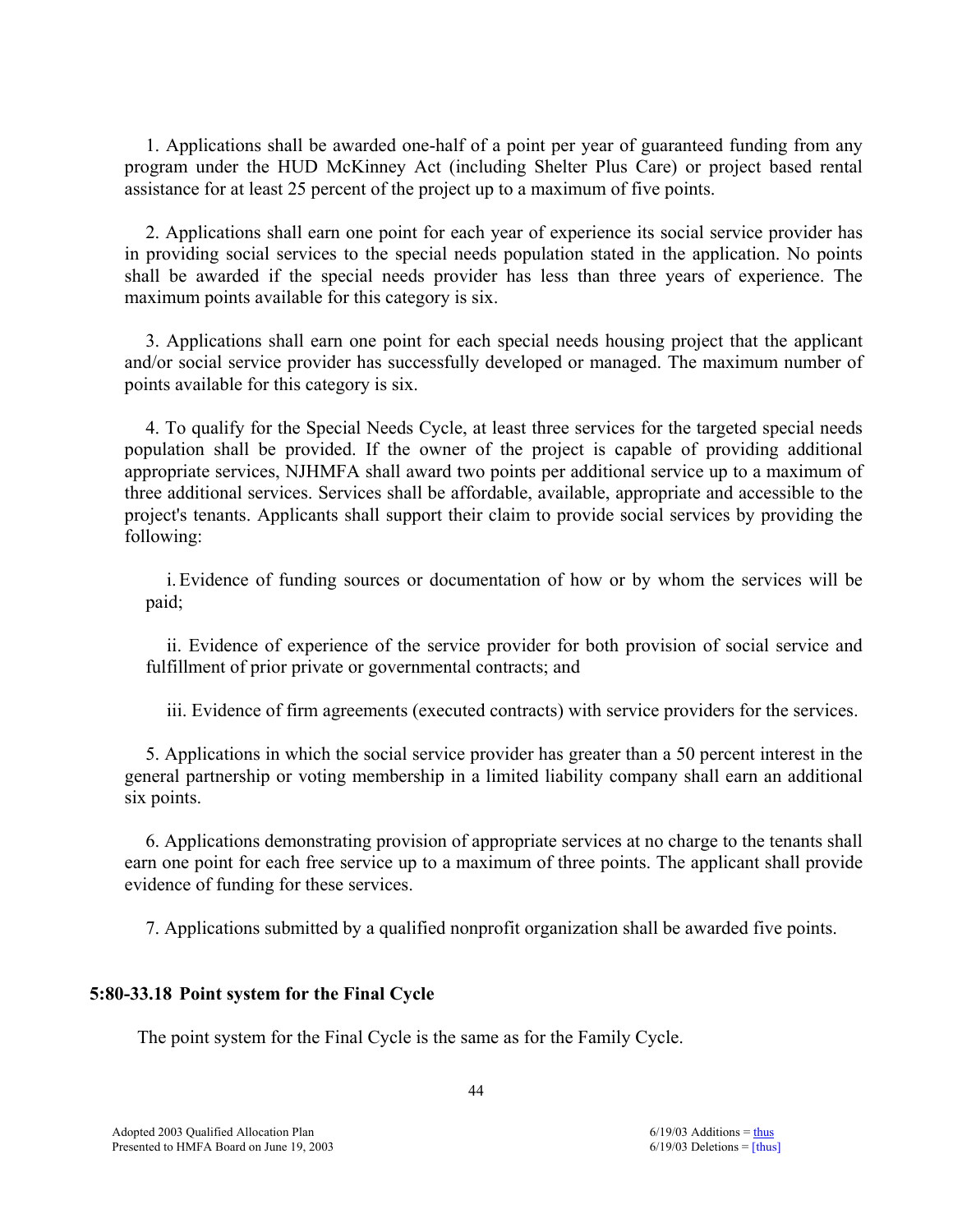### **5:80-33.19 Tiebreaker system**

 (a) The following tiebreaker system shall be used in all cycles to break ties between projects with the same score:

1. If competing projects within a cycle have a tie score, a tax credit reservation shall be awarded to the project with the lowest amount of low-income housing tax credits (unadjusted for the 130 percent difficult development area or qualified census tract bonus) per low-income bedroom. The tax credit percentage to be utilized in calculating this tiebreaker shall be the appropriate percentage prescribed by the Internal Revenue Service for the month in which the application is submitted subject to 26 U.S.C.  $\S$  42(m)(2)(A).

2. If there is still a tie after the first tie-breaker, the tax credit reservation shall be awarded to the project with a lower total development cost per bedroom.

### **5:80-33.20 Municipal comment**

 The Code requires that the chief executive officer of the municipality in which the project is to be located be given the opportunity to comment on the project. The application may include a letter from the chief executive officer of the municipality or NJHMFA staff shall notify the chief executive officer of the municipality and allow him or her a reasonable opportunity to comment on the project.

# **5:80-33.21 Application needs analysis**

(a) Section  $42(m)(2)(a)$  of the Code provides: "The housing credit dollar amount allocated to a project shall not exceed the amount the housing credit agency determines is necessary for the financial feasibility of the project and its viability as a qualified low-income housing project throughout the credit period." This determination, known as the "needs analysis," shall be performed by NJHMFA with respect to those applications fulfilling the eligibility requirements at N.J.A.C. 5:80-33.12. In the needs analysis, NJHMFA shall compare the project's total development costs to the funding sources the applicant has identified to meet the cost. If the total funding sources not including tax credit equity are less than the total development costs, then a funding gap exists and the applicant has demonstrated a need for credits, provided however, that the following conditions are satisfied:

1. The project's development and operational costs are reasonable as required under Section  $42(m)(2)(B)(iv)$  of the Code;

2. Funding sources identified by the applicant meet the requirements listed under N.J.A.C. 5:80-33.12(c)6;

3. The project is financially feasible in terms of the existence of sufficient sources to pay for total development costs; and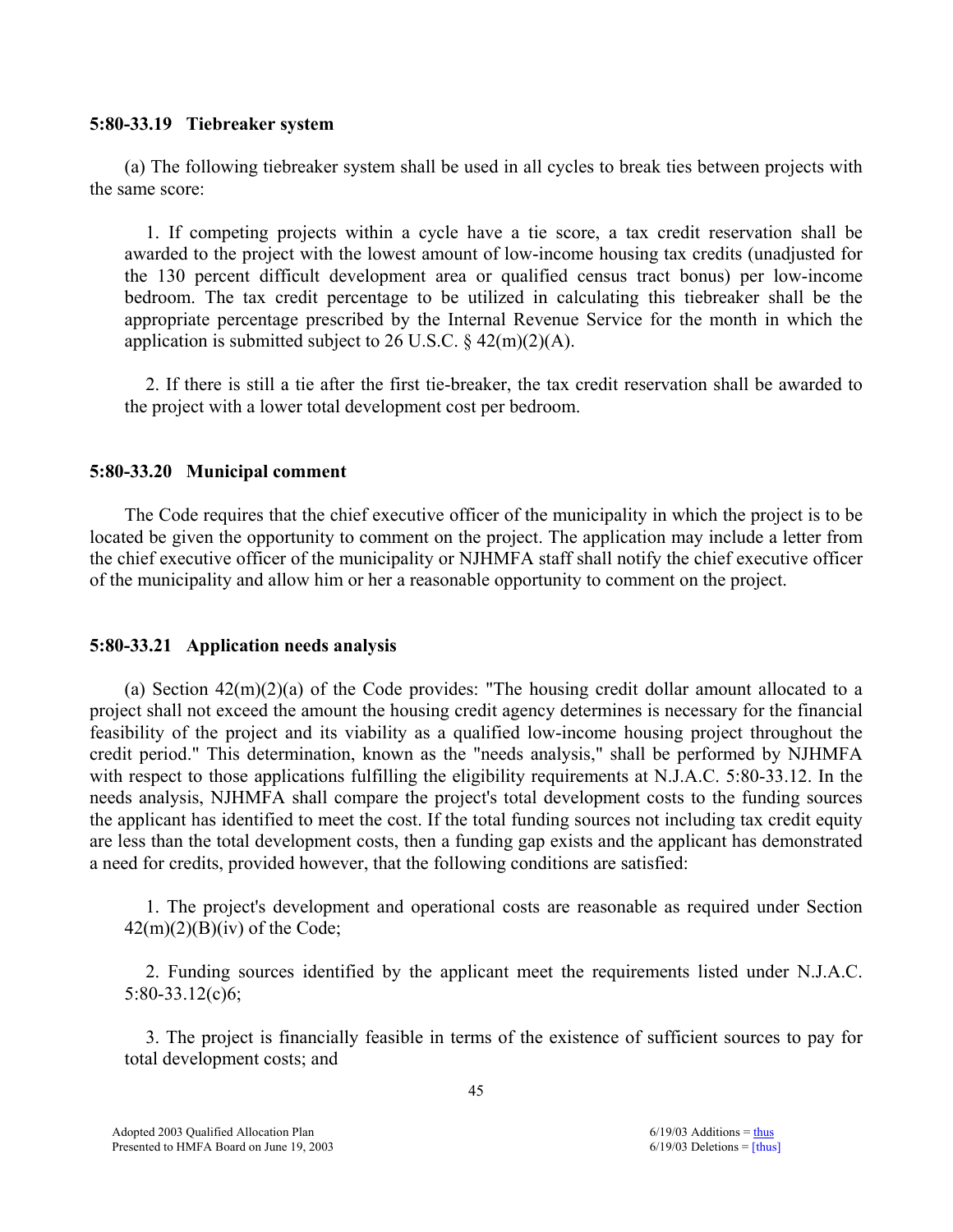4. The project shall remain viable throughout the credit period.

 (b) Financing arrangements shall be evaluated to ensure that projects are not structured to artificially increase basis. Such arrangements include drawing down entire bridge or secondary loans at construction closing instead of using such financing on an as-needed basis. NJHMFA reserves the right to assume a mortgage higher than the mortgage commitment submitted by the applicant if it is determined that the mortgage amount stated in the commitment is underestimated. If NJHMFA has a reasonable basis for concluding the equity factor submitted by the applicant is inconsistent with market conditions, NJHMFA reserves the right to adjust the equity factor in its underwriting. NJHMFA reserves the right to require an appraisal at the applicant's expense. If the applicant acquires the property for more than appraised value, the overage shall be added to the sources of funds so as not to create artificial need.

 (c) NJHMFA shall perform needs analyses at three separate times: application, allocation, and at the time the project is placed in service. (See N.J.A.C. 5:80-33.23 and 33.27.) The credit amount reserved is limited to the lesser of:

1. The credit amount based on the needs analysis; or

2. The credit amount generated from the project's qualified basis, as (potentially) capped by the eligible basis limits. Unless a project has an alternate funding source such as a developer fee able to be pledged, a project whose eligible basis is reduced by the eligible basis limits (thereby reducing the credit amount) may be declared infeasible due to a funding gap caused by the resulting shortfall in syndication proceeds.

# **5:80-33.22 Committee review and reconsideration process**

 (a) Based on the rankings, eligibility review and needs analysis, NJHMFA shall make reservation award recommendations to the Tax Credit Committee. The Tax Credit Committee shall consist of the Commissioner of the Department of Community Affairs or designee, the Executive Director of NJHMFA and three members of the NJHMFA executive staff designated by the Executive Director.

 (b) The Committee shall review the rankings, eligibility and tiebreaker decisions as well as requests for reservations from the Reserve. All applicants shall be notified in writing whether their projects received a reservation or not and the basis for the decision. A reservation commitment letter shall be mailed to all reservation recipients.

 (c) An applicant may appeal any decision of the Tax Credit Committee by submitting a written request for reconsideration to the Executive Director of NJHMFA no later than 10 business days from the date of the Tax Credit Committee meeting at which awards/decisions are announced. The request shall include a comprehensive discussion of the basis for reconsideration. Such requests will be considered promptly by the Tax Credit Committee and the Committee's disposition of the request shall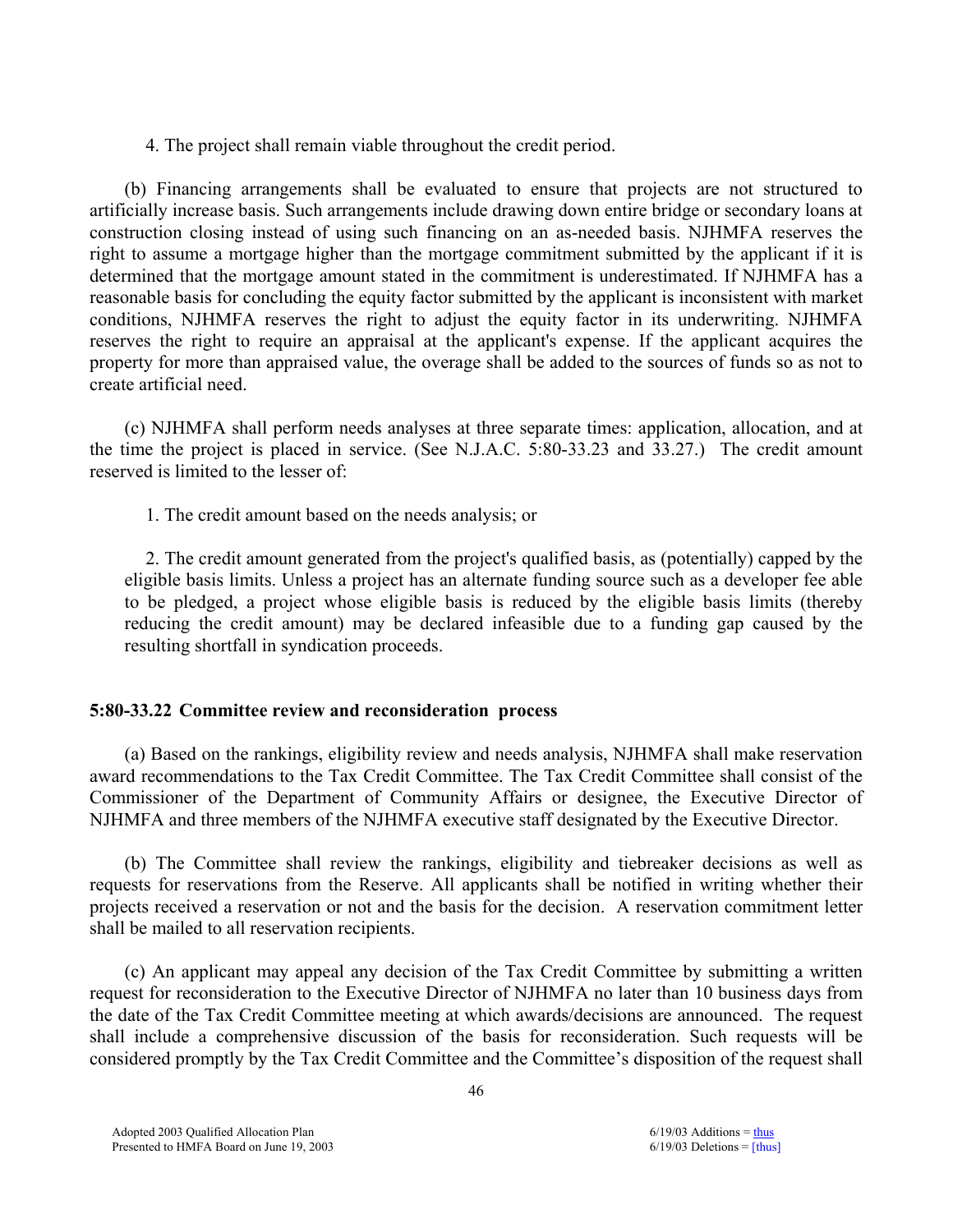constitute final agency action. In the absence of a request for reconsideration, the date of the Tax Credit Committee meeting at which awards/decisions are announced shall constitute the date of final agency action.

#### **5:80-33.23 Allocation needs analysis**

In accordance with Section  $42(m)(2)$  of the Code, NJHMFA evaluates the need for the tax credit at the time of application, the time of allocation, and after the building is placed in service. The credit amount allocated is limited to the lesser of the credit amount based on the needs analysis or the credit amount generated from the project's qualified basis (as potentially capped by the eligible basis limits). The determination of whether the credit amount reserved is needed for the financial feasibility and continued viability of the project shall include an examination as to whether there have been increases or decreases in project costs, other funding sources or rental subsidies which would result in a higher allocation than needed. If NJHMFA has a reasonable basis for concluding the equity factor submitted by the applicant is inconsistent with market conditions, NJHMFA reserves the right to adjust the equity factor in its underwriting. Any substantive changes to the project's financing plan or costs shall be explained in detail and may cause the project to be reconsidered by NJHMFA.

#### **5:80-33.24 Reservations, allocations and binding commitments**

 (a) Once the reservation is final as described in N.J.A.C. 5:80-33.22(b), projects must meet allocation criteria established by the Code and these rules in order to qualify for an allocation of tax credits. (The IRS does not recognize the reservation processes of housing credit agencies.) The deadline for meeting the allocation criteria described in (a)1 and 2 below is October 15 (November 30 for Final Cycle reservations) or the next business day if the 15th (or the 30th) is a weekend or holiday. The deadline for meeting the 10 percent test required under 26 U.S.C.  $\S$  42(h)(1)(E)(ii) is three months from the date a tax credit reservation is issued by the Tax Credit Committee. The NJHMFA form evidencing satisfaction of this test must be completed and certified by an independent certified public accountant. Accrued developer fees in carryover basis shall not exceed the lesser of the fee earned to date or 20 percent of the total developer fee. On a case-by-case basis, NJHMFA may extend its filing deadline if the owner can show good cause; however, in order to defray the added expense and regulatory burden of processing allocation requests that arrive after the deadline, an extension fee of \$1,000 shall be payable to NJHMFA for each week or part thereof that the owner is late in submitting a complete package. NJHMFA reserves the right to rescind a reservation if a deadline is unmet.

1. Owners requesting a carryover allocation shall submit their certification for carryover which demonstrates that all sources shown on the owner's carryover schedule are accurate; and that the costs shown in eligible basis are allowable under the Code. Title ownership is not required for carryover allocations, but site control must be maintained. Projects receiving carryover allocations have until the end of the second year after the execution of the carryover allocation agreement to place the project in service.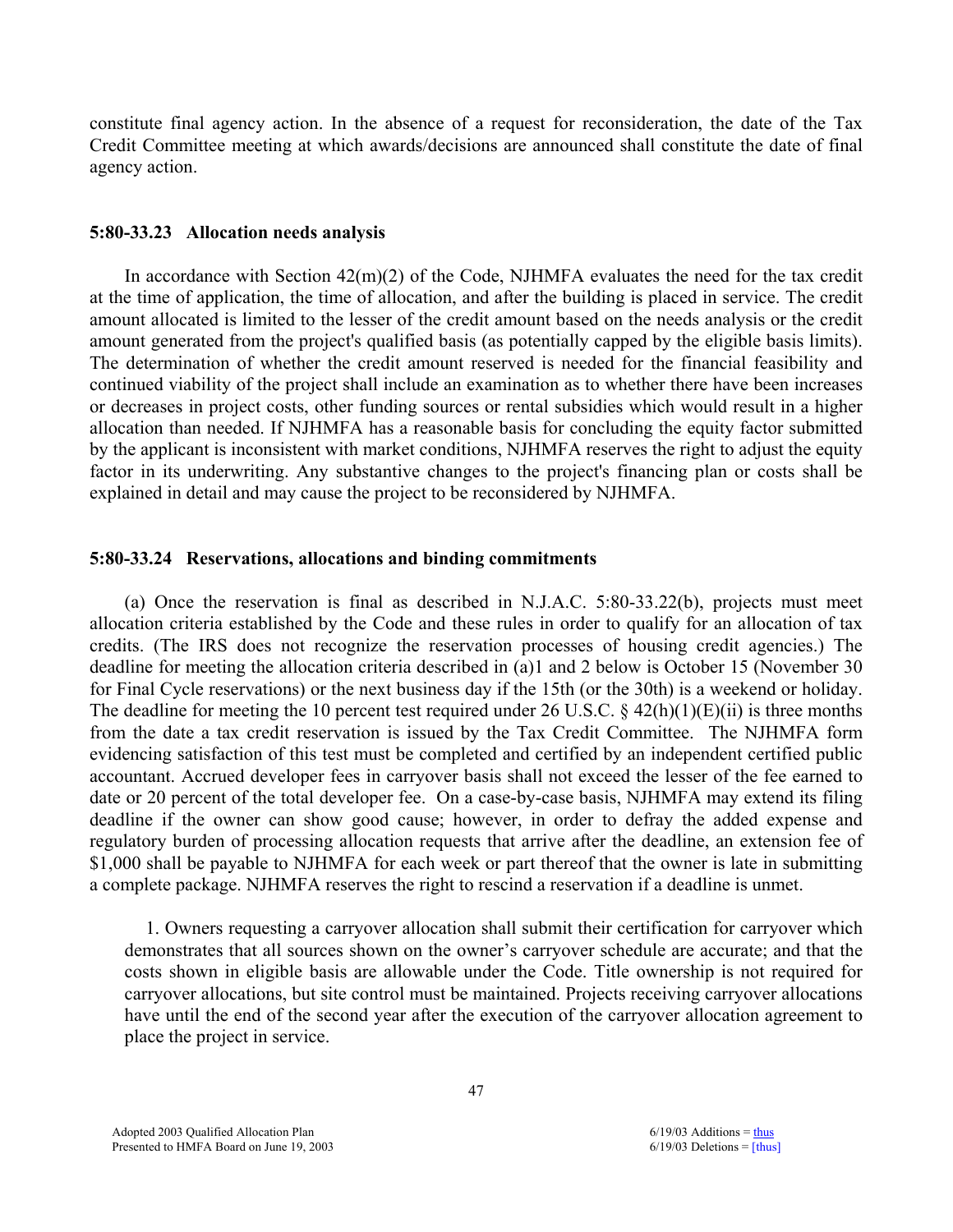2. Owners requesting an allocation for a building in the same year the building places in service may receive a carryover allocation or a placed in service allocation depending upon the building's placed in service date. A building must be issued an allocation no later than December 31 of the year it is placed in service.

i. If the building is placed in service on or prior to August 1, the allocating document shall be the IRS Form 8609 and the owner shall submit all requirements listed in N.J.A.C. 5:80- 33.26 by the filing deadline established in (a) above.

ii. If the building is placed in service after August 1, and if the timing of the final project cost certification, permanent closing and the like do not allow for the timely issuance of an IRS Form 8609 by December 31, a carryover allocation shall be issued to the project provided that the owner submits to NJHMFA an updated 10 percent letter from the partnership's accountant reflecting the new reasonably expected basis in the building.

 (b) NJHMFA may, in its discretion, enter into a binding commitment to allocate credits from future years' tax credit authority to projects described below:

1. Projects in a competitive cycle affected by a technical error as determined by the Tax Credit Committee. The Tax Credit Committee may fund technical errors wholly from the Reserve (if sufficient credits exist), wholly through a binding commitment or through a combination of Reserve credits and a binding commitment. Projects receiving credits from the Reserve must meet the 10 percent carryover test within the timeframe described in (a) above. In no event shall the project receive credits and/or a binding commitment exceeding the maximum eligible tax credit amount; or

2. The next-highest ranking eligible project in the Final Cycle if that project is a preservation project and received only a partial allocation because NJHMFA exhausted its tax credit authority for the current year. Together, the partial carryover allocation and the binding commitment shall not exceed the maximum eligible tax credit amount.

#### **5:80-33.25 Allocation/issuance fee schedule**

 Projects requesting an allocation of tax credits shall pay a fee equaling two percent of the carryover allocation amount over the 10-year credit period. One-half of the fee shall be paid at the time the allocation criteria described above at N.J.A.C 5:80-33.24(a) is submitted to NJHMFA. For projects requesting an issuance of tax credits from volume cap, the issuance fee shall equal two percent of the issuance amount over the 10-year credit period for NJHMFA financed projects and three percent of the issuance amount over the 10-year credit period for non-NJHMFA financed projects. One-half of the fee shall be paid at the time the credit determination described at N.J.A.C. 5:80-33.9(a)1 is made. For both types of project, the balance (adjusted higher if volume cap tax credit issuance increases) shall be paid prior to issuance of the IRS Form 8609.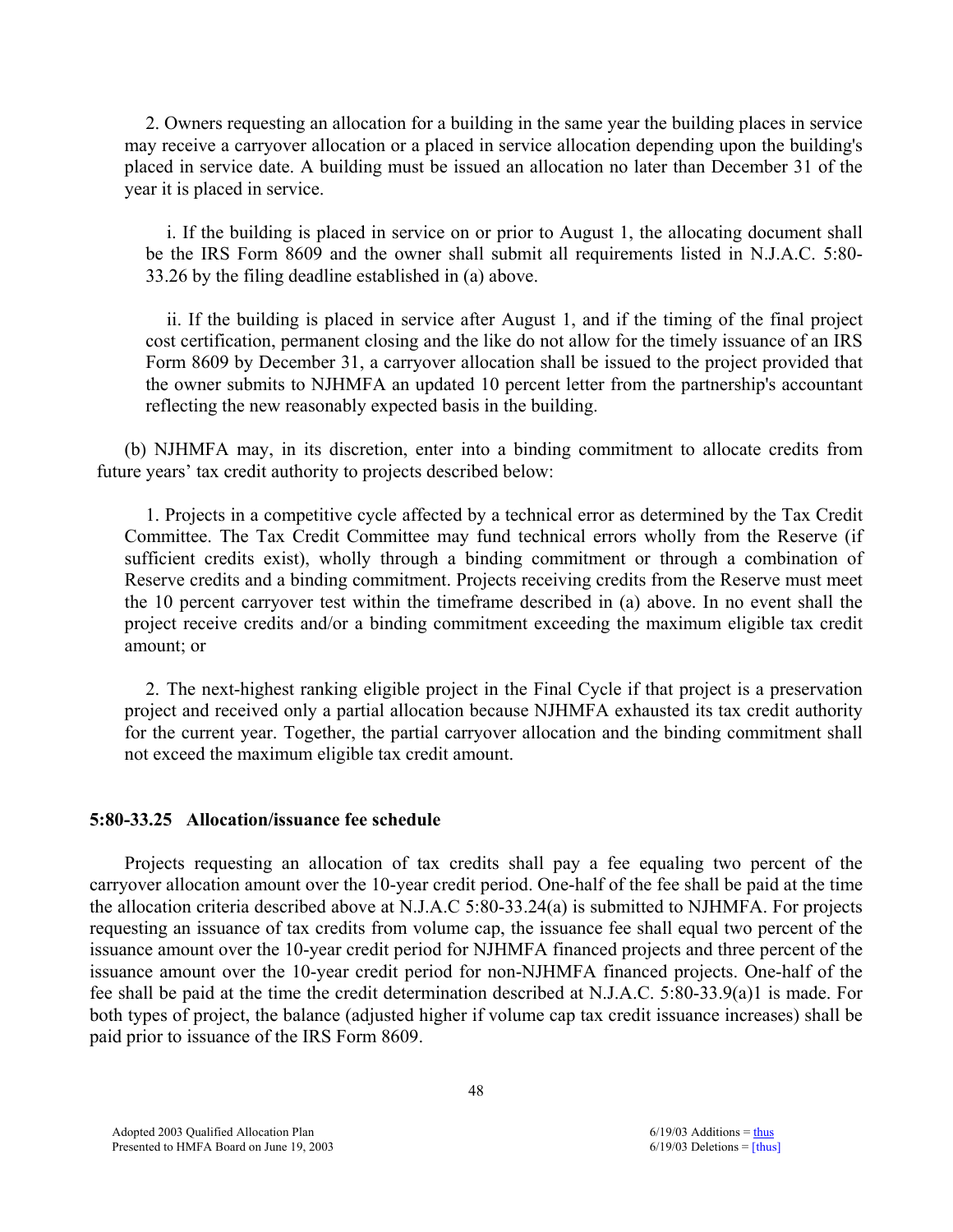#### **5:80-33.26 Obtaining IRS Form 8609: deadlines and extension fees**

 (a) The IRS Form 8609 is the form used by owners to claim the low-income housing tax credit. A form is issued for each building in the project. Prior to issuance of the IRS Form 8609, NJHMFA must receive all required information from the owner, including the allocation/issuance fee described at N.J.A.C. 5:80-33.25. For projects receiving credits from the nonprofit set-aside, this shall include an attorney's opinion letter which states that no for-profit developer or member of the investor limited partner held a seat on the nonprofit's board of directors. NJHMFA (or its authorized designee) shall also conduct an on-site inspection of the project to confirm that all representations made in the project's tax credit application have been met. Upon completion of the NJHMFA evaluation (which includes the placed in service needs analysis) and attendance by the project owner and managing agent at an NJHMFA-sponsored compliance monitoring seminar, NJHMFA shall complete Part I of the IRS Form 8609 and shall forward a copy, as filed with the IRS, to the project owner. Owners should be sure to make copies of the signed IRS Form 8609 as a copy must be filed each year with Federal tax returns.

 (b) The entire IRS Form 8609 request package, including the allocation/issuance fee described at N.J.A.C. 5:80-33.25 and the audit report, in a form acceptable to NJHMFA, must be submitted to NJHMFA at the later of six months following the issuance of the final certificate of occupancy for the project or two months after the first year of the credit period. On a case-by-case basis, NJHMFA may extend its filing deadline if the owner can show good cause; however, in order to defray the added expense and regulatory burden of processing IRS Form 8609 requests that arrive after the deadline, an extension fee of \$1,000 shall be payable to NJHMFA for each week or part thereof that the owner is late in submitting a complete package. NJHMFA reserves the right to recapture an allocation if a deadline is unmet.

### **5:80-33.27 Placed in service needs analysis**

(a) Pursuant to Section  $42(m)(2)$  of the Code, NJHMFA shall conduct the last of its required needs analysis evaluations at the time the project places in service. The analysis shall be based on the project cost certification of an independent C.P.A. and the permanent financing sources (see N.J.A.C. 5:80- 33.28). If the amount of the tax credit request is not needed for the financial feasibility of the project and its viability as a qualified low-income housing project throughout the credit period, the amount of the tax credit shall be reduced to the needed amount.

 (b) The determination of whether the amount requested is needed for financial feasibility and continued viability of the project shall include an examination as to whether there have been increases or decreases in project costs, other funding sources or rental subsidies which would result in a higher allocation than needed. If NJHMFA has a reasonable basis for concluding the equity factor submitted by the applicant is inconsistent with market conditions, NJHMFA reserves the right to adjust the equity factor in its underwriting. The Code requires that NJHMFA reduce the credit amount based upon need; however, this does not mean that NJHMFA will jeopardize the long-term financial feasibility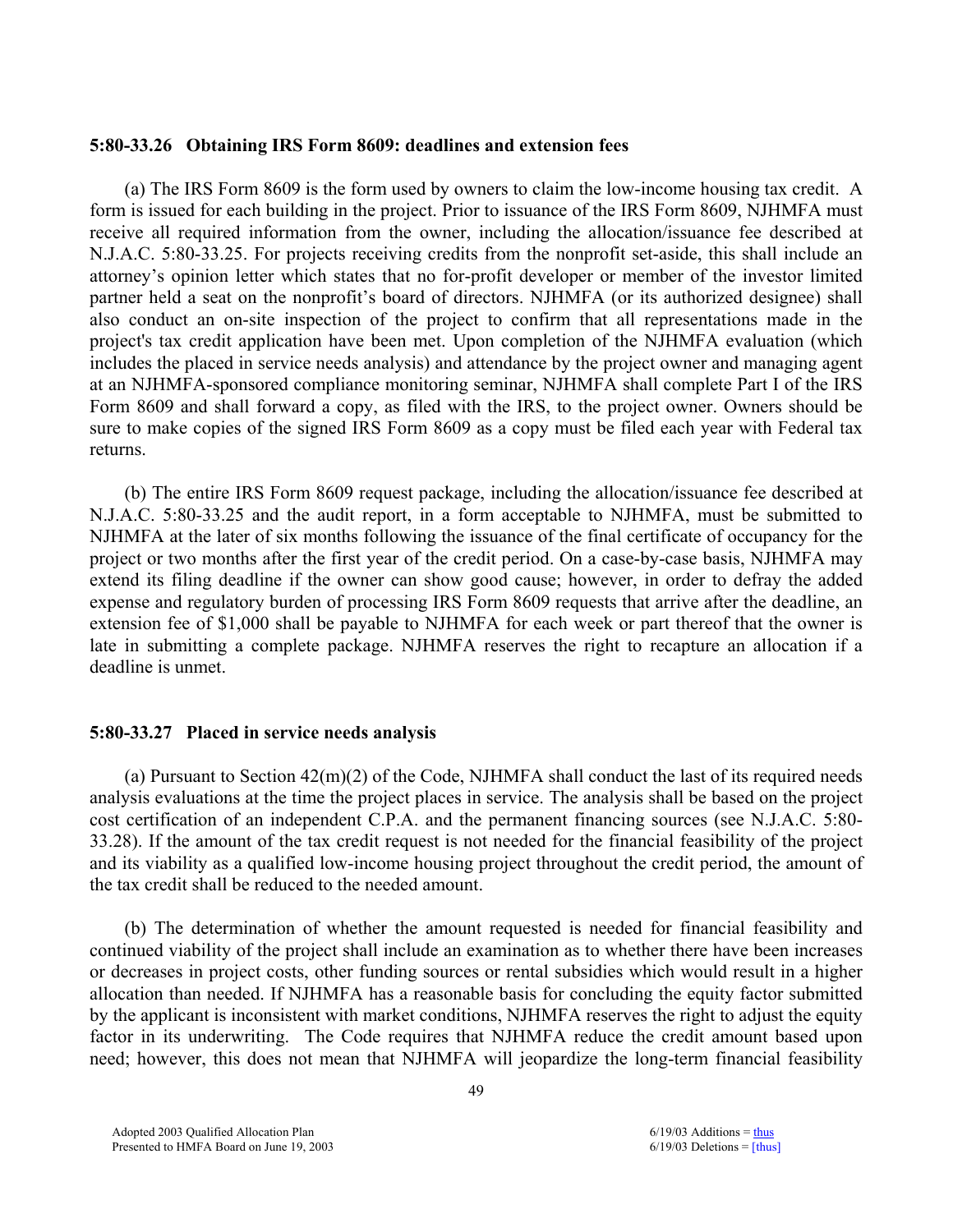and viability of the project by arbitrarily taking back credits. For example, if the equity market improved so that projects were able to get better pricing from investors, NJHMFA would not necessarily reduce the credit on those projects that use the "excess" credits to cover cost overruns or provide betterments in the projects such as upgrading the security system, landscaping, provision of appliances such as washers, and the like. NJHMFA shall not allow these additional funds to be used to increase the developer fee over that shown on the application.

 (c) For each needs analysis, a Sponsor Certification shall be submitted. Any substantive changes to the project's financing plan or costs shall be explained in detail and may cause the project to be reconsidered by NJHMFA.

#### **5:80-33.28 Project cost certification and contractor fee limits**

 (a) An independent C.P.A. shall audit the development costs of the project in accordance with generally accepted auditing standards. To make sure that the necessary paperwork is submitted to NJHMFA in a timely manner, owners shall ensure that the cost certification process begins immediately upon construction completion. NJHMFA reserves the right to require a compilation of the construction costs of the project as approved by an independent C.P.A.

 (b) "Contractor fee limits" with regard to contractor profit and overhead shall be set in accordance with the schedule below. Maximum fees include the base profit and overhead and any incentive cost savings fee realized. Costs included on the general conditions line must be broken out on a separate schedule. Unreasonable costs shall be disallowed.

### CONTRACTOR FEE SCHEDULE

| <b>Construction Contract Amount</b> | Fee (Overhead and Profit) |
|-------------------------------------|---------------------------|
| $0 - $ 500,000+$<br>\$              | $11.75$ percent           |
| $500,001 - $ 1,000,000 +$<br>S      | $10.75$ percent           |
| $$1,000,001 - $5,000,000+$          | 9.50 percent              |
| $$5,000,001 - $10,000,000+$         | 8.50 percent              |
| $$10,000,001 - $15,000,000+$        | 7.00 percent              |
| $$15,000,001 - $20,000,000+$        | 6.70 percent              |
| $$20,000,000+$                      | 6.20 percent              |
|                                     |                           |

 (c) For projects seeking IRS Form 8609 allocations and for projects with carryover allocations, where completion is scheduled to occur close to the end of the year, interim audits should be taking place throughout construction so that when the certificate of occupancy is issued, the final cost certification is virtually complete. For projects still incurring eligible costs, NJHMFA may consider the owner's projection of costs and basis incurred through the end of the first year of the credit period. The projection shall be based on executed contracts with contractors/vendors for amenities such as security system, playground, and landscaping.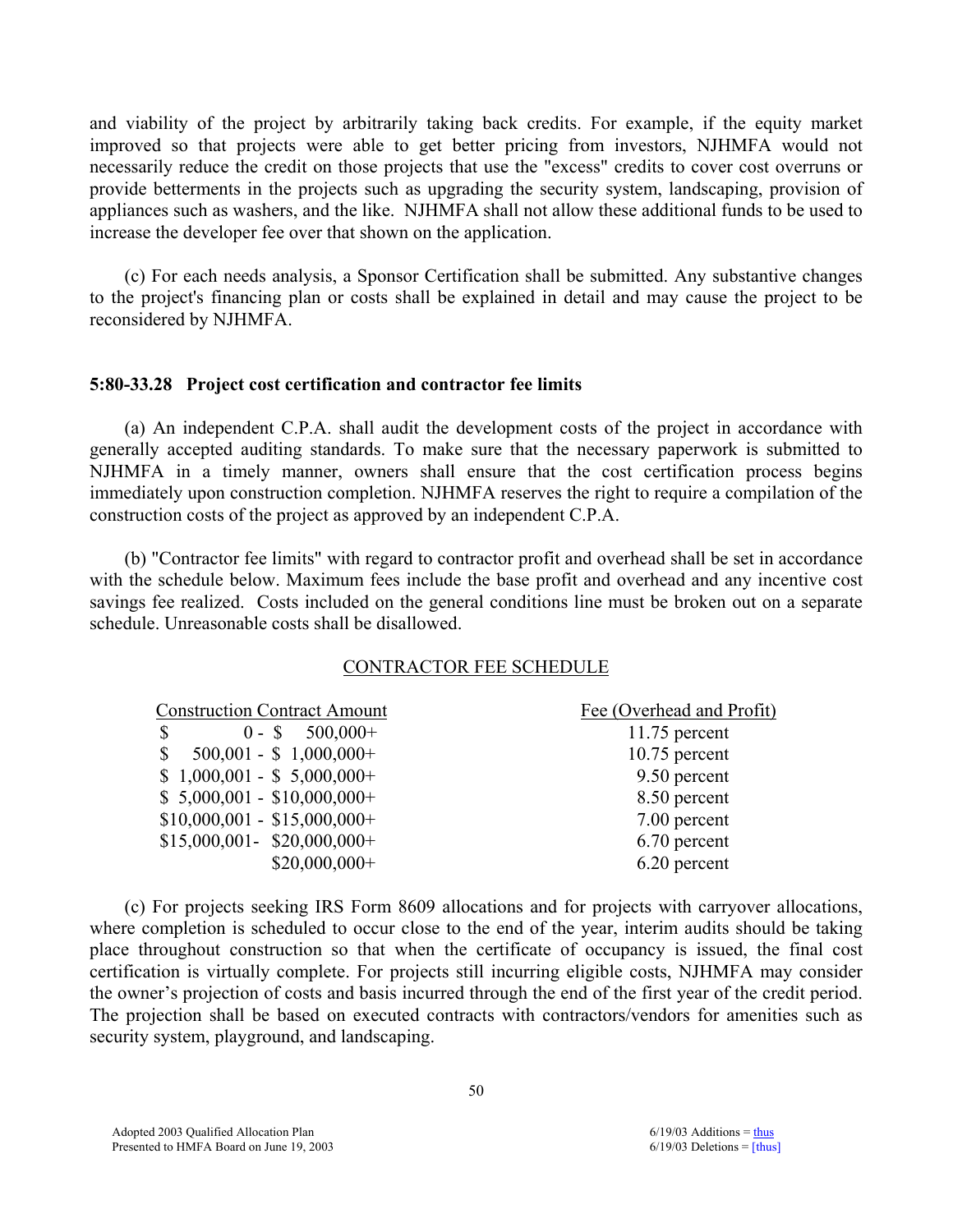(d) In addition to the audit report, the owner shall submit a Sponsor Certification for Placed in Service showing all sources, uses and eligible basis items as well as the pricing from the limited partner investor.

#### **5:80-33.29 Extended use agreement**

 Section 42(h)(6) of the Code requires the project owner to enter into an "extended low-income housing commitment agreement" that adds an additional 15-year low-income occupancy requirement to the initial 15-year compliance period. The agreement shall be recorded in order to claim the tax credits when filing Federal tax returns. Owners must complete NJHMFA's deed of easement and restrictive covenant at the later of the carryover allocation described at N.J.A.C. 5:80-33.24(a)1 or acquisition of the property. Upon receipt and review of a complete and fully executed agreement, NJHMFA shall file the restrictive covenant pursuant to State law. Applicants are responsible for paying the fee required to record the agreement in the County Clerk's Office. Note: For projects which received points for agreeing to extend the project compliance period beyond the minimum 15-year period, the deed of easement and restrictive covenant shall reflect the increased compliance term stated in the application.

#### **5:80-33.30 Returning credits**

 Applicants unable to utilize their allocation should return their allocation to NJHMFA as soon as possible. Returned credits are deposited into the Reserve or in the Final Cycle if the Reserve has been fully utilized.

#### **5:80-33.31 Applicant's affirmative obligation to disclose changes**

 (a) Applicants are under a continuing affirmative obligation to advise NJHMFA of any changes to any aspect of the proposed development and provide relevant information as it becomes available, including pending/anticipated litigation which may affect the proposed development. NJHMFA shall require the owner to certify and may require further documentation to verify that all representations made in the application concerning the proposed development, including representations relied upon to determine the applicant's eligibility, scoring and ranking, are, and continue to be, true at the time of carryover allocation and issuance of the IRS Form 8609. Substantive changes may cause the project's allocation to be reconsidered by NJHMFA. NJHMFA reserves the right to ask for any documentation necessary throughout the application, reservation, carryover and placed in service processes.

 (b) NJHMFA shall have the authority to rescind a reservation or an allocation if any representations made in the application are mistakenly or intentionally misrepresented or not fulfilled.

 (c) Failure to disclose all relevant information is grounds for disqualification of the application or recapture of the allocation.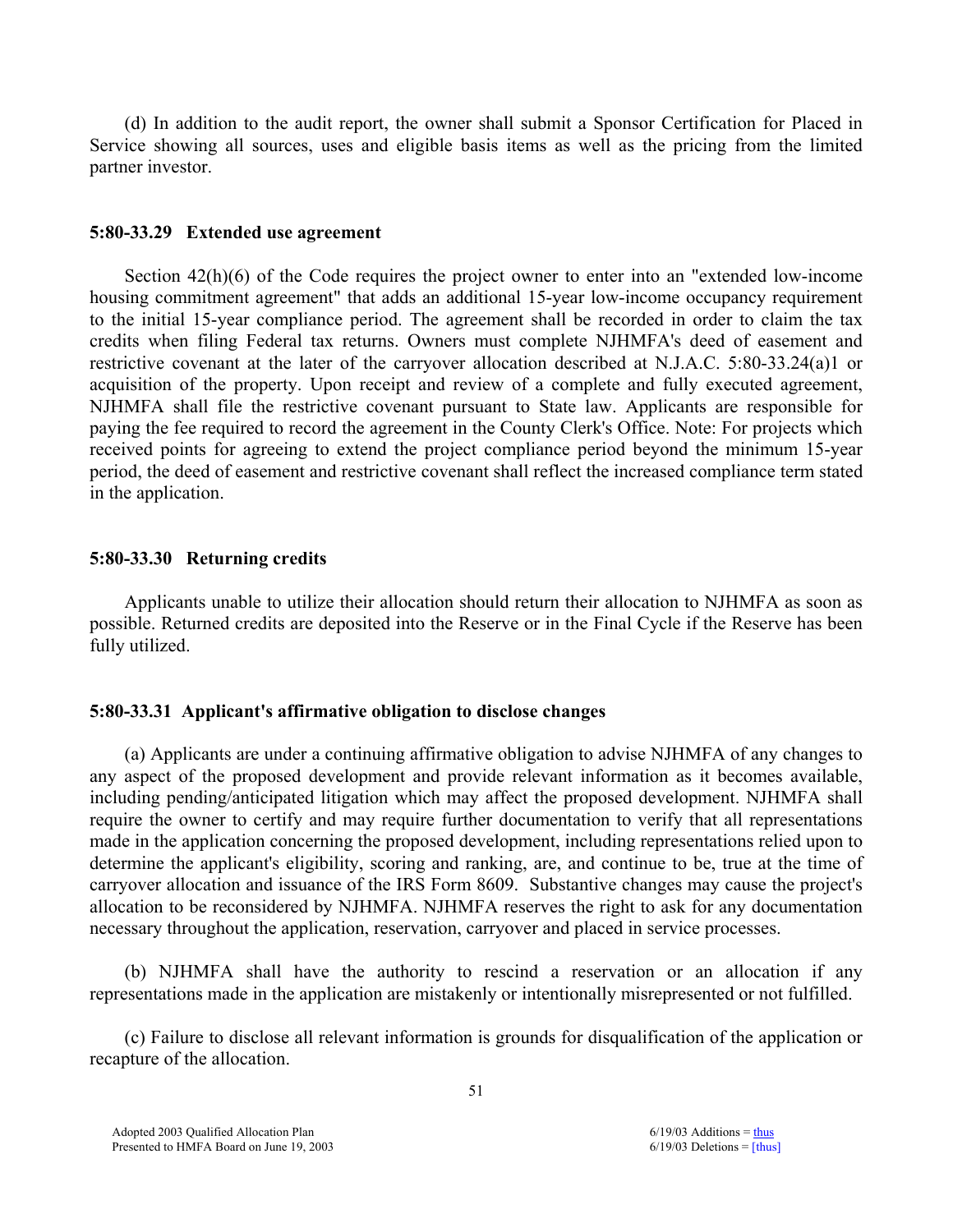#### **5:80-33.32 Compliance monitoring**

 (a) The owners of all projects with an allocation of low-income housing tax credits must contact NJHMFA's compliance monitoring section before the project places in service and prior to rent up. In addition, the owner must submit to NJHMFA a copy of the completed IRS Form 8609 (Part I completed by NJHMFA and Part II completed by the owner) within 30 days of completion of Part II of the IRS Form 8609 and the filing of same with the Internal Revenue Service. This form contains information necessary for NJHMFA to monitor the project for compliance. Failure to submit a copy of the completed IRS Form 8609 within the specified time frame may constitute noncompliance and may be reported by NJHMFA to the IRS.

 (b) The owner of a tax credit project shall agree to submit to NJHMFA copies of any correspondence, notice or other document the owner receives from the Internal Revenue Service regarding compliance or noncompliance issues, audits, or other forms of communication regarding their low income tax credit project(s).

 (c) Owners shall submit to NJHMFA on an annual basis a copy of the project's audited financial statements for the prior fiscal year, including a detailed income and expense schedule and vacancy rate calculation by May 1.

 (d) Owners/agents are required to keep records for each qualified low-income building in the project which will show for each year of the compliance period the following information:

1. The total number of residential rental units in the building, including the number of bedrooms and the size in square feet of each residential rental unit;

2. The percentage of residential rental units in the building that are low-income units;

3. The rent charged on each residential rental unit in the building, including any utility allowances;

4. The number of occupants and the number of full-time college students in each low-income household;

5. The low-income unit vacancies in the building and information that shows when and to whom the next available units (whether market rate or low-income) were rented;

6. The annual income certification of each low-income tenant per unit;

7. Documentation to support each low-income tenant's income certification (that is, income verification from third parties such as employers or agencies paying unemployment compensation). Tenant income is calculated in a manner consistent with the determination of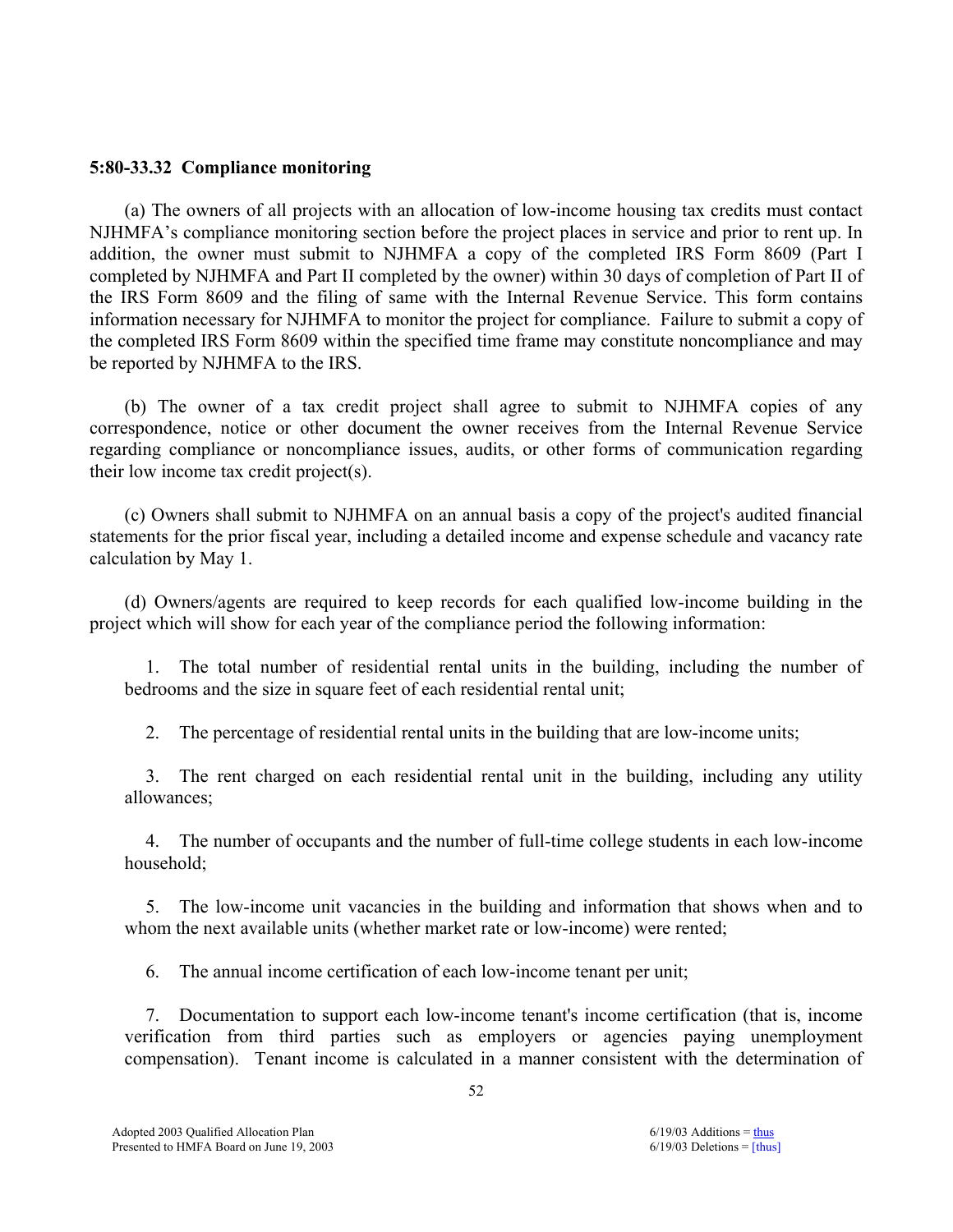annual income under Section 8 of the United States Housing Act of 1937, not in accordance with the determination of gross income for Federal income tax liability. In the case of a tenant receiving housing assistance payments under Section 8, the documentation requirement is satisfied if the public housing authority provides a statement to the building owner declaring that the tenant's income does not exceed the applicable income limit under Section 42(g) of the Code. For an exception to this requirement, see Section  $42(g)(8)(B)$  of the Code which provides a special rule for a 100 percent low-income building;

8. The eligible basis and qualified basis of the building at the end of the first year of the credit period; and

9. The character and use of the non-residential portion of the building included in the building's eligible basis under Section 42(d) of the Code (that is, tenant facilities that are available on a comparable basis to all tenants and for which no separate fee is charged for use of the facilities, or facilities reasonably required by the project).

 (e) Owners/agents are required to retain records for each qualified low-income housing project as follows:

1. Owners/agents are required to retain the records described above for at least six years after the due date (with extensions) for filing the Federal income tax return for that year.

2. The records for the first year of the credit period, however, shall be retained for the entire compliance period plus six years beyond the due date (with extensions) for filing the Federal income tax return for the last year of the compliance period of the building. Therefore, records for the first year of the compliance period shall be retained for a minimum of 21 years. If credits were allocated based on a compliance period that was greater than 15 years, all first year records shall be retained for six years beyond the compliance period. (For example: If credits were allocated in 1996 based on a compliance period of 25 years, all first year records must be retained for 31 years or 25 years plus six years.) Records for each year thereafter shall be retained for six years after filing the Federal income tax return for that particular year.

 (f) The owner/agent of a low-income housing project shall certify, under penalty of perjury, that it has complied with the low-income housing tax credit restrictions of the Code, the Qualified Allocation Plan and the project's tax credit application by providing an Owner's Certificate of Continuing Program Compliance to NJHMFA. The Owner's Certificate of Continuing Program Compliance shall be sent annually to NJHMFA for each year of the compliance period for the preceding 12-month period and contain the following:

1. That the project met the requirements of the 20-50 test under Section  $42(g)(1)(A)$  or the 40-60 test under Section  $42(g)(1)(B)$ , whichever Federal minimum set-aside test was applicable to the project, and, if applicable to the project, the 40-50 HOME test under Section 42(i)(2)(E)(i) and the 15-40 test under Sections  $42(g)(4)$  and  $142(d)(4)(B)$  for "deep rent skewed" projects;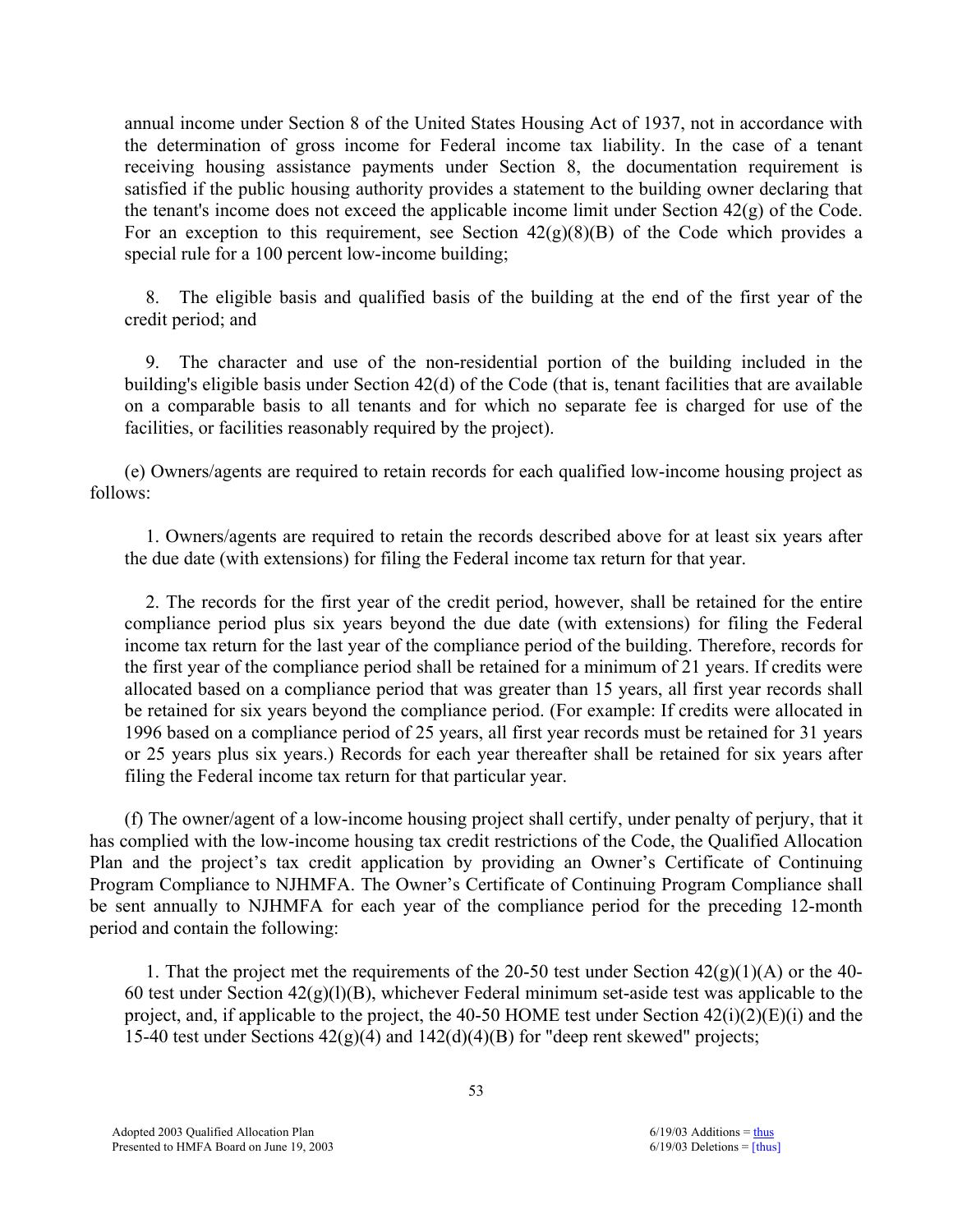2. That there was no change in the applicable fraction of any building in the project (as defined by Section 42(c)(1)(B) of the Code) or that there was a change and a description of the change;

3. That the owner received an annual income certification from each low-income tenant and documentation to support that certification, or, in the case of a tenant receiving Section 8 Housing Assistance Payments, the statement from a public housing authority declaring that the tenant's income does not exceed the applicable limit under Section 42(g) of the Code. For an exception to the portion of this requirement regarding supporting documentation, see section  $42(g)(8)(B)$  of the Code which provides a special rule for a 100 percent low-income building;

4. That each low-income unit in the project was rent restricted under Section  $42(g)(2)$  of the Code;

5. That all units in the project were for use by the general public and used on a non-transient basis (except for transitional housing for the homeless provided under Section  $42(i)(3)(B)(iii)$  of the Code);

6. That each building in the project was suitable for occupancy, taking into account local health, safety and building codes (or other habitability standards), and the State and local government unit responsible for making building code inspections did not issue a report of a violation for any building or low-income unit in the project;

7. That there was no change in the eligible basis (as defined in Section 42(d) of the Code) of any building in the project or, if there was a change, the nature of the change (that is, a common area has become commercial space, or a fee is now charged for a tenant facility formerly provided without charge);

8. That all tenant facilities included in the eligible basis under Section 42(d) of the Code of any building in the project, such as swimming pools, other recreational facilities, and parking areas, were provided on a comparable basis without charge to all tenants in the building;

9. That if a low-income unit in the project became vacant during the year, that reasonable attempts were or are being made to rent that unit or the next available unit of comparable or smaller size to tenants having a qualifying income before any units in the project were or will be rented to tenants not having a qualifying income;

10. That if the income of tenants of a low-income unit, which was previously verified, increases above 140 percent of the applicable limit allowed in Section  $42(g)(2)(D)(ii)$  of the Code, the next available unit of comparable or smaller size in the project was or will be rented to tenants having a qualifying income;

11. That an extended low-income housing commitment as described in Section 42(h)(6) of the Code was in effect for buildings subject to Section 7108-(c)(l) of the Revenue Reconciliation Act of 1989, including the requirement under Section  $42(h)(6)(B)(iv)$  that the owner cannot refuse to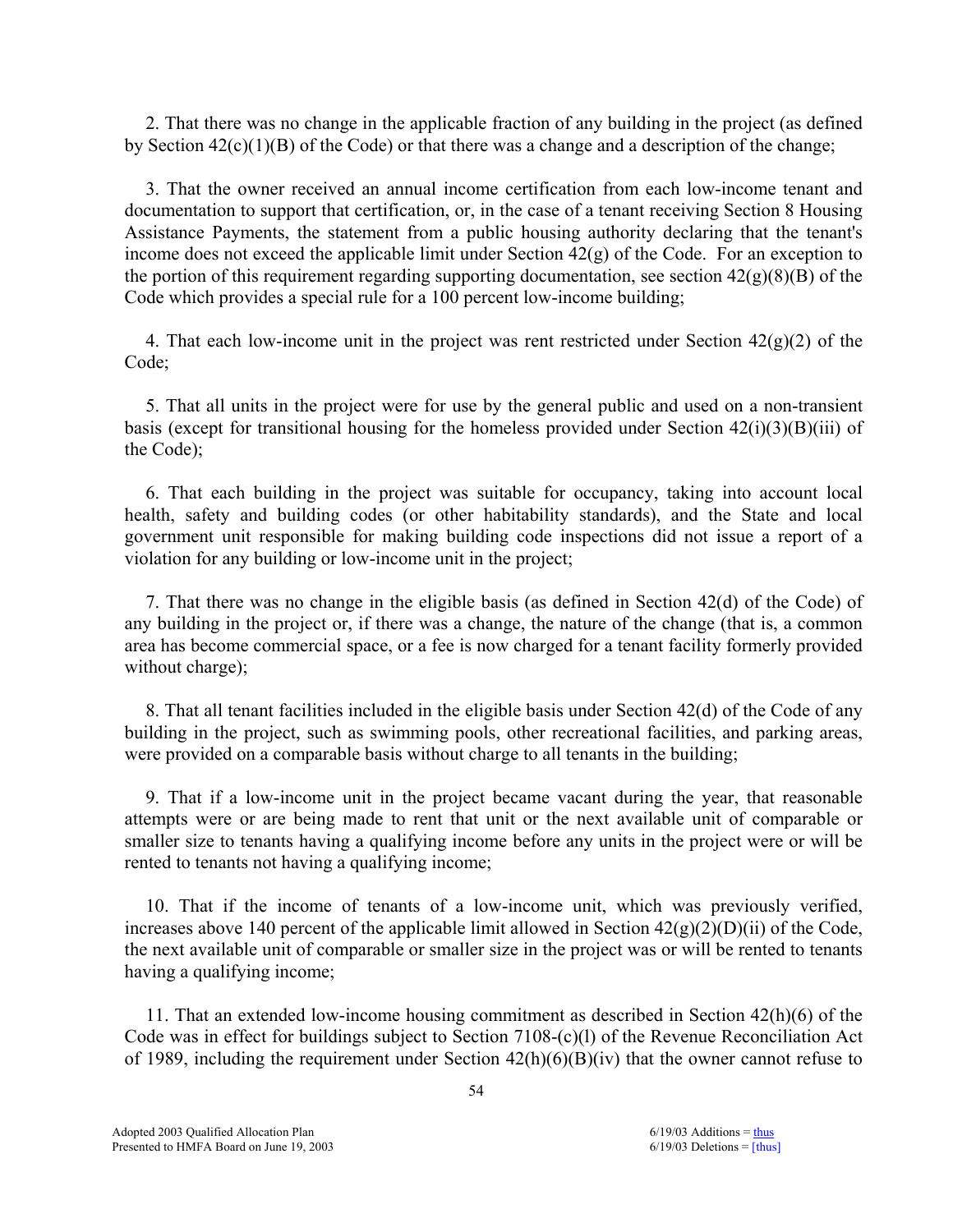lease a unit in the project to an applicant because the applicant holds a voucher or certificate of eligibility under Section 8 of the United States Housing Act of 1937, 42 U.S.C. § 1437s. In addition, that the owner has not refused to lease a unit to an applicant based solely on his or her status as a holder of a Section 8 voucher and the project otherwise meets the provisions, including any special provisions, as outlined in the extended low-income housing commitment;

12. That no finding of discrimination under the Fair Housing Act, 42 U.S.C. §§ 3601 through 3619, has occurred for the project. A finding of discrimination includes an adverse final decision by the Secretary of Housing and Urban Development, 24 CFR § 180.680, an adverse final decision by a substantially equivalent State or local fair housing agency, 42 U.S.C. § 3616a(a)(1), or an adverse judgment from a Federal court;

13. That if the owner received its credit allocation from the Nonprofit Set Aside (Section 42(h)(5) of the Code), that the nonprofit entity materially participated in the operation of the development within the meaning of Section 469(h) of the Code; and

14. That there has been no change in the ownership or management of the project or that there was a change and a description of the change.

#### **5:80-33.33 Owner's annual reports: deadlines**

Pursuant to Section 1.42-5(c)(2)(ii)(C) of the IRS Regulations, NJHMFA requires the owners of all low-income housing projects to submit annually to NJHMFA for review the Owner's Certificate of Continuing Program Compliance and the Building Status Report. The Building Status Report must indicate the income of and rent charged to tenants for each low-income unit. This package shall be submitted on an annual basis (preferably in digital format) and is due on January 31. Requests for extensions beyond the January 31 deadline must be submitted by December 31 of the prior year.

#### **5:80-33.34 NJHMFA review and inspection**

 (a) Prior to the issuance of the IRS Form 8609, NJHMFA (or its authorized designee) may conduct an on-site inspection of the project to confirm that all representations made in the project's tax credit application have been met. (See N.J.A.C. 5:80-33.26.) NJHMFA (or its authorized designee) shall perform its first inspection of the project no later than the end of the second calendar year following the year the last building in the project is placed in service. NJHMFA also reserves the right to perform an on-site inspection of any low-income housing project at least through the end of the compliance period and have access to all books and records which would document compliance.

 (b) On an annual basis, owners of at least 33 percent of all tax credit projects shall submit to NJHMFA for compliance review the following information for a minimum of 20 percent of all lowincome units (units shall be identified by NJHMFA):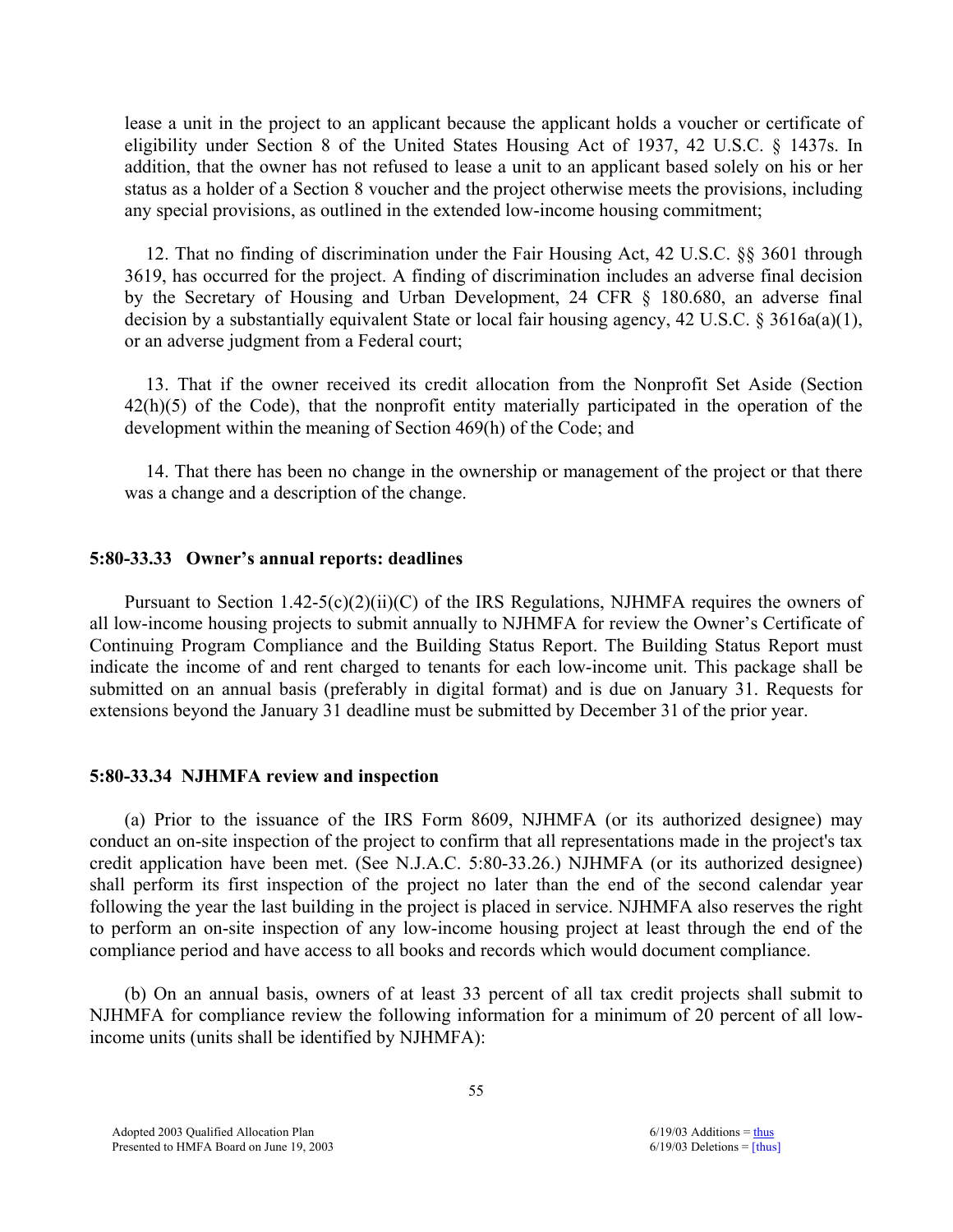- l. A copy of the annual income certification for the household;
- 2. The documentation the owner has received to support the certification; and
- 3. The rent record.

 (c) NJHMFA (or its authorized designee) shall also, on an annual basis, select 33 percent of all tax credit developments and shall perform physical inspections of the low-income units corresponding to (b) above to determine suitability for occupancy, taking into account State and local health, safety and building codes. NJHMFA (or its authorized designee) shall also perform physical inspections of every building in the development. If NJHMFA (or its authorized designee) determines a violation(s) exist(s) which could render a building unsuitable for occupancy, such violation may be considered an issue of noncompliance which must be reported to the Internal Revenue Service. The owner shall be given a reasonable period of time to correct the violation(s). At the end of the correction period, NJHMFA shall notify the IRS whether the owner has or has not corrected the violation(s). Such violation(s) shall also be reported for appropriate action to the Division of Codes and Standards, Bureau of Housing Inspection in the New Jersey Department of Community Affairs.

 (d) NJHMFA shall select which projects shall undergo NJHMFA review and give owners reasonable notice that their project has been chosen as well as identify which documents shall need to be submitted. Reviews may occur more frequently than on a 12-month basis, provided that all months within each 12-month period are subject to certification.

### **5:80-33.35 Notification of noncompliance**

 (a) Upon determination by NJHMFA of noncompliance with Section 42 of the Code, this subchapter, or any other relevant rules, regulations, or procedures, NJHMFA shall give notice to the owner of the noncompliance. The owner shall then be given sufficient notice to correct the noncompliance.

 (b) NJHMFA is required to notify the IRS, via IRS Form 8823, within 45 days after the end of the correction period, of all noncompliance and whether the owner has or has not corrected such noncompliance.

### **5:80-33.36 Confidentiality of tax credit applications and information**

 (a) Applications submitted to NJHMFA for tax credit reservations and all supporting documents submitted by the applicant for a reservation shall be confidential, non-public records until Final Cycle awards or cancellation of the Final Cycle is announced by NJHMFA. Applications submitted by applicants requesting volume cap tax credits and all supporting documents shall be confidential, nonpublic records until NJHMFA has issued a determination letter. Thereafter, applications and all